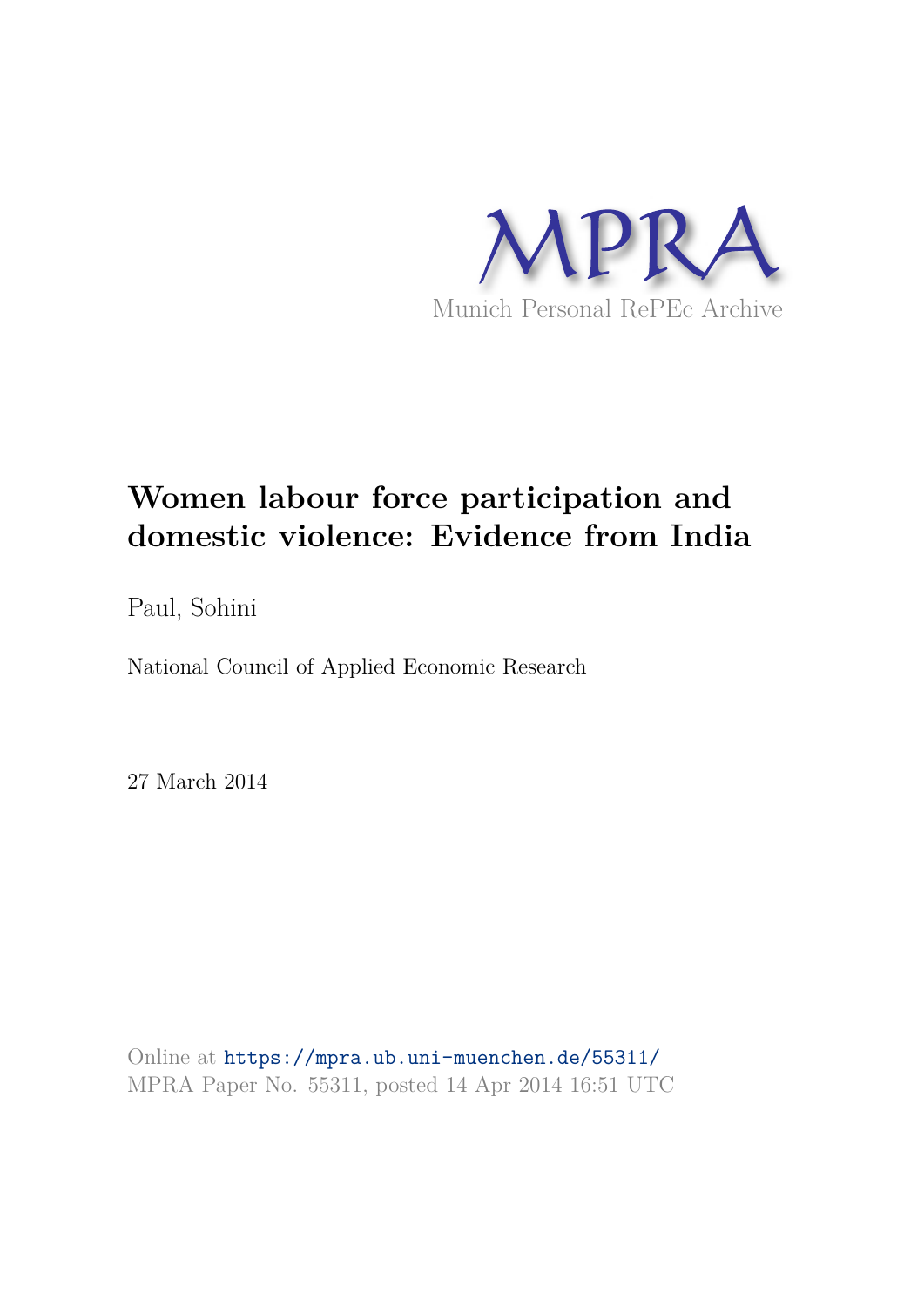Women labour force participation and domestic violence: Evidence from India

Sohini Paul<sup>1</sup>

National Council of Applied Economic Research

New Delhi, India

<sup>&</sup>lt;sup>1</sup> Fellow; National Council of Applied Economic Research; Parishila Bhawan; 11, IP Estate; New Delhi -110002, India. Phone: +91-9811756066, 91-11-234-52685; Fax: 91-11-2337-0164; Contact email: spaul@ncaer.org. I am grateful to the discussant and participants at the 46<sup>th</sup> Canadian Economics Association Annual Meeting, Calgary, Canada for their valuable comments.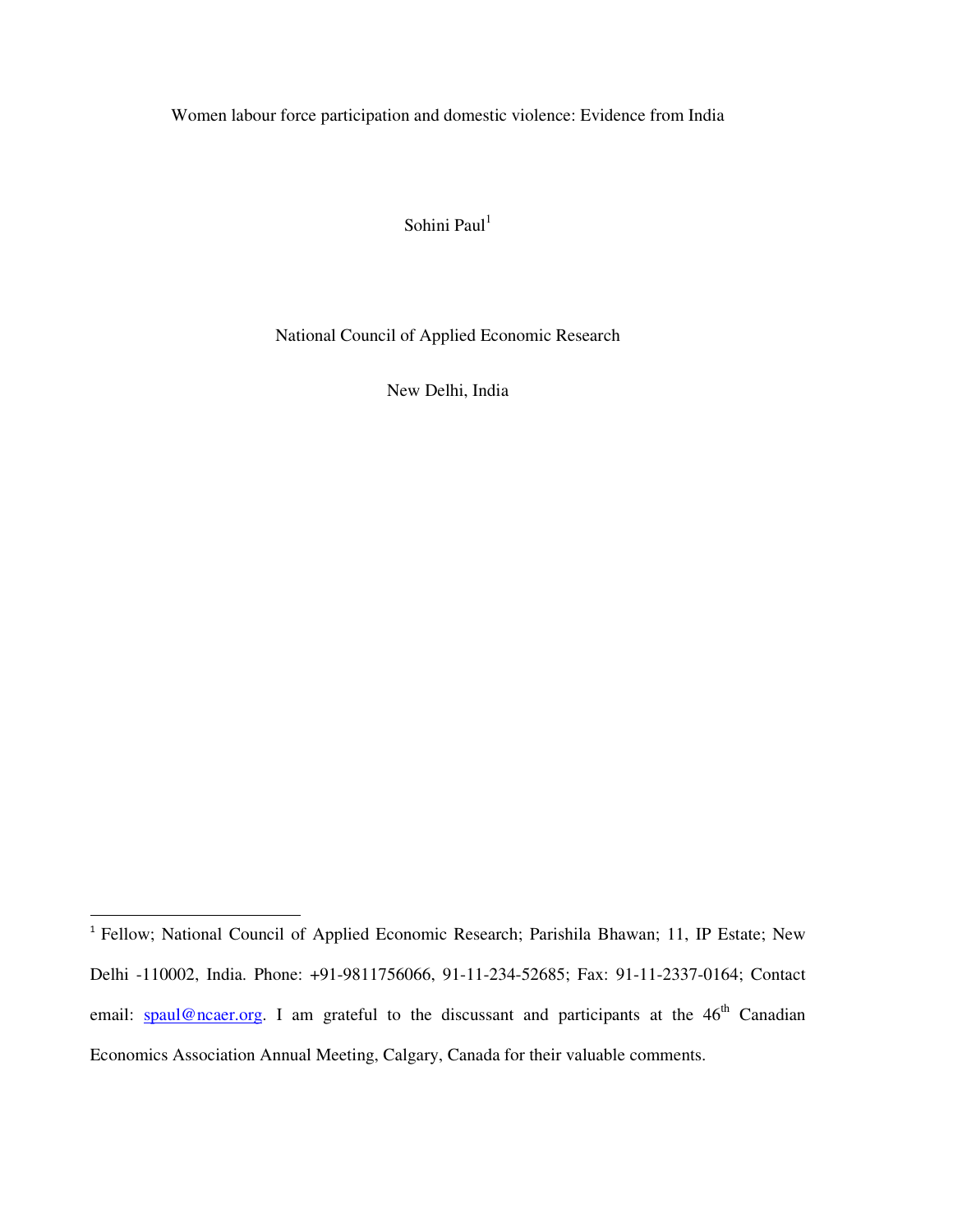#### *Abstract*

Domestic violence is recognised as a serious violation of women's basic rights. Conventional economic models of domestic violence suggest that higher participation by women in the labour force leads to a decrease in domestic violence. In this paper, we study the relationship between women employment and domestic violence in India. We used a nationally representative database, National Family Health Survey Data III (2005–06), for our analysis. We found that employed women are more exposed to intimate partner violence. We argue that the higher emotional cost of men through the violation of traditional gender norm leads to increased domestic violence.

*Keywords: Gender; Domestic Violence; Labour force participation; India* 

*JEL classification:* J16; K14; K36; J21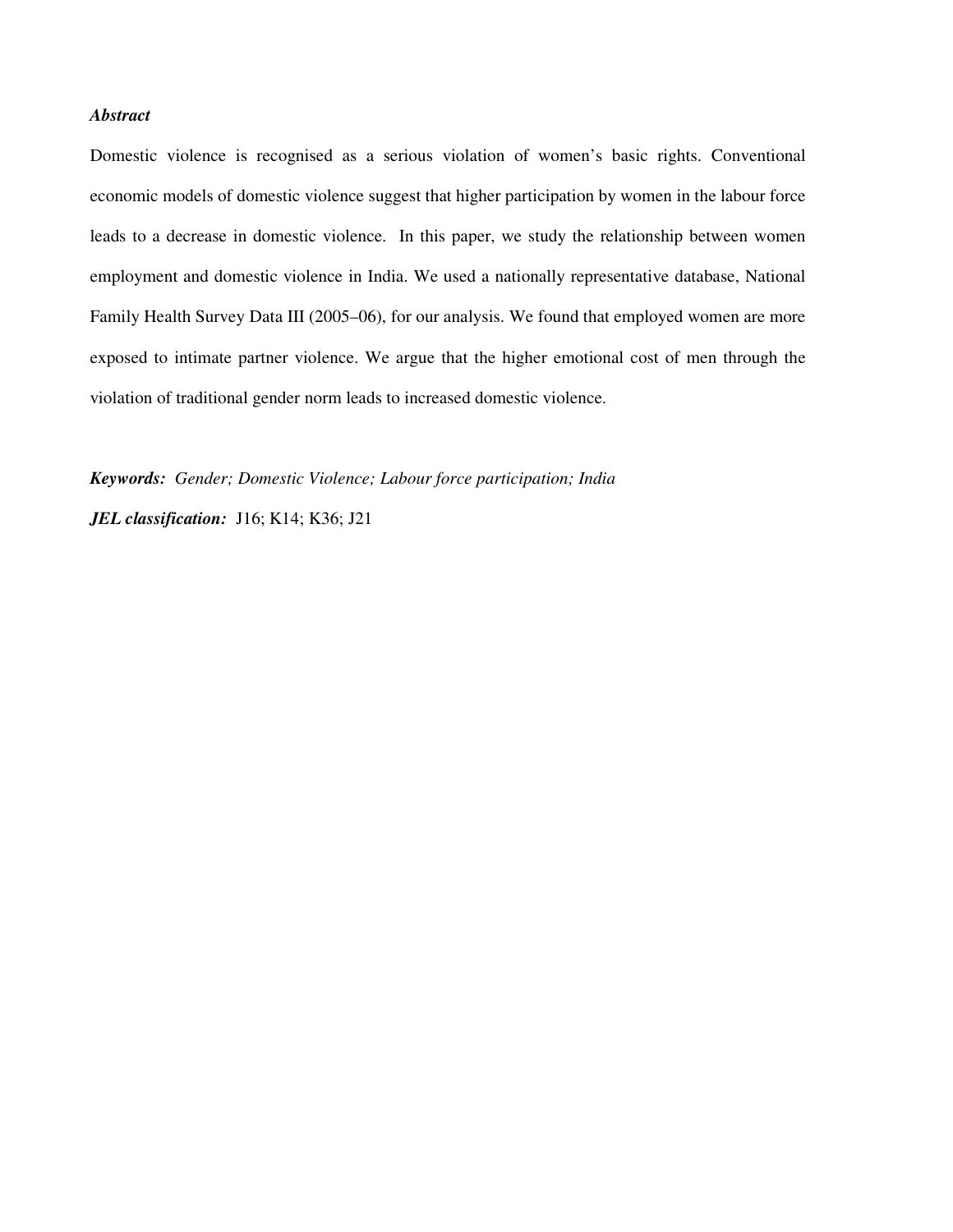Women labour force participation and domestic violence: Evidence from India

#### 1. **Introduction**

'Violence against women is a manifestation of historically unequal power relations between men and women, which have led to domination over and discrimination against women by men and to the prevention of the full advancement of women.'<sup>i</sup>

The aim of our paper is to study the association between participation by the women labour force and intimate partner violence (IPV) in India. IPV refers to violence caused by the husband or an intimate partner and is one of the most common forms of domestic violence all over the world, especially in developing countries. It hinders women from exercising freedom of choice and also controls their participation in the development process of society. As a result, the full potential of women cannot be realised (ICRW, 1999, 2000, 2002), which imposes a significant cost on society. However, violence is present in every country, crossing the boundaries of widely different cultures, classes, education levels, income levels, castes, ethnicities and age groups; the only variation may come from the trend of violence across different groups of women across countries. Even though all societies prescribe violence against women, it is sanctioned incongruously under the umbrella of cultural practices and norms. Surprisingly, the most common form of violence, i.e., within the four walls of the home, is often ignored by the law enforcement machinery and the state. As a result, the incidence of domestic violence is quite alarming all over the world. Approximately 20 to 50 percent of women in a country are victims of physical violence at the hands of an intimate partner or other family members (WHO, 1996). India, even as a fast growing economy, is no exception to the high incidence of domestic violence against women.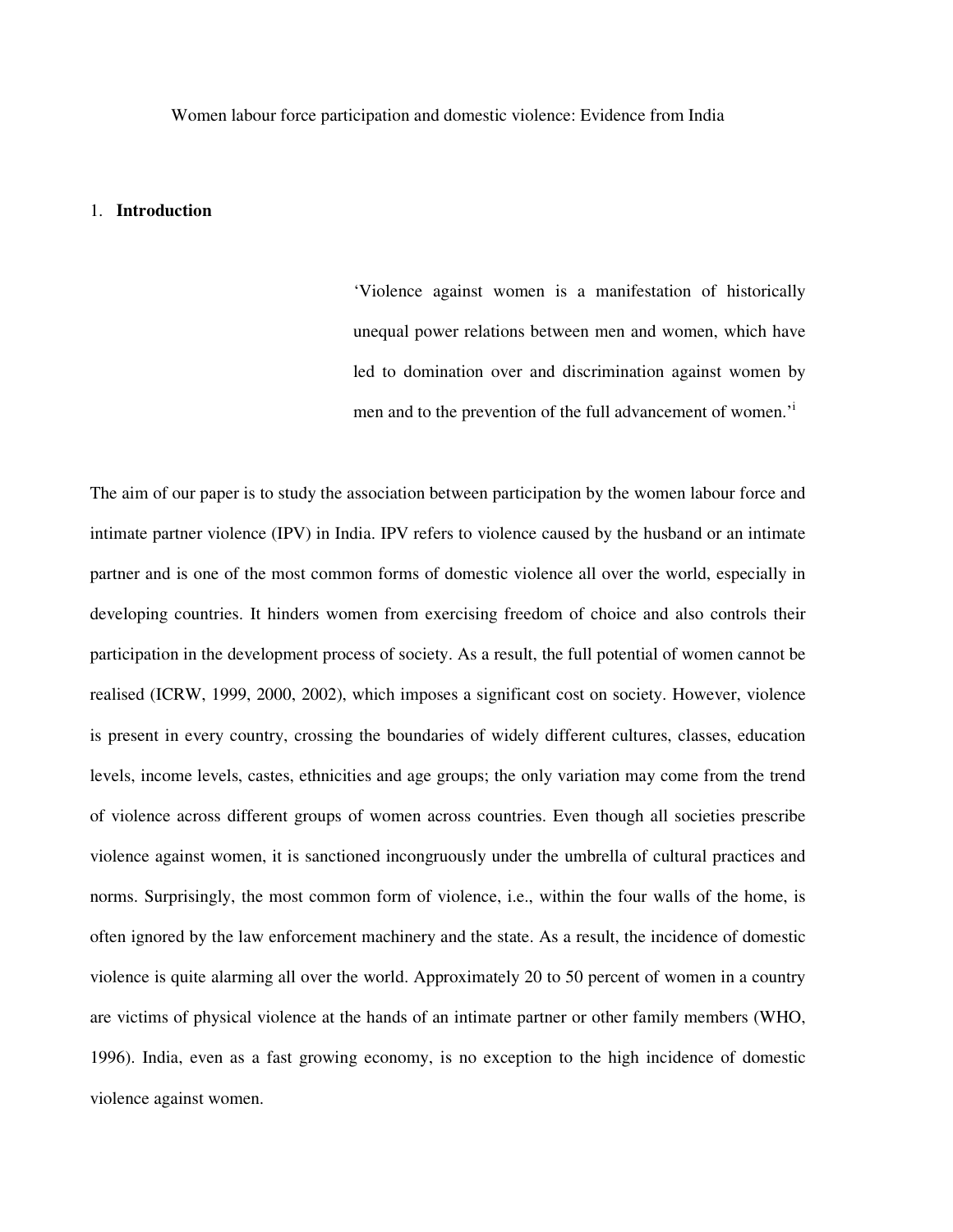We find several instances of domestic violence against women in India. According to a nationwide survey, 52 per cent of women have suffered from at least one incident of physical or psychological assault in their lifetime (ICRW, 2000). The National Family Health Survey III (NFHS III) conducted in 2005–06 (IIPS and Macro International, 2007) reports that 37 percent of women respondents have experienced physical or sexual assault.

 The economic empowerment of women appears to be one solution to the problem of domestic violence. This approach is seen in traditional optimistic models predicting that participation in the labour force decreases the incidence of abuse. In contrast, recent pessimistic models argue that husbands become more violent if the wife's income goes up in order to counteract her bargaining power in the family.

 Against this backdrop, we attempt to analyse whether working women are less or more exposed to domestic violence in India. We use the ecological framework of violence developed by Heise (1998) as the theoretical framework for our analysis. The data is taken from the National Family Health Survey III (NFHS III) conducted in 2005–06. This nationally representative survey dataset has detailed information on domestic violence, both physical as well as psychological, along with information on socio-economic characteristics.

This paper's findings have significant implications for policy formulation. We document that employment, the most popular form of gender empowerment advocated in the effort to ease the abuse of women, increases rather than decreases domestic violence in India. We present it with the following caveat: there may be endogeneity in the causal relationship. However, the association between women labour force participation and domestic violence brings out an important insight. Men turn cruel because the emotional costs become higher due to deviation from the traditional household rules. Our findings support the expressive 'male backlash' theories emphasised by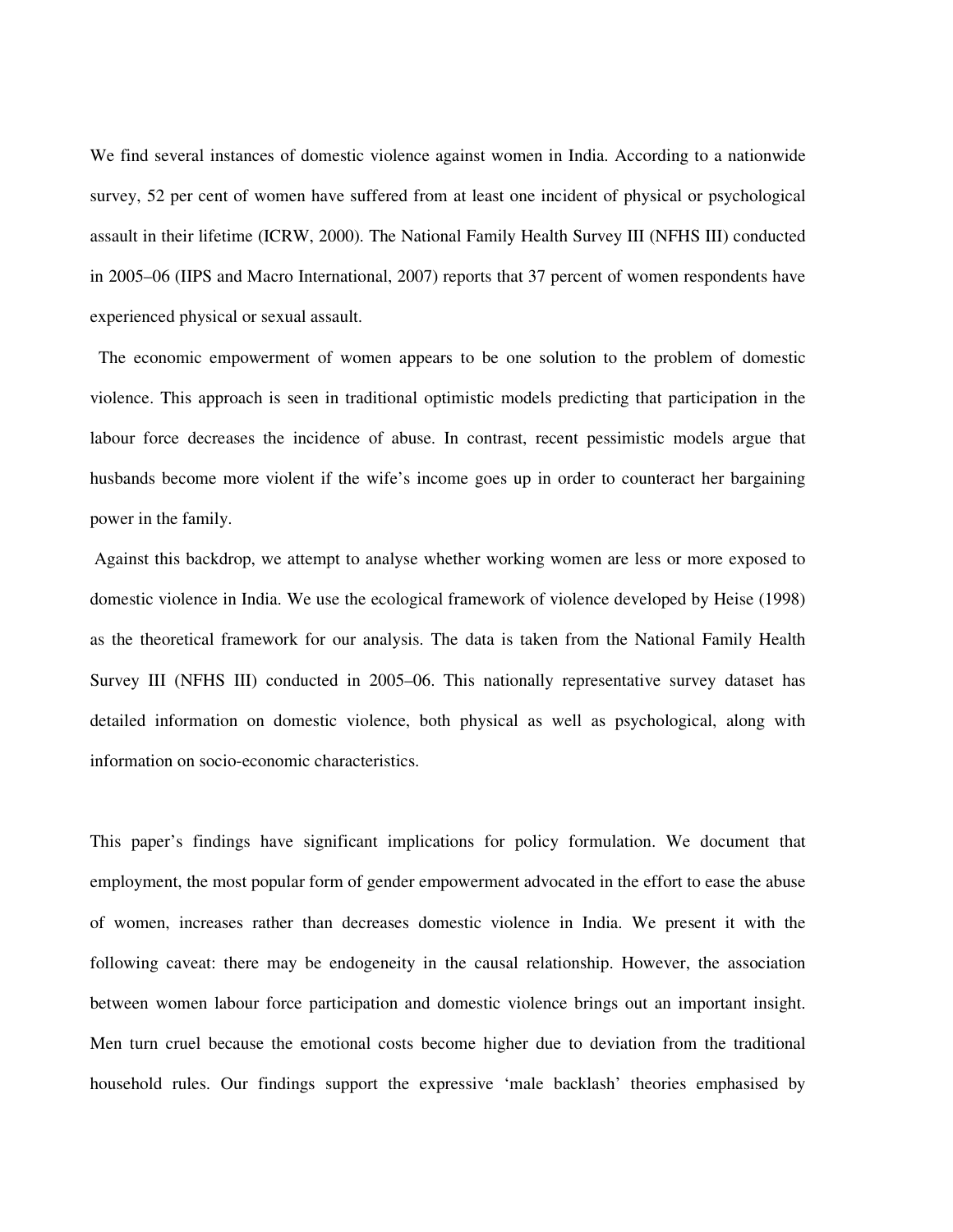sociologists (Macmillan and Gartner, 1999), namely, an important motivation for men is to restore their self-image of dominance in the household to which they may feel entitled because of traditional cultural norms.

The paper is organised as follows: Section 2 covers the relevant research literature and Section 3 describes the theoretical framework. We discuss the data and present the main summary statistics in Section 4. Section 5 discusses methodology. The results are presented in Section 6 and Section 7 concludes.

#### **2. Literature Review**

Theorists argue that male dominance is the foundation of domestic violence. Women are exposed to marital violence due to the unequal share of power. Therefore, it is hypothesised that empowerment gained through employment would result in decreased domestic violence. However, the empirical findings do not always support this conjecture. One stream of literature established that participation in the labour force generates economic resources for a woman, and thus leads to higher bargaining power at home and lower prevalence of marital violence. Kim *et al*. (2007) in a study on rural South Africa using both qualitative and quantitative analysis asserted that economic empowerment leads to lower rates of IPV. Bowlus and Seitz (2006) also found a negative relationship between women employment and violence across all the provinces of Canada.

 We find similar evidence in India. For example, in Karnataka, the increased income of a woman through employment reduces the probability of lifetime violence (Rao, 1997). In another study, Panda and Agarwal (2005) established that there is a significant reduction in domestic violence for women in Kerala who are employed in regular jobs. However, in Uttar Pradesh and Tamil Nadu there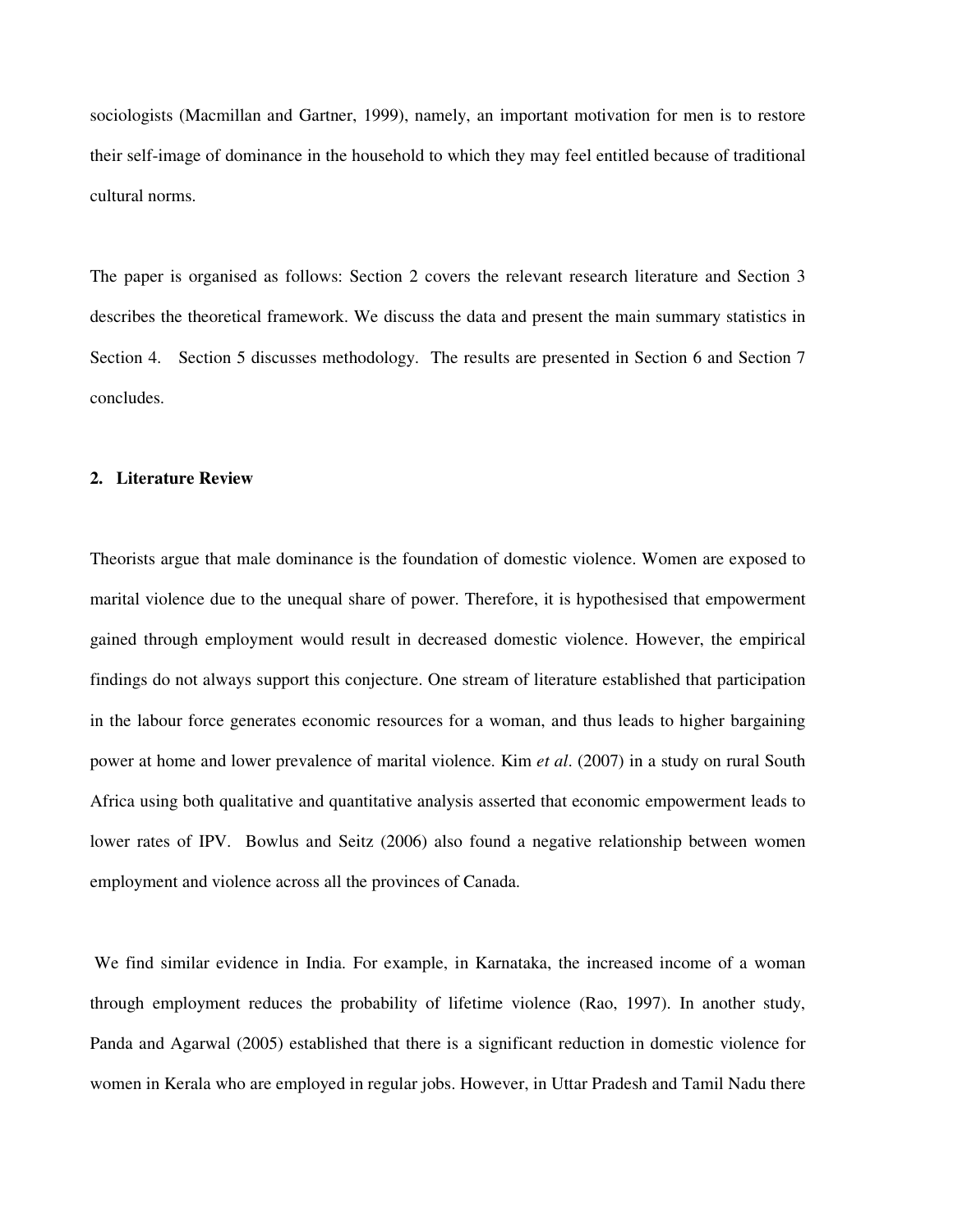was no such statistically significant evidence of a reduction in domestic violence associated with wage employment (Jejeebhoy, 1998).

 In contrast, another stream of literature argues that the income generation activities of women hurt the male ego; males then become more violent to restore their bargaining power at home. Gelles (1976) in his pioneering work on studying the relationship between women's income and domestic violence has shown that women with fewer economic resources are less likely to be exposed to an abusive relationship. A recent survey (Vyas and Watts, 2008) in developing countries that studied the association between exposure to domestic violence and participation in income-generating activities has pointed out that involvement in such activities leads to higher lifetime experience of physical assault; for short-term violence, they found that of 22 cases, there was a protective association in five cases, greater risk in six cases and for the rest there was no association. Using a randomised control trial in rural Ethiopia, Hjort and Villanger (2011) found that there is a 13 percent increase in physical abuse when a woman gets employed, while the increase in emotional violence is 34 percent. In India, Eswaran and Malhotra (2011), using data from the second round of the National Family Health Survey, showed that women who work away from home are more exposed to spousal violence.

To the best of our knowledge, none of the studies so far has used a theoretical foundation to explore the relationship between women labour force participation and domestic violence. Heise (1998) has provided a sound theoretical explanation for `why individual men become violent and why women as a class are so often their target' (p. 263). She has developed an ecological model of violence that uses a multidimensional approach. According to this model, domestic violence is the result of the interplay between personal, situational and socio-cultural factors. In this paper, we attempt to answer whether working women are more (less) exposed to spousal violence against the backdrop of the ecological framework of violence.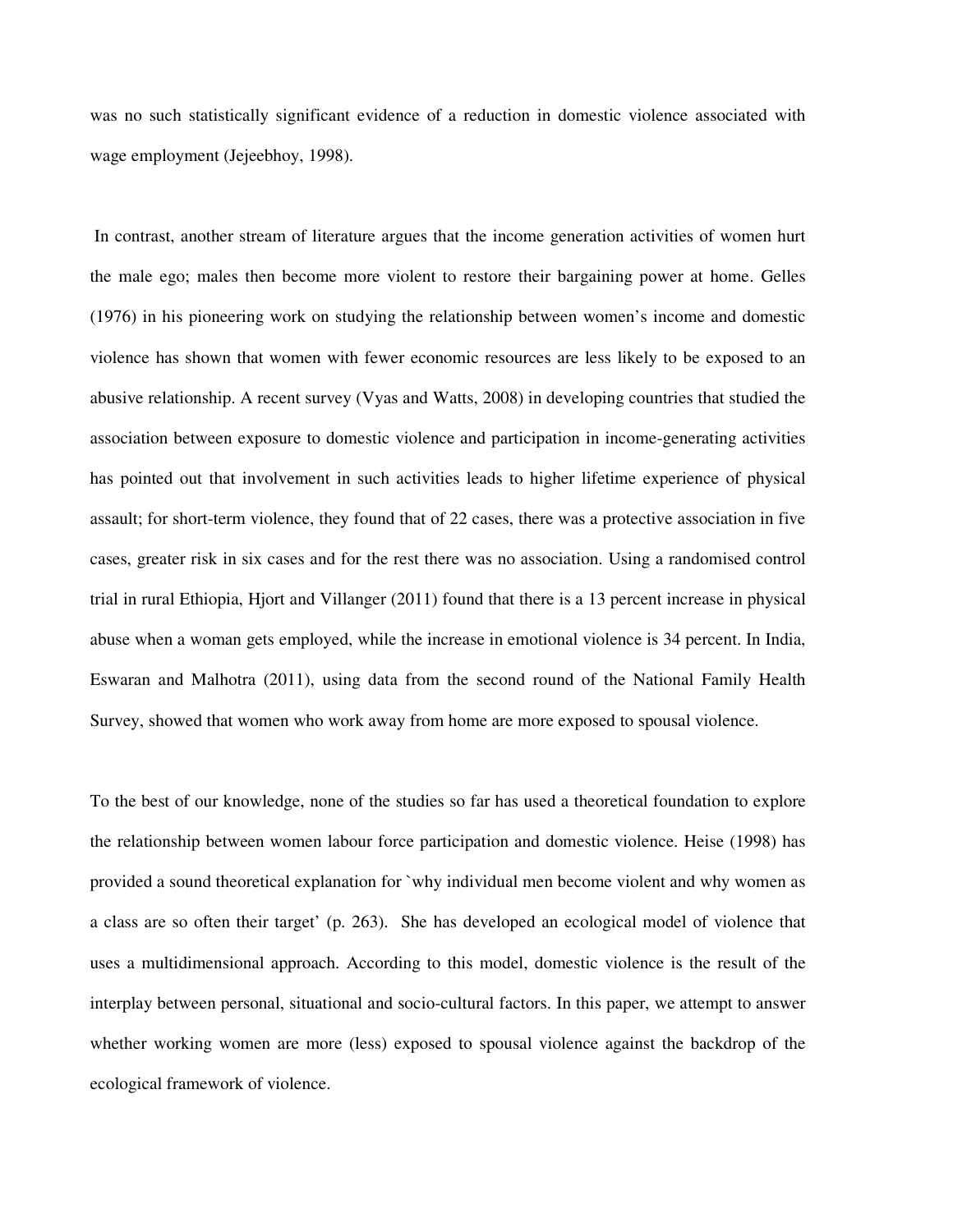#### **3. Theoretical framework**

 We have adopted the ecological model of violence (Heise 1998) in the Indian context. The model was first propounded by Belsky (1980) in the milieu of child abuse and neglect. The basic notion of ecological model of violence is to offer an integrated approach to theory building from the perspective of women abuse. It is a nested framework that unambiguously underlines the interaction of several factors that can be categorised into four broad groups: individual factors and factors related to the micro system (situational factors), exo-system and macro-system.

 The core of the model (Figure 1) considers individual characteristics that make people vulnerable to violence. Around this layer are characteristics linked with the situation or a close relationship with partners as well as other family members and their role in determining the degree of a woman's susceptibility to violence. The third layer consists of factors related to the exo-system or the community in which an individual lives; it ranges from the physical environment to social exclusion (or inclusion). The fourth or outer layer of the model epitomises the society to which an individual belongs and the persistent impact of that society in terms of norms and values along with the legislative and policy framework.

> \*\*\*\*\*\*\*\*\*\*\*\*\*\* Figure 1 is here \*\*\*\*\*\*\*\*\*\*\*\*\*\*

#### *3.1 Individual factors*

Individual or ontogenic factors reflect the personality of an individual. These factors are crucial since they determine the response system of an individual to the micro-system and to exo-system stressors. The age of a woman, her physical location, i.e., whether she is from a rural or an urban area, and her religion, social group and educational attainment have shown an association with spousal abuse.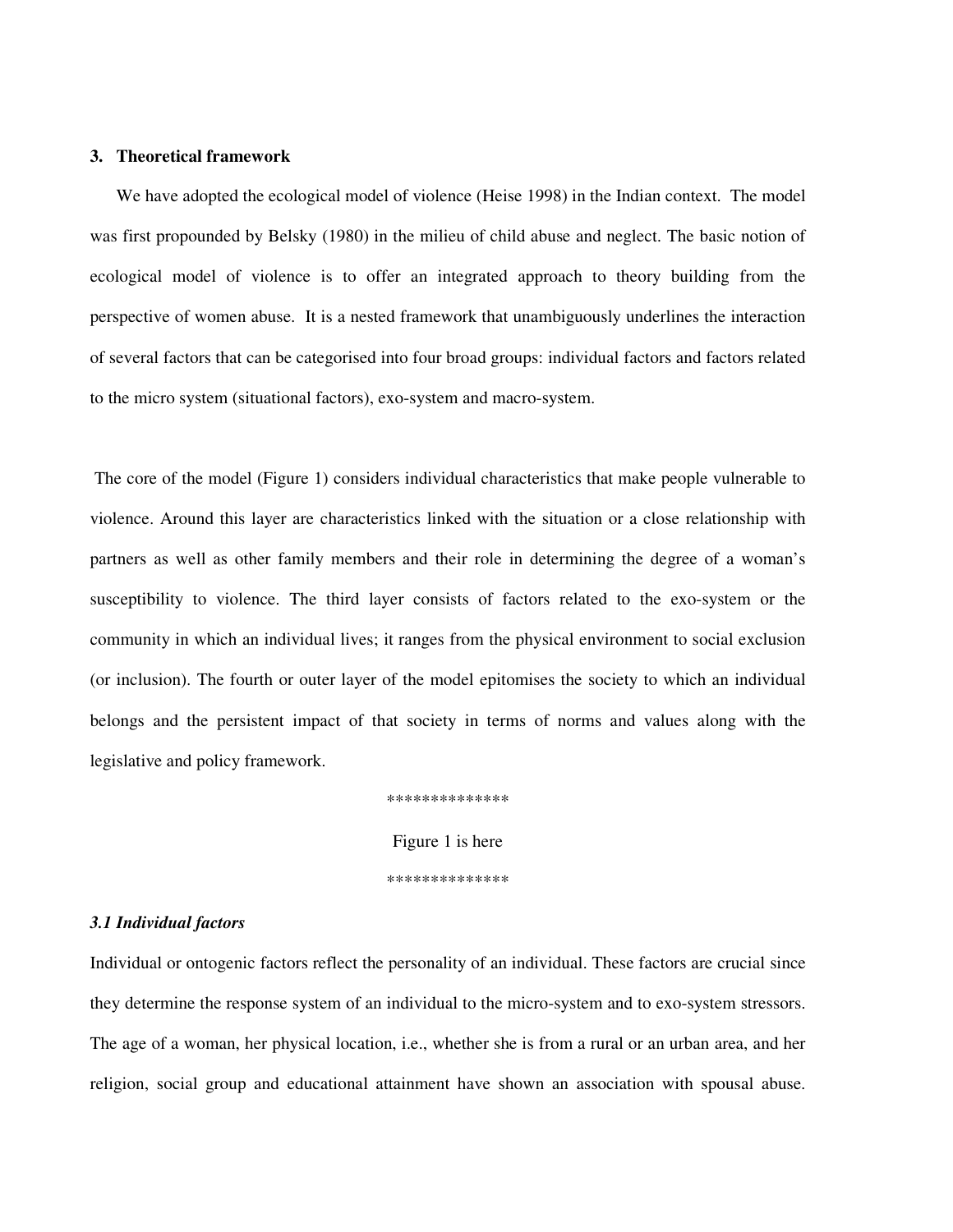Some studies have shown a decreasing risk of violence with the increasing age of the husband/ wife (Kim and Cho, 1992; Schuler *et al*., 1996), while others did not find any association (Jejeebhoy and Cook, 1997). There is also an inverse relationship between higher caste and exposure to domestic violence (Hoffman *et al*., 1994; Jejeebhoy and Cook, 1997). Level of education is another important factor; as a woman's level of education goes up, the prevalence of domestic violence decreases (Acharya *et al*., 2012; Jejeebhoy, 1995).

 Several empirical studies have established the importance of intergenerational transmission of domestic violence **(**Martin *et al*., 2002; Straus and Gelles, 1990**).** Hotaling and Sugarman (1986) have found that of 42 risk markers, witnessing marital violence as a child is the consistent determinant of spousal violence. They indicated that if a young boy experiences violence between his parents during childhood, he is more likely to end up in an abusive spousal relationship. If a boy observes his father beating his mother, he becomes an aggressive partner. From a women's perspective, if a young girl witnesses the same incident, she turns to easy surrender towards violence in adulthood (Sabrawal *et al*., 2013).

#### *3.2 Micro system (situational) factors*

Situational factors denote interactions in which a person is directly involved with others and the subjective meanings of those interactions. To be specific, for a woman who is a victim of spousal violence, the most striking micro-system feature is the family, which is usually the site and context for the most abusive occurrences. Some important factors in this category are male dominance in the family, the use of alcohol, the type of family structure and the presence of girl children.

*Male dominance in a family:* Violent husbands tend to take most of the decisions at home, from family finances to the physical mobility of the wife (Frieze and Browne, 1989; Straus *et al*., 1980).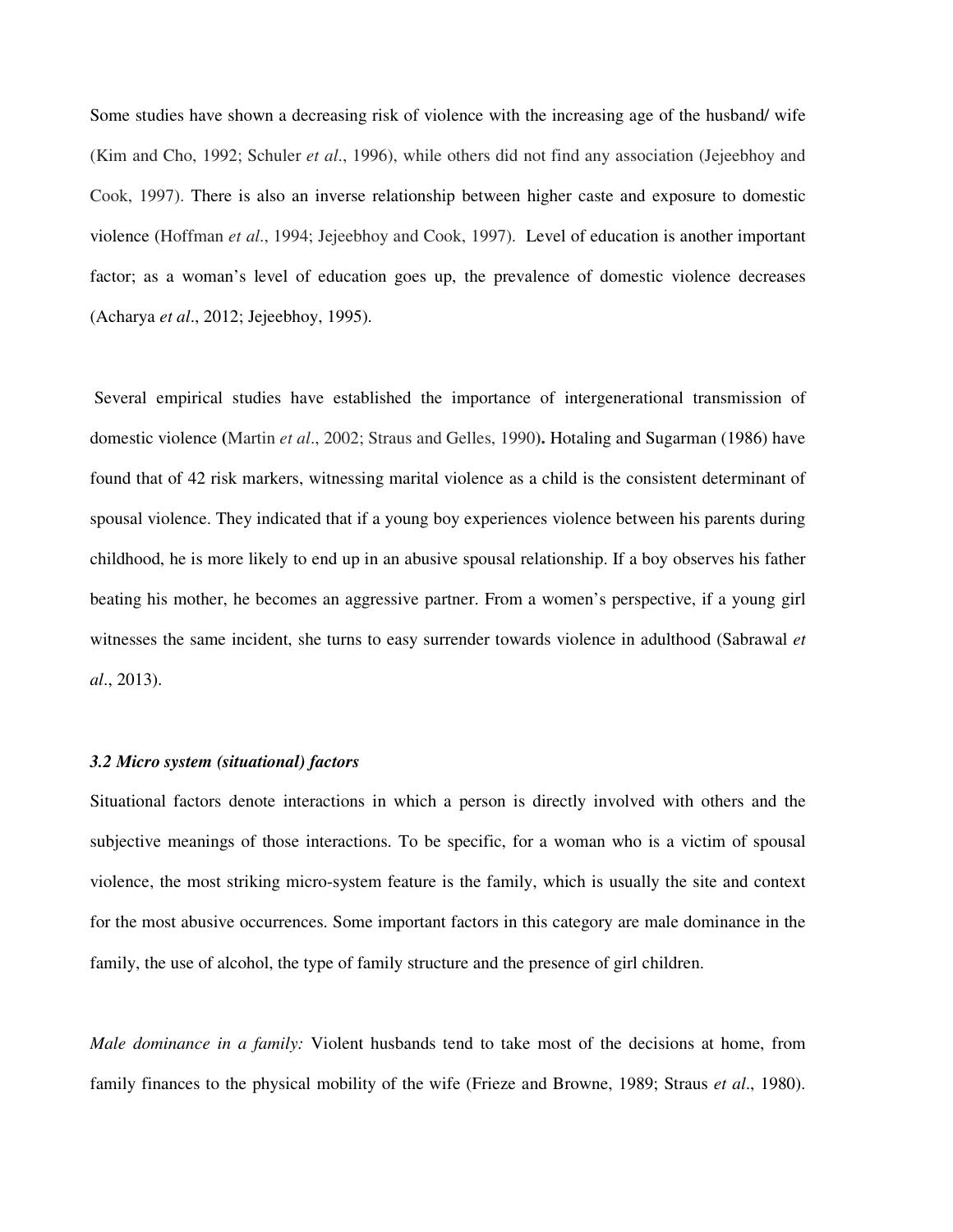The empirical evidence suggests that men raised in patriarchal families are more violent towards their partners than those raised in egalitarian homes (Koss and Dinero, 1989; Malamuth *et al*., 1995). Moreover, the association between patriarchal family structure and violence may be partially fuelled by macro-level (societal) norms that accept male dominance in a family (Yllo and Straus, 1990).

*Use of alcohol:* There is a strong association between physical and sexual violence and the man's alcohol consumption. Several studies establish that the use of alcohol functions as a situational factor that increases the likelihood of violence because it decreases reticence, clouds the judgement and weakens the individual's ability to understand a signal (Abbey, Ross and McDuffie, 1995; Babu and Kar, 2010; Dalal *et al*., 2011; Hindin *et al*., 2008; Kimuna *et al*., 2013; Rao, 1997).

*Family structure:* In India, the extended family plays an important role in domestic violence. Fernandez (1997), using 15 case studies of domestic violence in Mumbai, has shown that extended family members, especially the mother-in-law, play a significant role in domestic violence.

*Presence of girl children:* In east and south Asian countries, there is a strong preference for sons, which results in high female child mortality. The common perception is that parents gain very little from raising daughters, mainly because they have to pay a large dowry at her marriage as evidenced in India (Dasgupta *et al.*, 2003). Interestingly, the mother is held solely responsible for giving birth to a girl child when biological evidence is opposite and, in turn, she becomes more exposed to domestic violence. The relevant literature from Bangladesh and India indicates the crucial role of living sons as a protection against IPV for women (Rao, 1997; Schuler *et al*., 1996).

#### *3.3 Exo-system factors*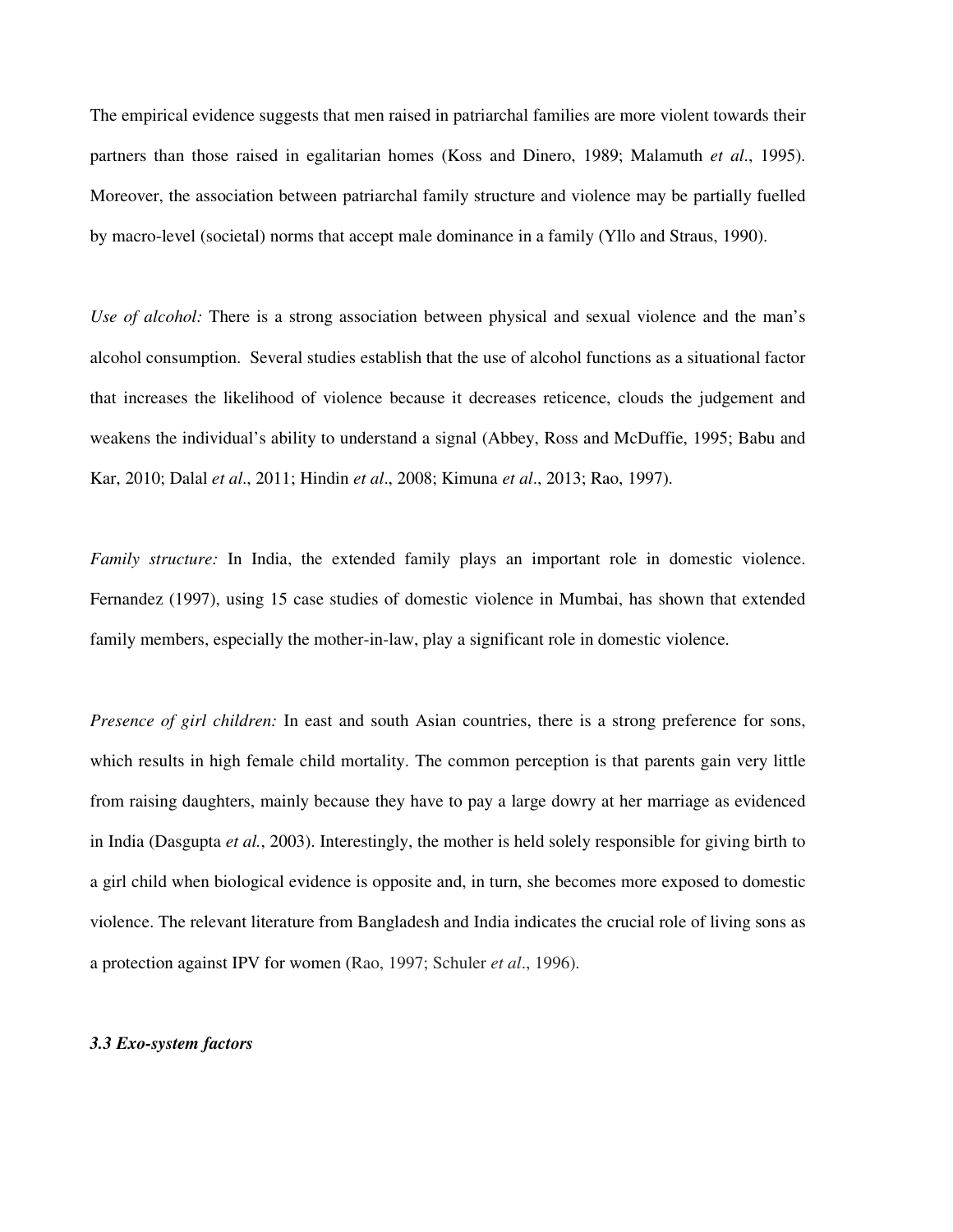The exo-system denotes the 'social structures both formal and informal that impinge on the immediate settings in which a person is found and thereby influence, delimit or determine what goes on there' (Belsky, 1980). Exo-system factors are often derivative of changes taking place in the larger social setting. Unemployment and economic status have a significant influence on violence.

*Unemployment*: Unemployment among men is consistently linked to spousal violence (Stark *et al*., 1981; Straus *et al*., 1980). Although it may be difficult to infer whether being without a job itself increases the likelihood of wife battering without controlling for related factors such as income, education, social status and couple dynamics, the rate of unemployment has turned out to be a predictive factor of violence (O'Campo *et al*., 1995). We find similar evidence from India (Panda and Agarwal, 2005).

*Economic status*: Economic status is also closely linked to IPV. Research in various settings has found that domestic violence is closely associated with poverty (Allen and Straus, 1980; Ellsberg *et al*., 1999**;** Hoffman *et al*., 1994; Martin *et al.*, 1999). There is evidence that men beat women when they lack other resources to control (Goode, 1970). Another stream of literature suggests that poverty and IPV are closely associated through stress factors (Gelles, 1974). Another argument is that poverty and unemployment debar men from achieving 'successful' manhood, especially in societies where men are considered to be the breadwinner of the family (Bourgois, 1996). Women become victims of domestic violence when men cannot control them patriarchally by providing economic support. Poverty is found to be a serious risk factor for wife abuse in India as well (Martin *et al*., 1999; Panda and Agarwal, 2005).

#### *3.4 Macro-system Factors*

Macro-system factors are a diverse set of cultural values and beliefs that infuse the other three layers of social ecology. These factors influence aspects and structures lower down in the system. Male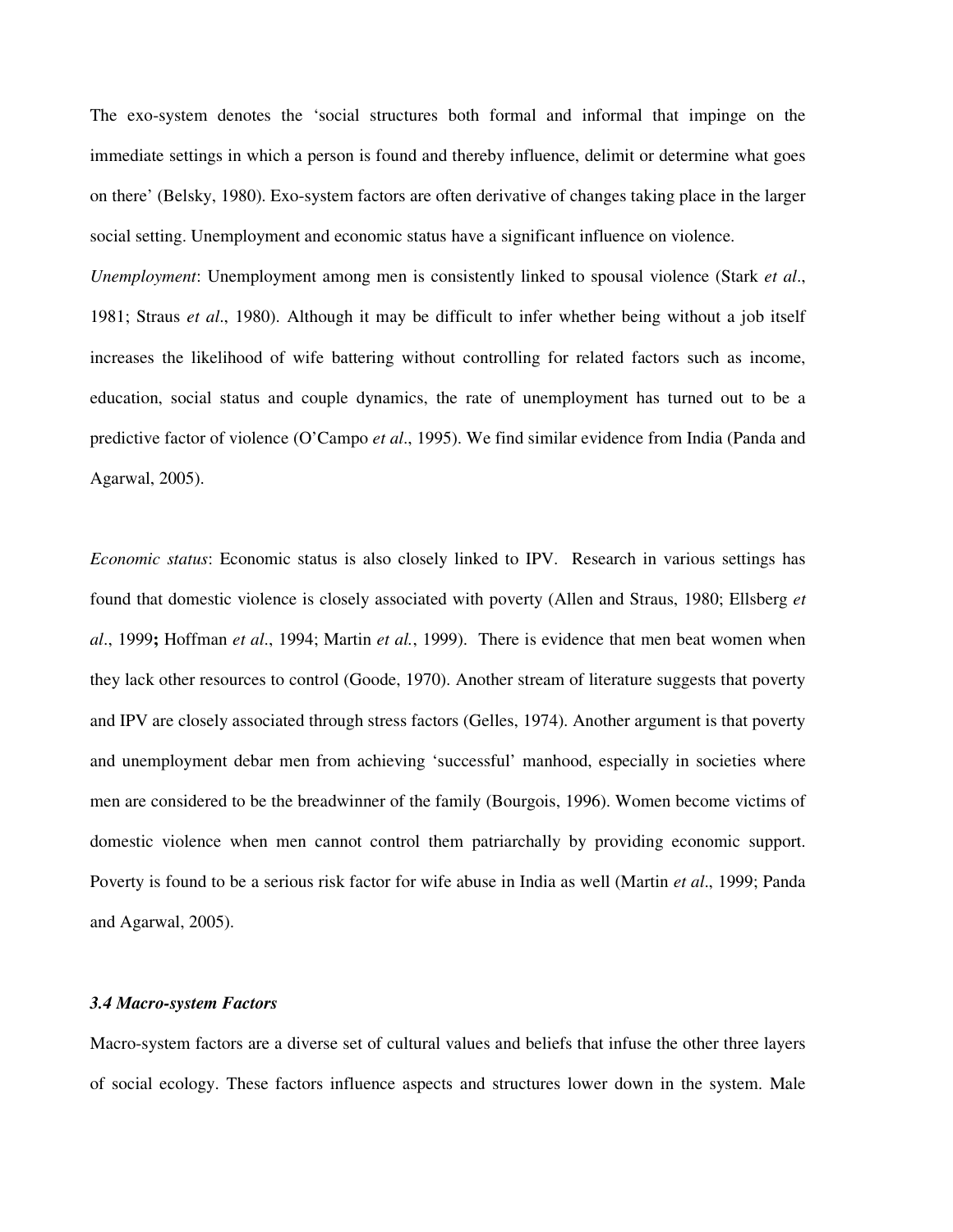supremacy as explained by Heise (1998) is one of the most prominent macro-level factors that may influence or control the organisation of power in community institutions; at the same time, they exercise control over the distribution of decision-making authority in intimate relationships. Other important macro-level factors are the notion of masculinity associated with dominance, toughness and honour (Counts *et al*., 1992; Sanday 1981), rigid gender roles (Lisak and Roth, 1988; Malamuth, 1986; McConahay and McConahay, 1977; Muehlenhard and Linton, 1987), sense of male entitlement or ownership over women (Dobash and Dobash, 1979; Schechter 1982) and approval of the physical chastisement of women. We observe cultural approval of physical punishment of women in several traditional societies under certain circumstances. These circumstances follow clear cultural rules about the right of hitting, the target of hitting and the degree as well as intensity of physical reprimand. Several cultures tolerate the spanking of women if they disobey their male counterparts **(**Counts *et al*. 1992). Physical or emotional punishment for a just cause seems to be a man's right to control women. Men in India also have admitted that physical force against wives may be used if they do not abide by the rules laid down by their elders or husbands (Narayana, 1996).

 In this paper, we follow the ecological framework based on Heise (1998) as a heuristic tool to find out whether working women are more/less exposed to domestic violence in India.

#### **4. Data Description**

For the analysis, we used a nationally representative community-based survey database: the National Family Health Survey III (NFHS III) conducted in 2005–06. The information comes from 29 states that consist of 99 percent of the population of India. This survey covers a sample of 109,041 households and 124,385 women in the age group of 15–49. We have considered only those respondents who answered questions related to domestic violence for analysis. Therefore, the working sample size becomes 69,704.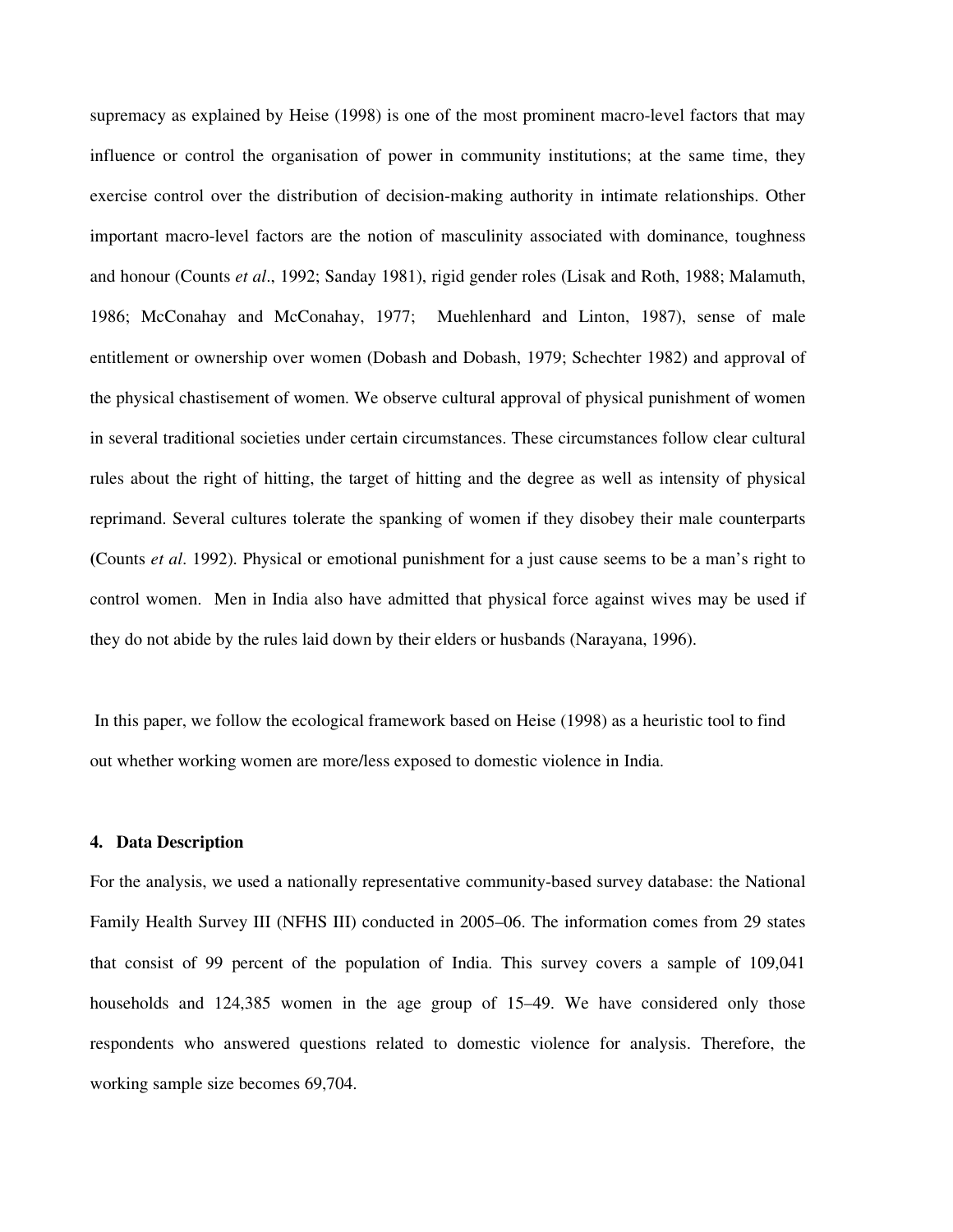#### *4.1 Sample profile*

The summary statistics of the working sample are given in Table 1. We used national women's weight to tabulate the summary statistics as well as the analysis. The average age of the women respondents is 31 years, and the majority of the women fall in the age group of 30–39. The average age of first marriage is 18. On average, women are married for 10–14 years, and most couples have two children.

> \*\*\*\*\*\*\*\*\*\*\*\*\*\* Table 1 is here \*\*\*\*\*\*\*\*\*\*\*\*\*\*

More than two-third of the sample lives in rural areas and one-third lives in an urban locality. It is interesting to observe that even though the majority of the women are from rural India, the household structure is nuclear in most of the families (57%), which reflects the transition from a joint to the nuclear family in Indian society. Following the pattern of religious mix in Indian society, the majority of the women are Hindu (82 percent), and 13 percent are Muslims, followed by Christians, Sikhs and Buddhists/ Neo-Buddhists. In terms of caste, 20 percent of the women respondents belong to scheduled castes, 9 percent to scheduled tribes, and 40 percent to other backward classes. One-third does not belong to any of these three groups.

 One of the most important indicators of human capital in a society is the educational attainment of its members. The majority of women surveyed cannot read or write. However, the proportion of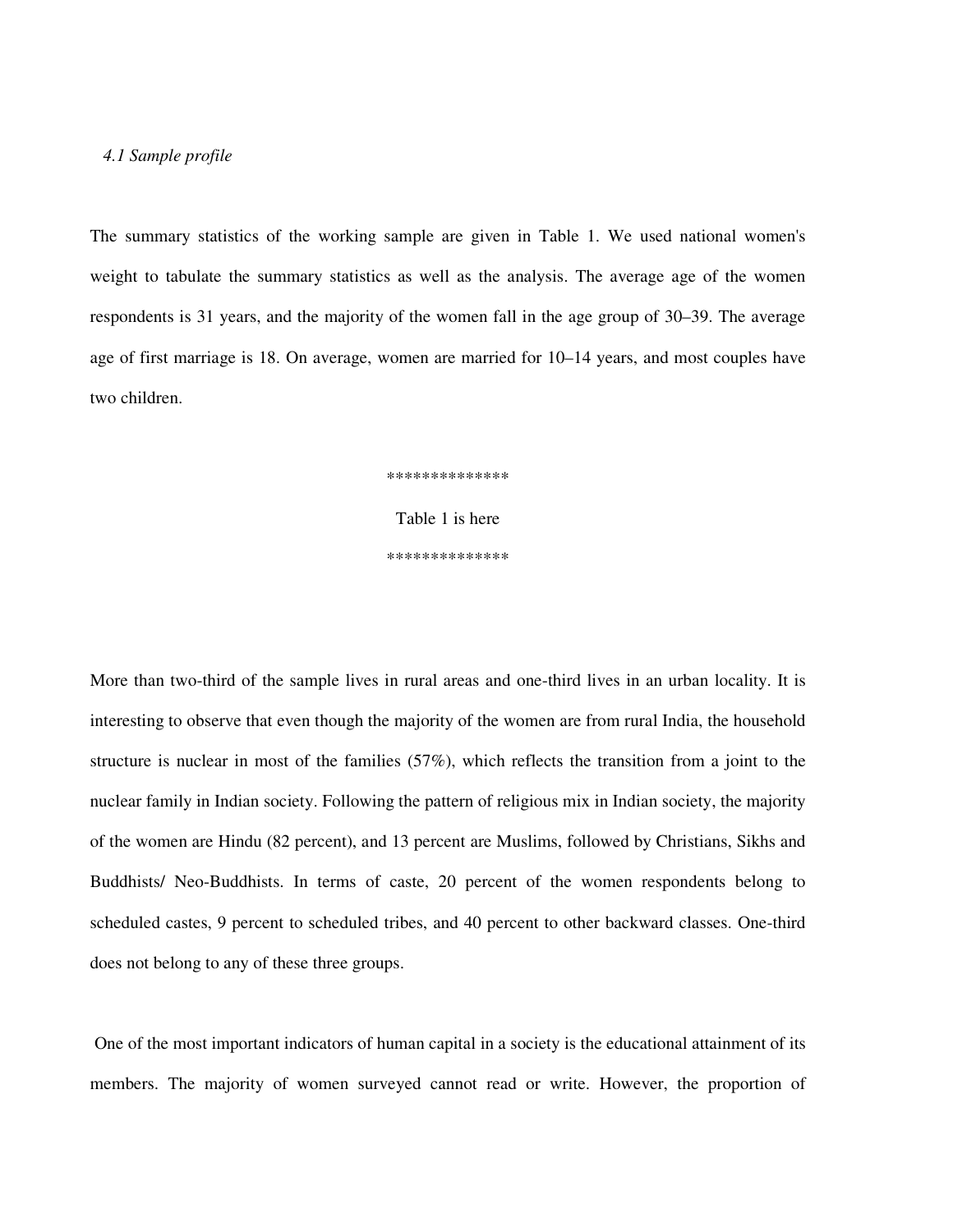illiterate women in rural areas is double that of women in urban areas. Apart from the illiterate women, the average number of years of schooling is 5 to 9 for women, irrespective of their place of residence.

The economic status of a household is measured through the wealth index, which is an indicator of the living standard and is consistent with measures of income and expenditure (Rutstein, 1999)<sup>ii</sup>. In NFHS III, housing characteristics and household asset data are used to construct the index. A weight or factor score is assigned to each household asset using Principal Component Analysis (PCA). Then, the resulting factor scores are standardised in relation to a normal distribution with mean zero and standard deviation of 1 (Gwatkin *et al*, 2000). Each household is assigned a score for each asset. Next, the scores are added for each household. Finally, respondents are ranked by the type of the household they live in. The entire sample is divided into quintiles, i.e., through five groups of individuals with an equal number of members in each group. In urban areas, 46 percent of the population belongs to the highest wealth quintile in contrast to only 7 percent in rural areas, and the distribution of population in different quintiles of the Wealth Index varies widely across the states of India.

One important indicator of gender empowerment is active participation in the labour force. However, the persistence of the empowering effect of employment may finally depend on the type of occupation, the continuity of work force participation and whether they can earn money from employment. The NFHS III asked women respondents a series of questions about their labour force participation. Women were asked whether they had done any work in the seven days preceding the survey; to avoid underreporting, information on participation in informal work in the past seven days was also collected. If a respondent was found to be unemployed, she was asked if she had been employed at any time in the 12 months preceding the survey. Information was also collected on the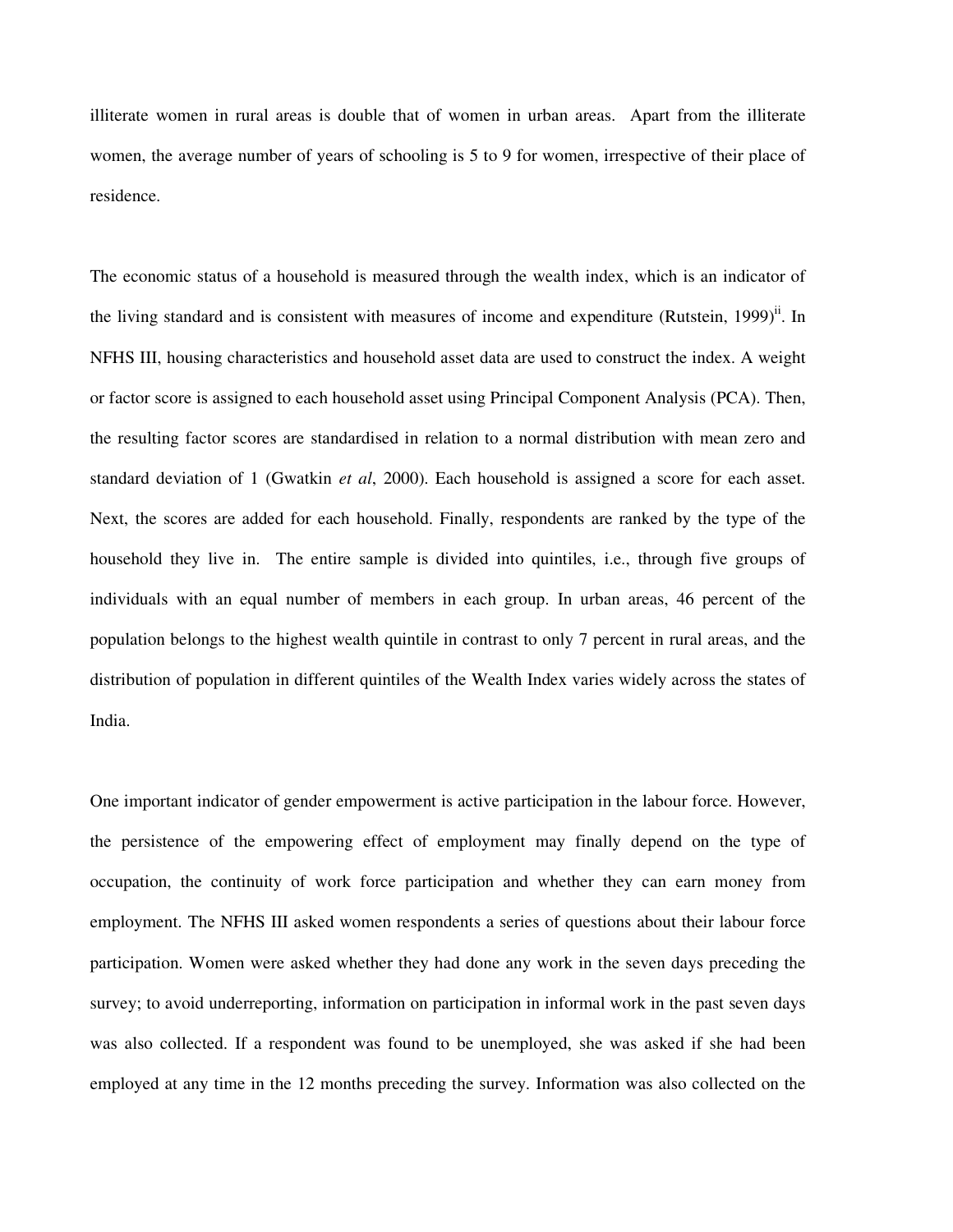category of occupation and the type of payment they received if they had been employed. In the sample, 45 percent women were currently employed in the age group of 15–49, while the proportion was 52 percent and 30 percent in rural and urban India, respectively.

The occupational distribution of the respondents is given in Table 2. The majority of working women are either associated with agriculture or work as skilled or unskilled manual labour since two-third of women respondents belong to rural India. In urban areas, women are also involved with the services sector, doing professional, technical and managerial jobs along with clerical and sales work.

\*\*\*\*\*\*\*\*\*\*\*\*\*

Table 2 is here

\*\*\*\*\*\*\*\*\*\*\*\*\*

The spouse of a woman respondent plays a significant role as a major agent of domestic violence. Table 3 reports the characteristics of these spouses: their educational attainment, employment status, occupation and alcohol consumption. The majority of the men have not completed secondary education. A small proportion of women reported that their husband was not employed, their occupation varies across the rural-urban set-up and 34 percent of the females claimed that their spouses consume alcohol.

> \*\*\*\*\*\*\*\*\*\*\*\*\*\* Table 3 is here \*\*\*\*\*\*\*\*\*\*\*\*\*\*

### 4*.2 Domestic violence and cultural construct*

Married women face domestic violence, physically as well as emotionally, and the husband is the main perpetrator of violence. The NFHS III has collected information on violence under two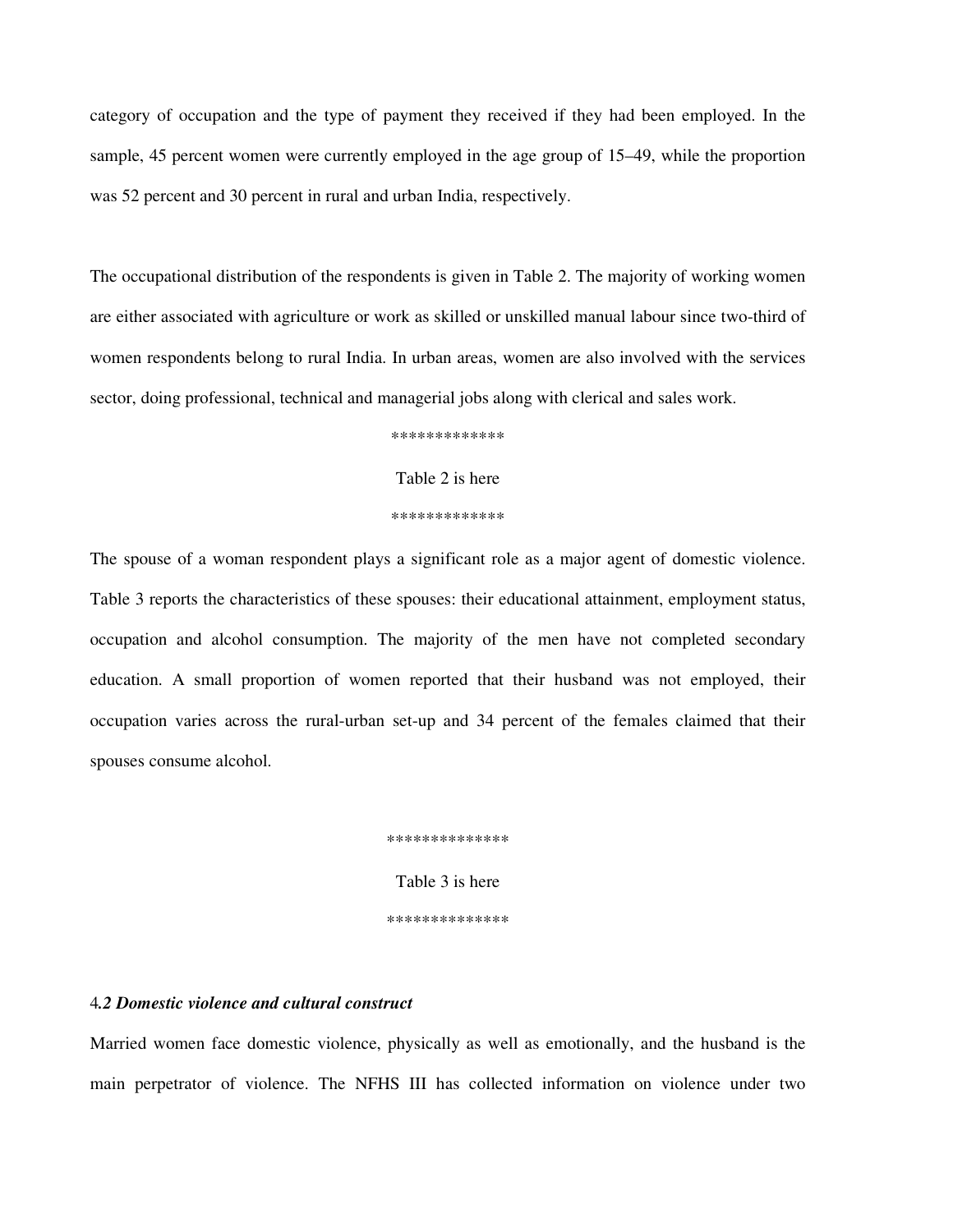categories: (1) lifetime violence: whether the interviewee has suffered any kind of abuse at least once in their lifetime and (ii) violence in the short run: whether a female has been exposed to violence in the past year. In the sample, 37 percent of the women reported that they had experienced physical violence in different forms at least once in their lifetime. Since the different types of violence are not mutually exclusive, one woman may report multiple forms of violence.

The most common form of physical violence is slapping; 35 percent of women reported that their husband had slapped them on at least one occasion. Other forms of violence include twisting her arm or pulling her hair (16 percent), pushing, shaking or throwing something at her (14 percent), punching her with his fist or with something that could hurt her (11 percent) and kicking, dragging or beating her (12 percent) at least once in their lifetime. In 2 percent of the cases, partners can be ruthless enough to try to choke or burn her. Men have threatened or attacked their wives with a knife, gun or another weapon in one percent of the cases.

In terms of emotional violence, 16 percent of the women have experienced emotional violence at least once in their life. Partners humiliate her in front of others by saying or doing something in 13 percent of the cases and 8 percent of the women complain that the husband insulted her and made her feel bad. Male counterparts can go to extremes by threatening to harm her or someone close to her, which is reported in 5 percent of the cases for long-run violence.

Women frequently bear with multiple forms of domestic violence, but there is the issue of underreporting such violence because of the social stigma. Below, we discuss how different layers of cultural construct in a society influence domestic violence using descriptive statistics. We describe the correlates under four different categories using the ecological framework of violence: personal history, micro-system, exo-system and macro-system. The summary statistics are given in Table 4.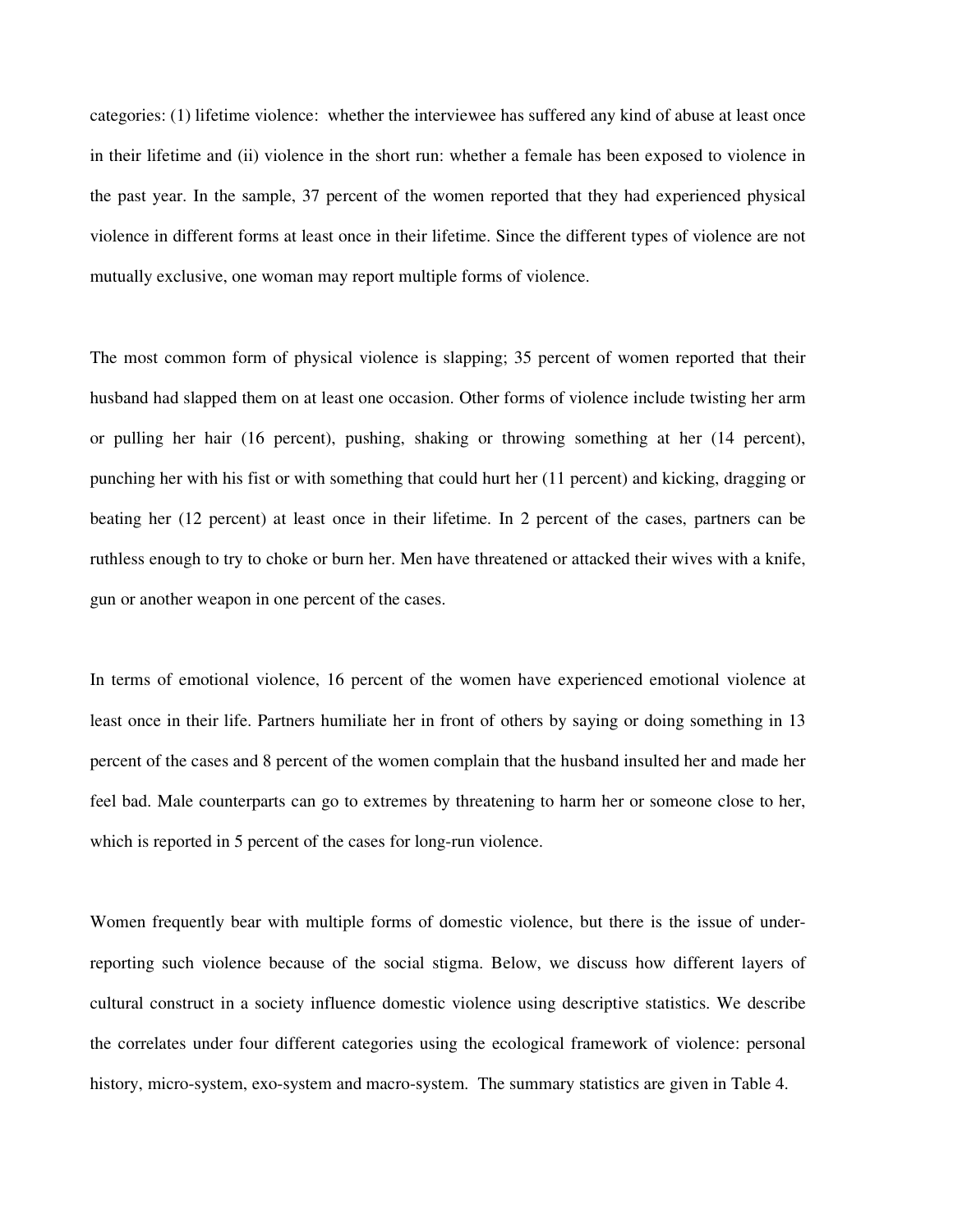#### \*\*\*\*\*\*\*\*\*\*\*\*\*\*

Table 4 is here

\*\*\*\*\*\*\*\*\*\*\*\*\*\*\*

#### *Personal history and domestic violence*

This category includes the woman's age, education, religion, social group, place of residence, employment status and witnessing childhood violence. Women in the age group of 25–39 are the worst sufferers of domestic violence. The proportion of women who endure physical as well as emotional violence increases as they grow older, but it recedes once they reach middle age when they may have become mature enough to avoid triggering factors that invite violence. We also cannot deny the possibility of under-reporting. Rural women are more vulnerable to violence than urban women; lack of education may be a reason for timidity and the high incidence of violence, since education gives a woman the confidence to become strong and resist violence. It is evident from Table 4 that the higher the level of education, the lower is the prevalence of physical as well as emotional attack.

Among the religions, Buddhist and neo-Buddhist women are the worst sufferers of domestic violence; in India, they are converted `dalits' who changed their religion to escape from the castebased society in the nineteenth and twentieth centuries. Jain women suffer the least violence. Women from different religions not only differ in terms of domestic violence, but also on other correlates, such as education and occupation. We observe the highest level of illiteracy among Muslim women (45 percent), while a significant proportion of Hindu women pursue education after the secondary level. Of the Muslim women, 73 percent are not in the labour force, as against 57 percent of Hindu women. The proportion of working women is the highest among Sikh women (49 percent).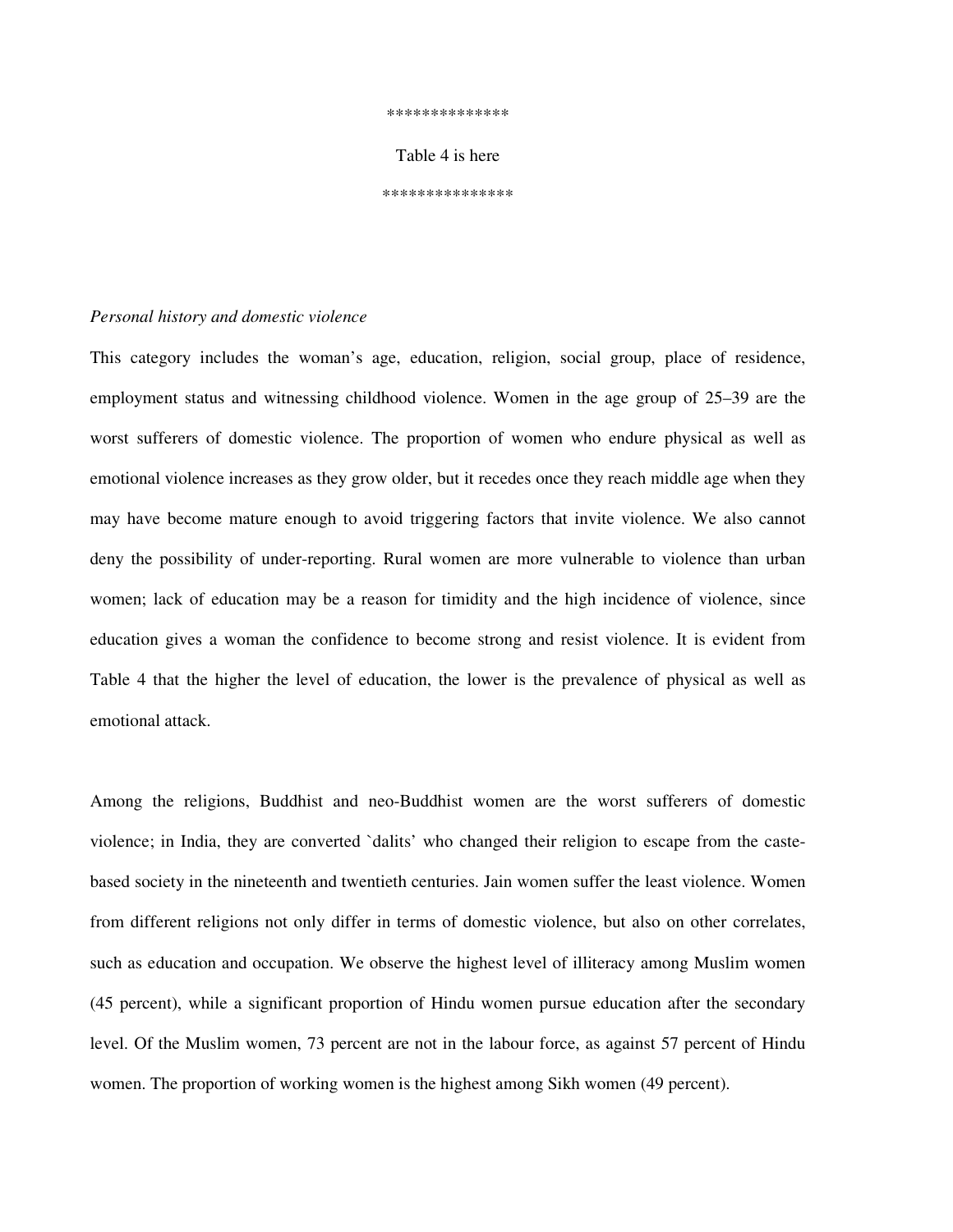In terms of social group, the prevalence of domestic violence is the highest among scheduled caste (SC) women. The situation is slightly better for women belonging to the 'other' category that includes the forward caste. There is also significant variation in educational attainment among different social groups. On average, the level of education is significantly lower for Scheduled Tribe women (65 percent are illiterate), while 27 percent women in the 'other' category remain uneducated. However, 59 percent of ST women participate in the labour force, mainly in unskilled jobs.

 A common conjecture is that the economic empowerment of women may reduce the likelihood of domestic violence, and regular employment could be considered as an indicator of economic empowerment. However, the spouse may become more violent to restore his control over the family if his wife becomes economically independent, in which case the incidence of violence would become more frequent. We observe the dominance of the latter situation in our sample. Women associated with the service sector and agriculture suffer the most.

One-fifth of women respondents reported witnessing their fathers physically assaulting mothers in childhood. The likelihood of tolerating violence at home, specifically IPV, increases if a woman sees her mother being beaten by her father in childhood. They start adopting the 'surrender attitude' to violence as a gender social norm and begin to consider it 'women's fate'. There is also a high probability that such women become passive in protesting against violence, as they have already lost their self-esteem.

#### *Micro system factors and domestic-violence*

Micro-system factors take into account the alcoholism of the husband, the presence of girl children, marital control behaviour exercised by the husband, women's participation in household decision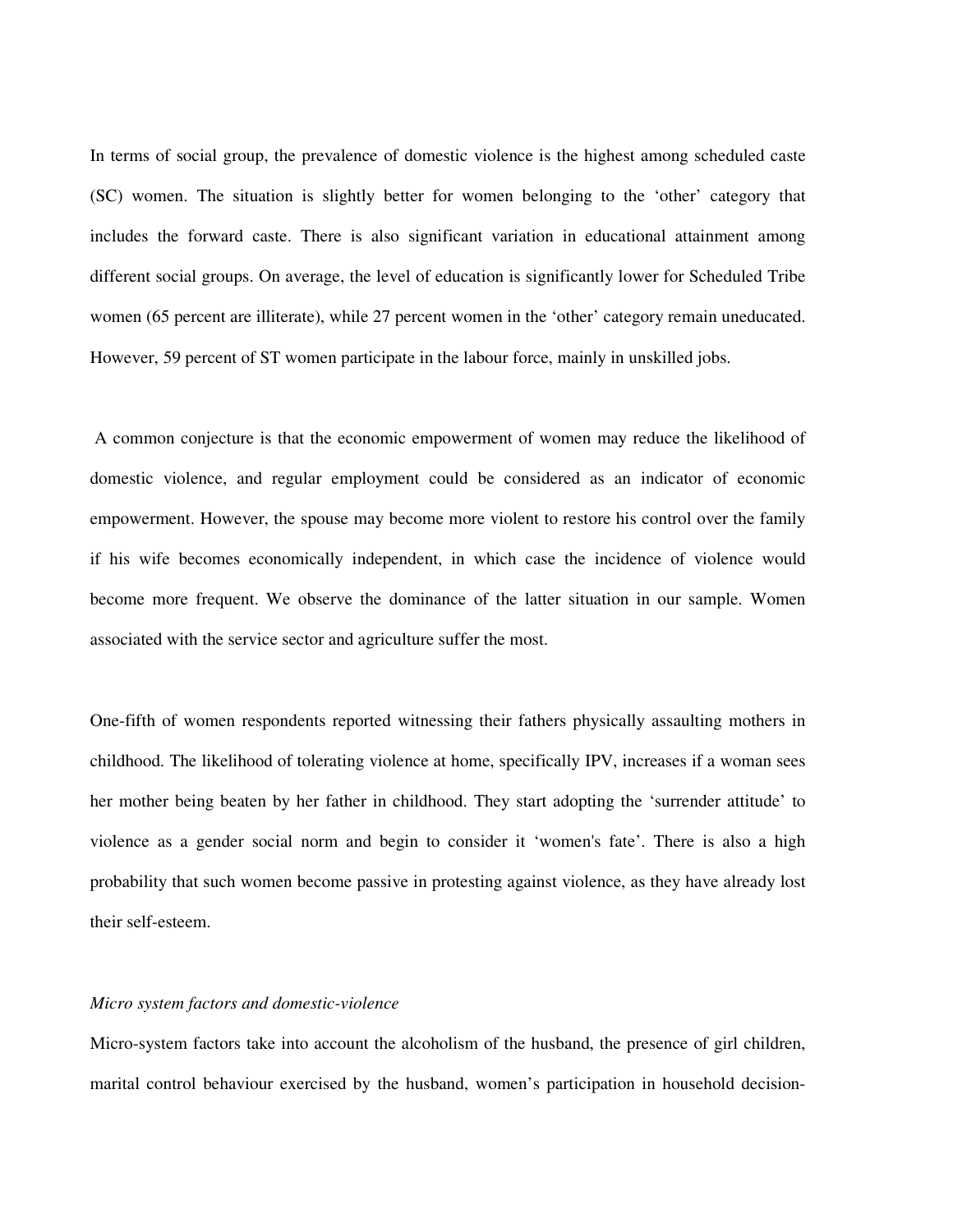making and the household structure. We found that alcoholic husbands torture their wives more often than non-drinkers. Giving birth to a girl child is considered a curse in developing countries where girls are indicators of a higher burden to their parents and the mother is held responsible for not being able to give birth to a son; our sample indicates that a mother with a higher number of girl children suffers worse physical violence.

 Marital control behaviour includes six different control behaviours: whether the husband is jealous or angry if his wife talks to other men, frequently accuses her of being unfaithful, does not permit her to meet her female friends, tries to limit her contact with her family, insists on knowing where she is and does not trust her with money. We find a positive association between the prevalence of domestic violence and the number of marital control behaviours exercised by partners. The occurrence of violence is higher by eight-fold for women whose husband applies five or six of such control behaviours as against women whose husbands do not exercise any control. We also considered four different categories in women's participation in household decision-making: on one's own healthcare, on major household purchases, on purchases for daily household needs and on visits to one's family and relatives. It appears that women who participate less in decision-making become more exposed to violence. Family structure also plays a crucial role in determining domestic violence. With the breakdown of the traditional joint family, women in nuclear families become more susceptible to violence.

#### *Exo-system factors and domestic violence*

The economic and employment status of the spouse are two important exo-system factors in the ecological framework of violence. Unemployed men invoke violence more often even though they constitute only 2 percent of the sample. Moreover, it is evident from Table 4 that poverty and domestic violence are positively related.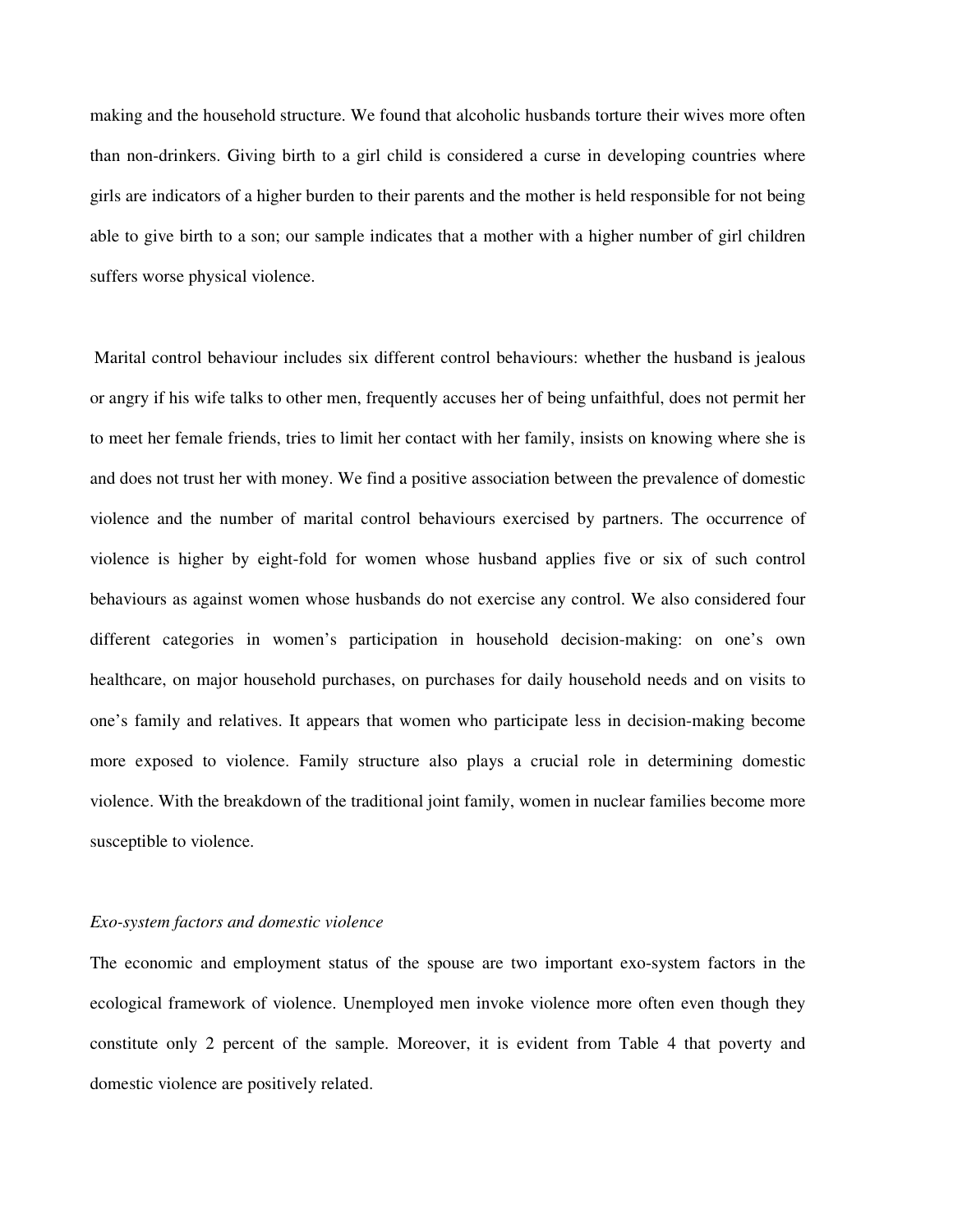#### *Macro-system factors and domestic violence*

In this category, we considered the approval of physical chastisement of woman as one determinant of domestic violence. The indicator is constructed from gender role attitudes that consider agreement with seven different reasons for justifying wife beating. These reasons include whether the wife goes out without telling her husband, whether she neglects the house or children, whether she argues with her husband, whether she refuses to have sex with her husband, whether she cooks the food properly, whether the husband suspects her of being unfaithful and whether she shows disrespect to her in laws. Women who believe that wife beating is justified for a higher number of reasons are more exposed to violence than women who consider that wife beating is not justified or is justified for a lower number of reasons.

#### **5. Methodology**

The analysis was designed to examine whether labour force participation of women increases (decreases) the probability of domestic violence at home against the backdrop of the ecological framework of violence. We use a logistic regression framework to answer the question, controlling for the factors described above. Our main variable of interest, namely, the employment status of a woman, is a categorical variable; it takes the value 1 if a woman is employed and 0 otherwise. The dependent variable is whether or not a woman is exposed to domestic violence. We conducted the analysis for physical and emotional violence in the long run as well as in the short run. The research question was studied for four different scenarios long-term physical violence, long-term psychological (emotional) violence, short-run physical violence and short-run emotional violence. The dependent variables in the four cases are the following:

Long-term physical violence =1 if physical violence was ever experienced; 0 otherwise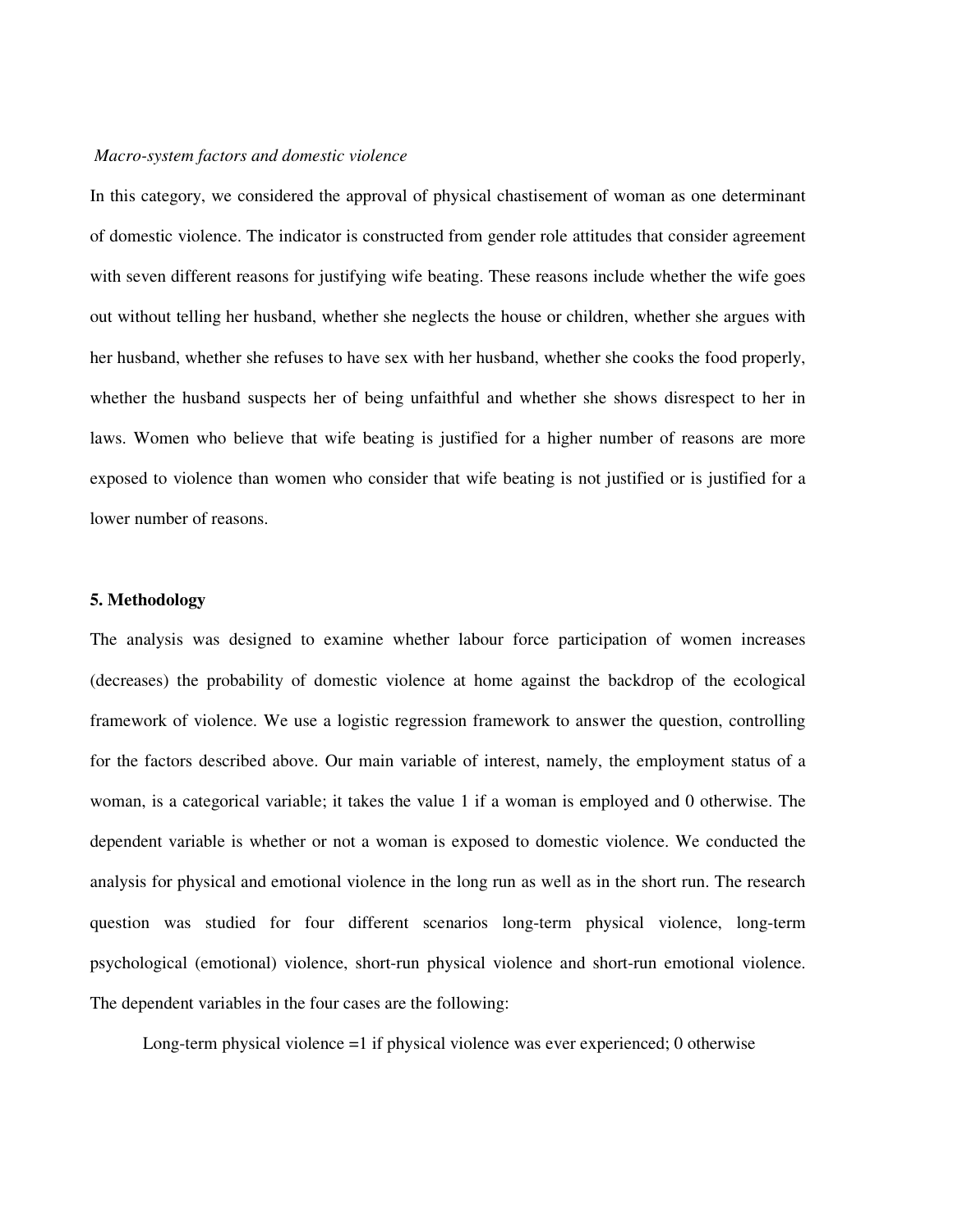Long-term psychological violence =1 if emotional violence was ever experienced; 0 otherwise

Short-term physical violence  $=1$  if physical violence was experienced in the past 12 months; 0 otherwise

Short-term psychological violence =1 if emotional violence was experienced in the past 12 months; 0 otherwise

We controlled for four different sets of correlates—personal history, micro-, exo- and macro-system factors—in each of the four models. The first set includes respondent's age, residence, religion, caste, social group, education, employment status, occupation and witnessing violence as a child. Microsystem factors take into account alcohol consumption by the husband, presence of girl children, marital control behaviour displayed by the husband, women's participation in decision-making at home and family structure. Exo-system correlates consist of husband's employment and the family's economic status and the macro-system factor is the number of reasons for which wife beating is justified. To check the robustness of the model, we conducted the analysis for four different specifications. Under Model 1, we controlled only for personal characteristics, while Model 2 considers personal history and micro-system characteristics. Model 3 attempts to answer the question after controlling for personal history, micro- and exo-system characteristics. Model 4 is the full model that takes into account factors from four different sets of cultural constructs.

#### **6. Results**

Table 5 reports the result of the logistic model for short-run and long-run physical violence and shortrun and long-run emotional violence. The beta coefficients and the odds ratio of the logistic model are given.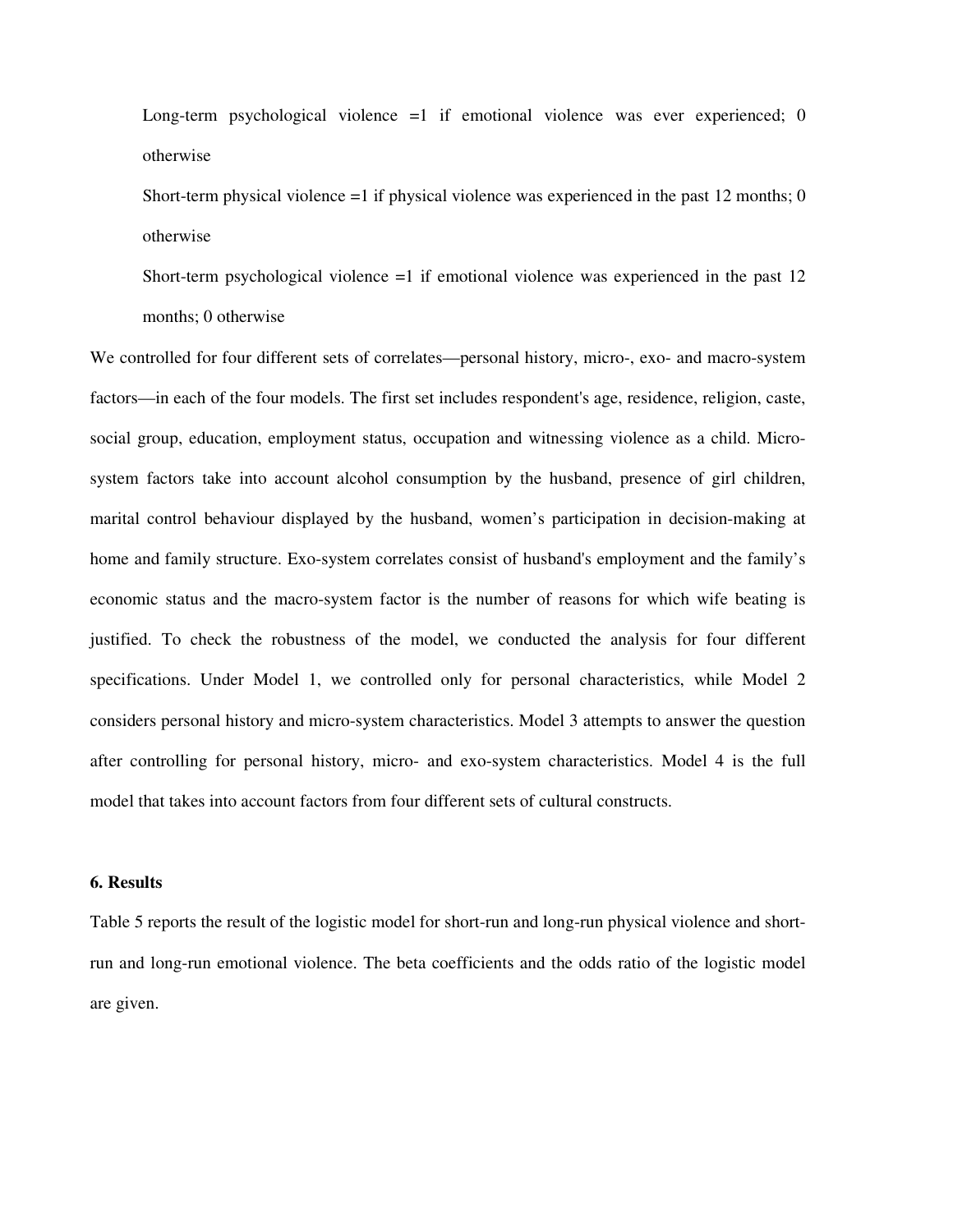\*\*\*\*\*\*\*\*\*\*\*\*\*\*

Table 5 is here

\*\*\*\*\*\*\*\*\*\*\*\*\*\*

In the short run, married working women are more exposed to physical violence than women who do not participate in the labour market; the beta co-efficient is positive and significant under four model specifications. Log odds are also high for employed women compared to unemployed women in the direction of greater domestic violence. The results were similar for physical violence in the long run; although the magnitude of the beta co-efficient decreases from Model 1 to Model 4, it is positive and significant in all the cases. The log odds ratio is also greater than 1 for employed women, indicating that women suffer more when they opt for employment. There is a positive and statistically significant beta co-efficient for both short-run as well as long-run emotional violence, controlling for individual characteristics, micro-, exo- and macro-system factors. The odds ratio is also high for employed women suffering from emotional violence in comparison to homemakers. The result is robust.

 We found that domestic violence increases significantly when women join the labour force in India. Finding the underlying mechanism for the increase in abuse is important for both theory as well as policy. Following expressive models, husband's marginal utility from violence increases with the wife's improved economic standing (Aizer, 2010). The violence "supply curve" of a woman living within the institution of marriage tends to shift upward when she fnds a job. Similarly, the violence "demand curve" of a husband also shifts up with the wife's employment if the husband's marginal utility from violence increases with his wife's economic standing. As a result, the couple's contract curve, which consists of feasible bargaining solutions in the violence/consumption space, may shift up. As a result, violence increases.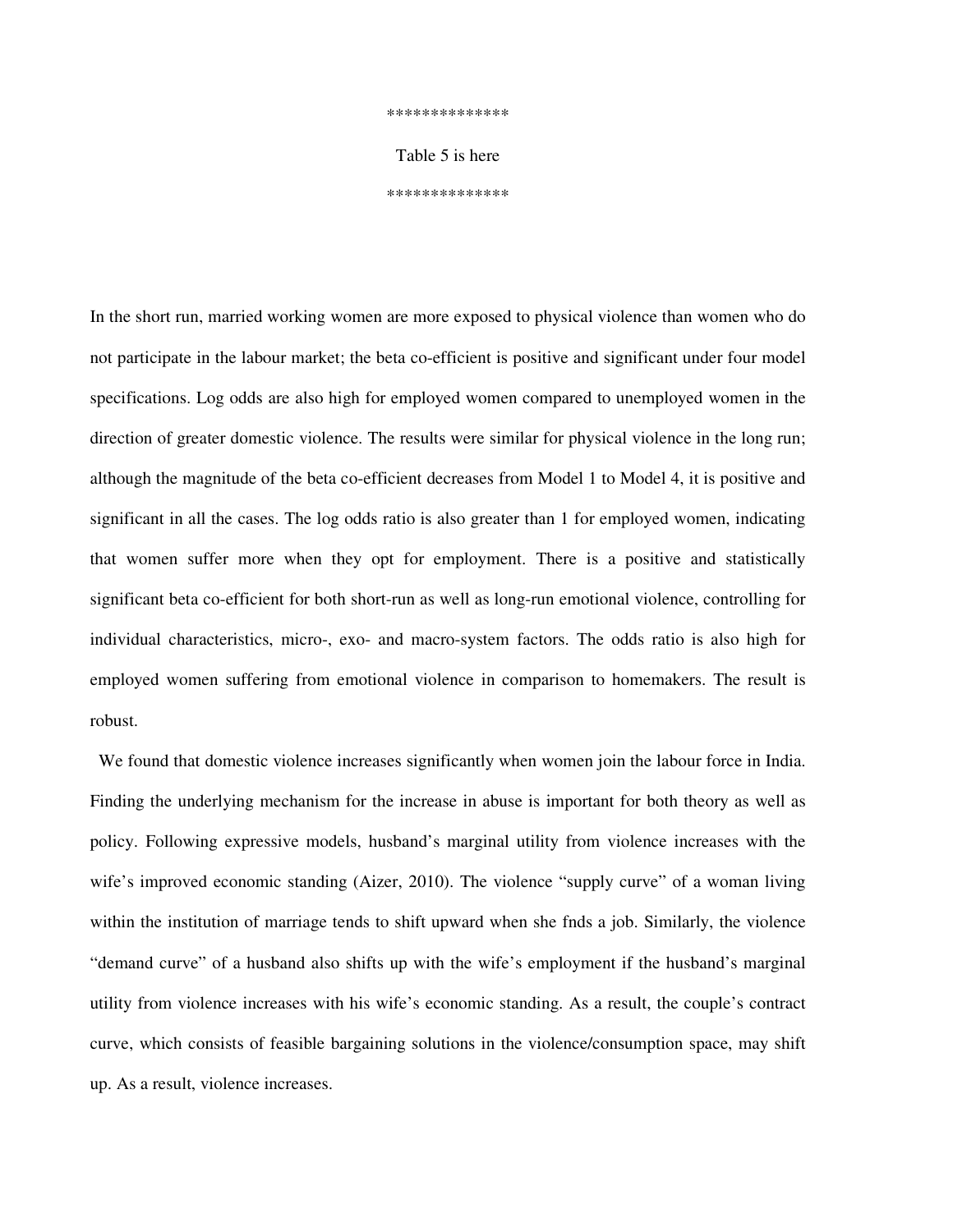Why does the marginal utility derived from violence for Indian men go up if the wife gets employment? We assume that there is an emotional cost for men that is attached to the violation of the perceived traditional gender role and violence symbolises an outburst of emotional cost. The economic independence of women goes against the conventional gender norm. Therefore, participation in the labour force with the possibility of economic freedom for women may lead to domestic violence. In Table 6, we have analysed the effect of women's economic empowerment on domestic violence. We considered three variables to represent the economic independence of women: positive income difference between wife and husband, women having money for their own use and an unemployed husband of a working woman. We examined the effect of each of the three variables on exposure to IPV separately. We ran a logit model for the sample of employed women, controlling for all individual-level characteristics. We found that women who earn more than their spouse suffer more from IPV than women whose income is approximately the same as her husband's. Money for a woman's own use may act as a shield against violence in the short run, but in the long run the impact reverses and money no longer saves her from domestic violence. We also found that unemployed husbands of employed wives are more abusive than their employed counterparts. These outcomes are consistent with the fact that improvement in the relative economic status of a woman incurs emotional costs to men and leads to domestic violence.

\*\*\*\*\*\*\*\*\*\*\*\*\*\*

Table 6 is here \*\*\*\*\*\*\*\*\*\*\*\*\*\*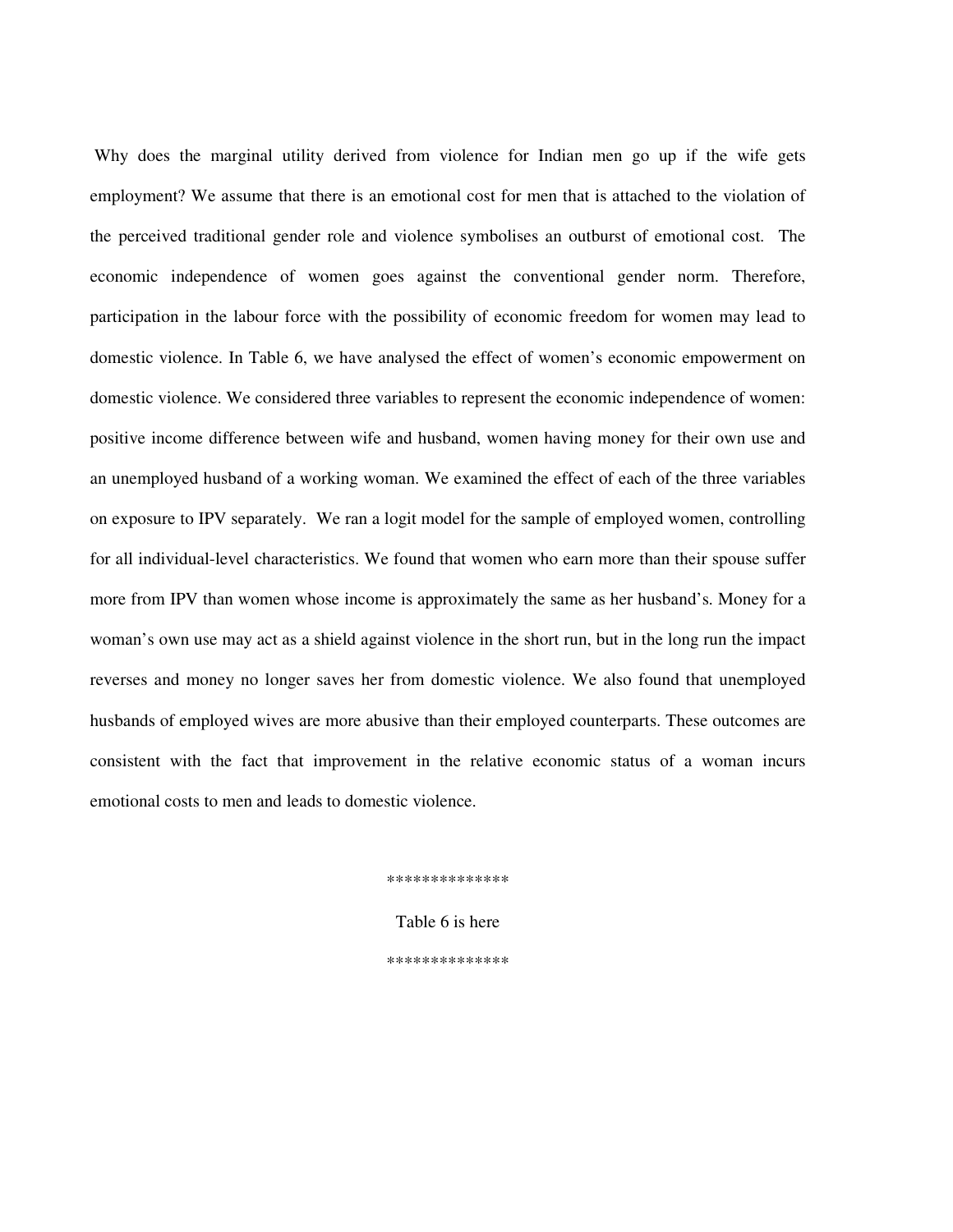We come to the conclusion that participation in the labour market increases the likelihood of domestic violence in the form of physical as well as emotional brutality in both the short run as well as the long run. We find that when women go out to work, it hurts the masculine ego of her husband and he becomes violent in order to retain control over his wife. However, there is a caveat: There may be endogeneity in the relationship between women labour force participation and domestic violence. If a woman is employed, it may hurt the male ego of the spouse, and to restore the dominance the spouse may frequently invoke violence. On the other hand, if the probability of violence increases, it affects the participation of a woman in the labour market due to her anxiety about further violence. Thus, there is the possibility of reverse causality, and the classical assumption of orthogonality may break down. We refrain from inferring a causal relationship, i.e., from asserting that labour market participation has a positive impact on domestic violence. Instead, we rephrase our findings to say that there is a positive association between the labour market participation of women and the likelihood of domestic violence.

#### **7. Conclusion**

Domestic violence signifies a grim violation of women's rights and enforces a considerable cost on society. In this paper, we attempted to study the relationship between female employment and domestic violence in India using data from the National Family Health Survey. Domestic violence and women labour force participation are found to be positively associated. We estimated a significant increase in physical assault and a considerable increase in emotional abuse when a woman is employed, but there may be endogeneity in the relationship.

The results do not support the traditional optimistic model that labour force participation is a hopeful route to empower women and, in turn, decrease the prevalence of domestic violence. Rather, our models reflect that men care about their role in the household deviating from the roles prescribed by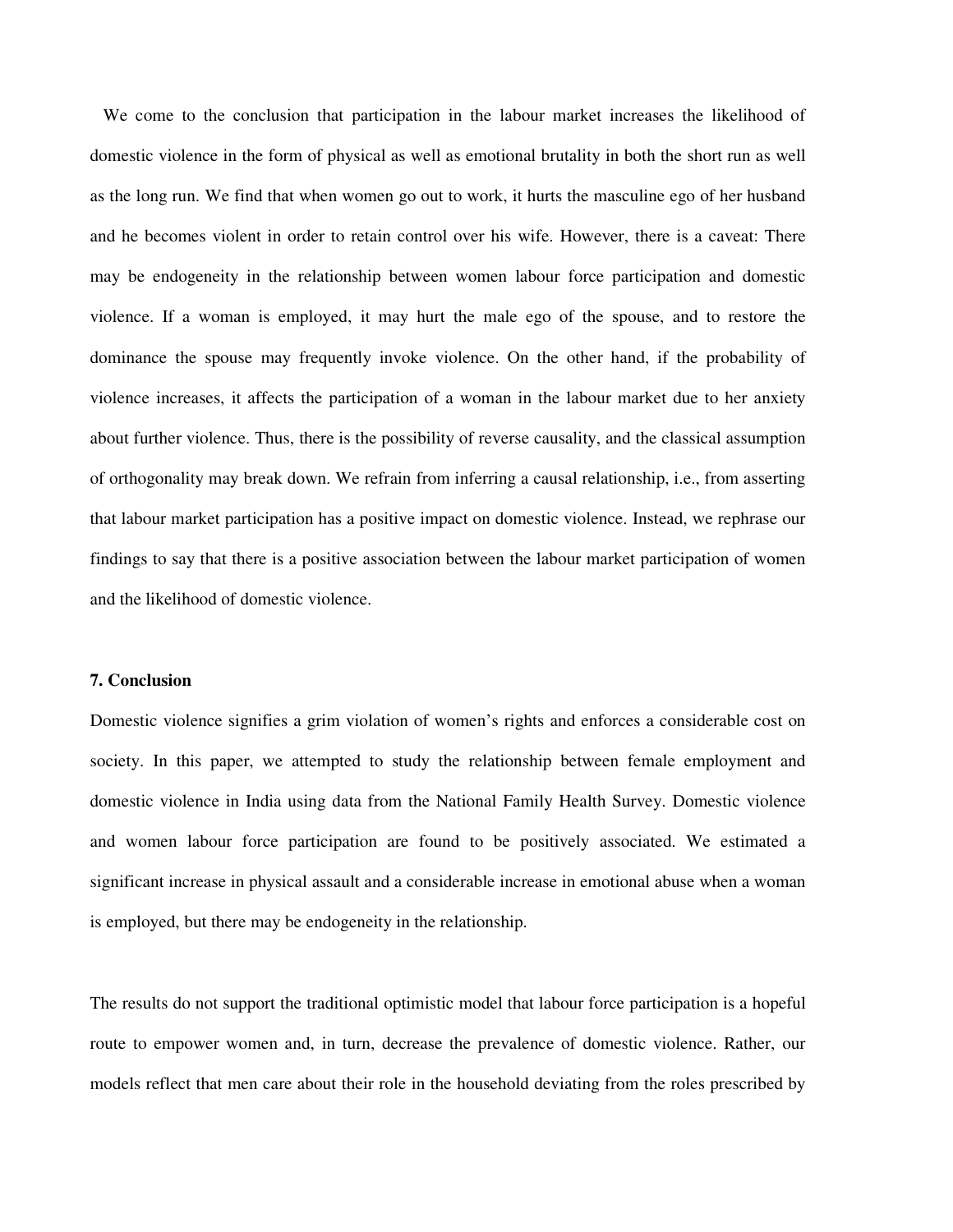traditional norms. Violence here is seen as a way to restore the preferred order at home. We argue that the marginal utility that a husband derives from violence tends to increase when he is *disempowered* by his wife's employment*.* Employed women who earn more than their husbands, or those who have unemployed husbands or those who have money for their own use are more exposed to IPV. Husbands turn to violence presumably for emotional reasons.

 We conclude that participation in the labour force by a woman does not act as a shield against domestic violence against the backdrop of a cultural construct of a traditional and developing society such as India. Nevertheless, this does not mean that women cannot be empowered through employment. It is possible that gender norms may respond slowly to female employment. The longterm impact of female employment on domestic violence may differ from the detrimental effect we observe here. The change in attitude may take longer than expected. The evidence presented here does not suggest that female employment should not be encouraged. Rather, we propose that gender sensitisation programmes should be encouraged along with female employment programmes in a developing country such as India. Reporting violence is another serious concern; this could be addressed through awareness programmes about women's rights.

The tragedy of domestic violence does not affect only the individual, but also hinders the development goals of the country as a whole. The country's development goals cannot be achieved until the scenario for women improves. In India, the Anti-Domestic Violence Law enacted in 2006 as a preventive measure is not fully functional. Although all-women police stations, family counselling cells, initiatives and support from different NGOs have been promised, these are less than sufficient. Women in need do not always have information about available rescue measures. Further, even when they are aware of the option, they may not approach the authorities and groups due to the social stigma. Strong initiatives need to be adopted to deal with such a grim scenario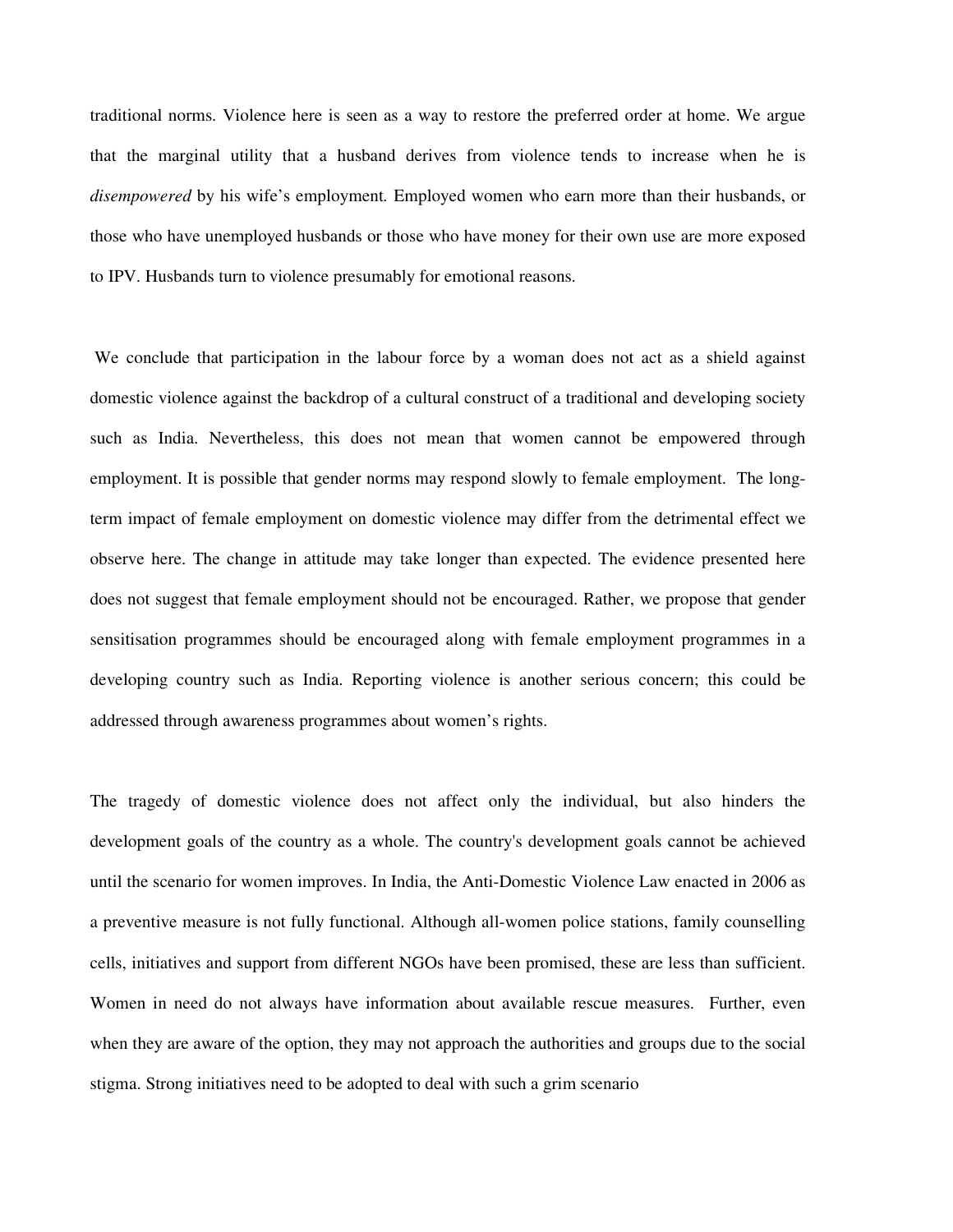#### **References**

Abbey, A., Ross, L.T., & McDuffie, D. (1995). Alcohol's role in sexual assault. In R. R. Watson (ed.), *Drug and alcohol abuse reviews, Vol. 5: Addictive behaviors* in *women* (pp. 97–123). Totowa, N.J.: Humana.

Acharya, R., Sabarwal, S. & Jejeebhoy, S. (2012). Women's empowerment and forced sex within marriage in India. *Economic & Political Weekly,* 47(2), 65–69.

Allen, C. M. & Straus, M. S. (1980). Resources, power and husband-wife violence. In M. A. Straus & G. T. Hotaling (eds.), *The social cause of husband-wife violence*. Minneapolis: University of Minnesota Press.

Aizer, A. (2010). The gender wage gap and domestic violence. *American Economic Review*, 100 (4), 1847–59.

Belsky, J. (1980). Child maltreatment: An ecological integration. *American Psychologist*; 35, 320– 335.

Bowlus, A. J. & Seitz, S. (2006). Domestic violence, employment and divorce. *International Economic Review*; 47(4), 1113–49.

Bourgois, P. (1996). *In search of respect: Selling crack in El Barrio*. Cambridge: Cambridge University Press.

Counts, D., Brown, J., & Campbell, J. (1992). *Sanctions and sanctuary: Cultural perspectives on the beating of wives.* Boulder, CO: Westview Press.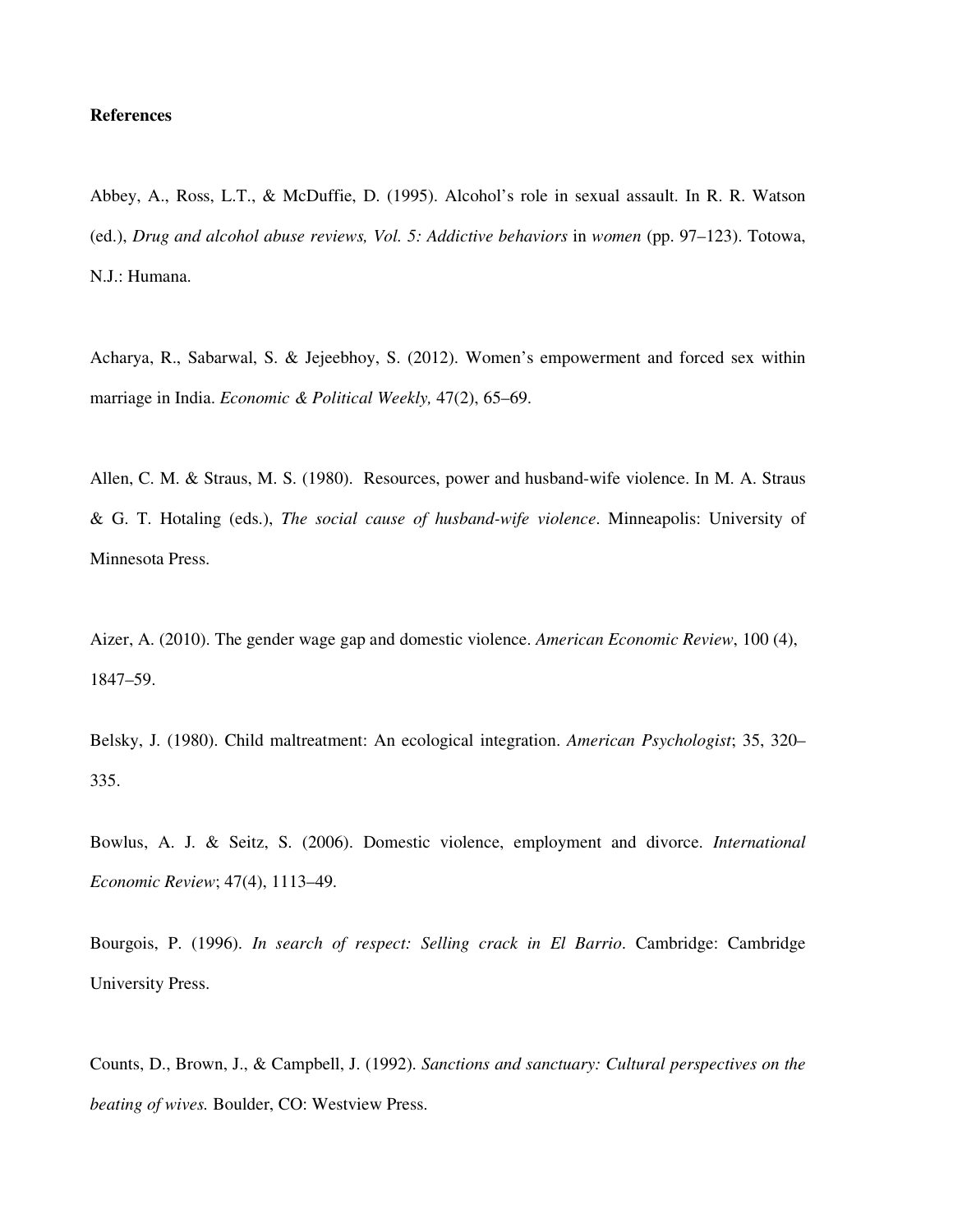Dalal, K. (2011). Does economic empowerment protect women from intimate partner violence? *Journal of Injury and Violence Research*, 3(1), 35–44.

Dasgupta, M., Zhenghua, J., Bohua, L., Zhenming, X., Chung, W., & Hwa-ok, B. (2003). Why is son preference so persistent in East and South Asia? A cross-country study of China, India and the Republic of Korea. *The Journal of Development Studies*, 40 (2), 153–187.

Dobash, R E. & Dobash, R. P. (1979). *Violence against wives*. New York: Free Press.

Ellsberg, M. C., Pea, R., Herrera, A., Liljestrand, J., & Winkvist, A. (1999). Wife abuse among women of childbearing age in Nicaragua. *American Journal of Public Health*, 89, 241–244.

Frieze, I. & Browne, A. (1989). Violence in marriage. In L. Ohlin & M. Taruy (eds.), *Family violence* (pp. 163–218). Chicago: University of Chicago Press.

Eswaran, M. & Malhotra, N. (2011). Domestic violence and women's autonomy in developing countries: Theory and evidence. *Canadian Journal of Economics*, 44(4), 1222–63.

Fernandez, M. (1997). Domestic violence by extended family members in India: Interplay of gender and generation. *Journal of Interpersonal Violence*, 12 (3), 433–55.

Gelles, R. J. (1974). *The violent home*. Beverley Hills, CA: Sage.

Gelles, R. (1976). Abused wives: Why do they stay? *Journal of the Marriage and the Family*, 38(4), 659–68.

Goode, W. J. (1970). Force and violence in the family. *Journal of Marriage and the Family*, 33, 624–636.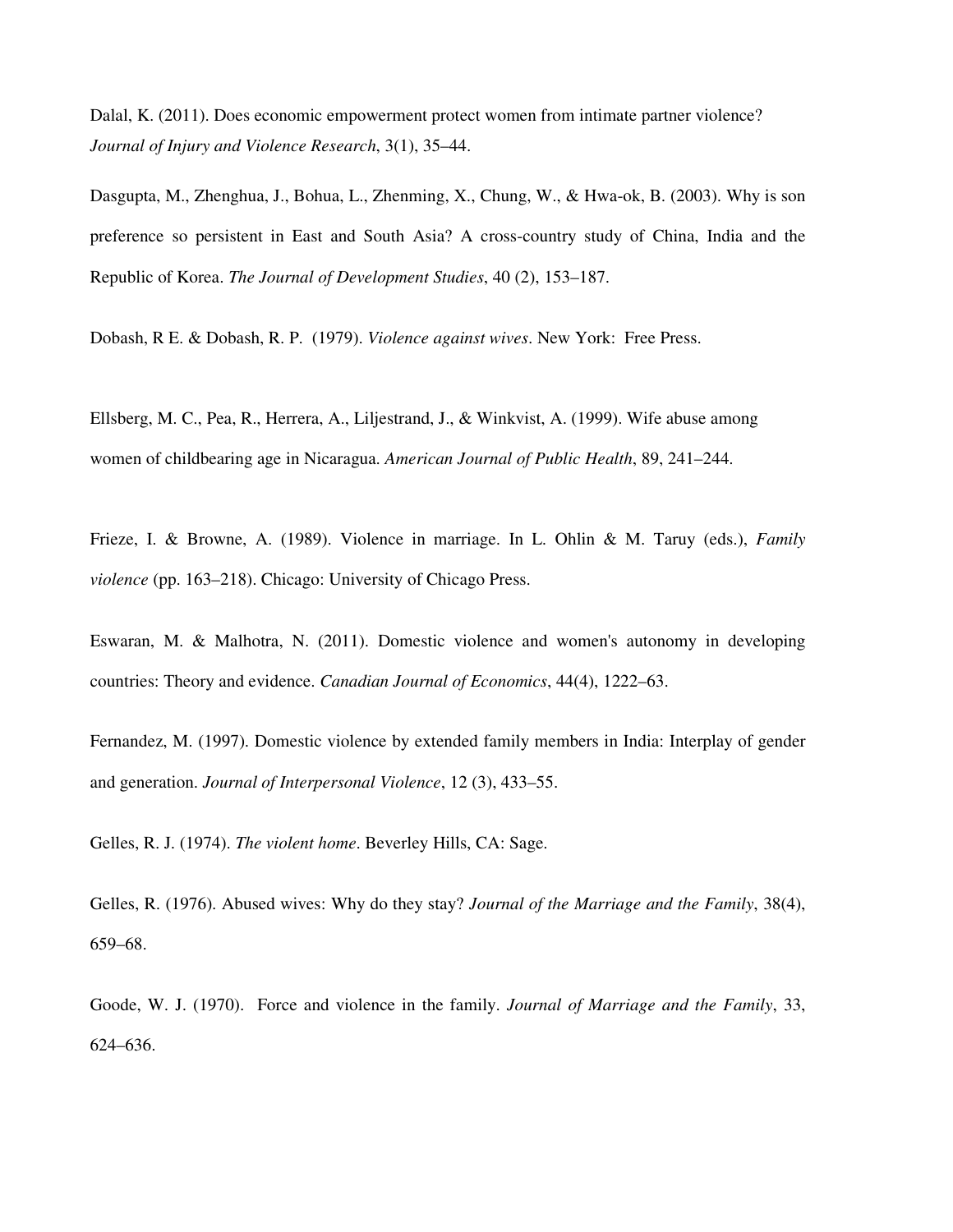Gwatkin, D. R., Rutstein, S., Johnson, K., Pandey, R. P., & Wagstaff, A. (2000). Socio-economic differences in health, nutrition, and population in Ghana. Working Paper, HNP/Poverty Thematic Group, The World Bank.

Heise, L. (1998). Violence against women: an integrated, ecological framework. *Violence Against Women*, 4, 262–290.

Hjort, J. & Villanger, E. (2011). Backlash: Female employment and domestic violence. Working Paper, University of California, Berkeley.

Hoffman, K., Demo, D.H., & Edwards, J.N. (1994). Physical wife abuse in a non-Western society: An integrated theoretical approach. *Journal of Marriage and the Family,* 56, 131–46.

Hotaling, G. T. & Sugarman, D. B. (1986). An analysis of risk markers in husband to wife violence: The current state of knowledge. *Violence and Victims*, 1, 101–24.

ICRW (1999). Domestic violence in India: A summary report of three studies. International Center for Research on Women, Washington, D.C.

ICRW (2000). Domestic violence in India. a summary report of a multi-site household survey. International Center for Research on Women, Washington, D.C.

ICRW(2002). Men, masculinity and domestic violence in India. International Center for Research on Women, Washington, D.C.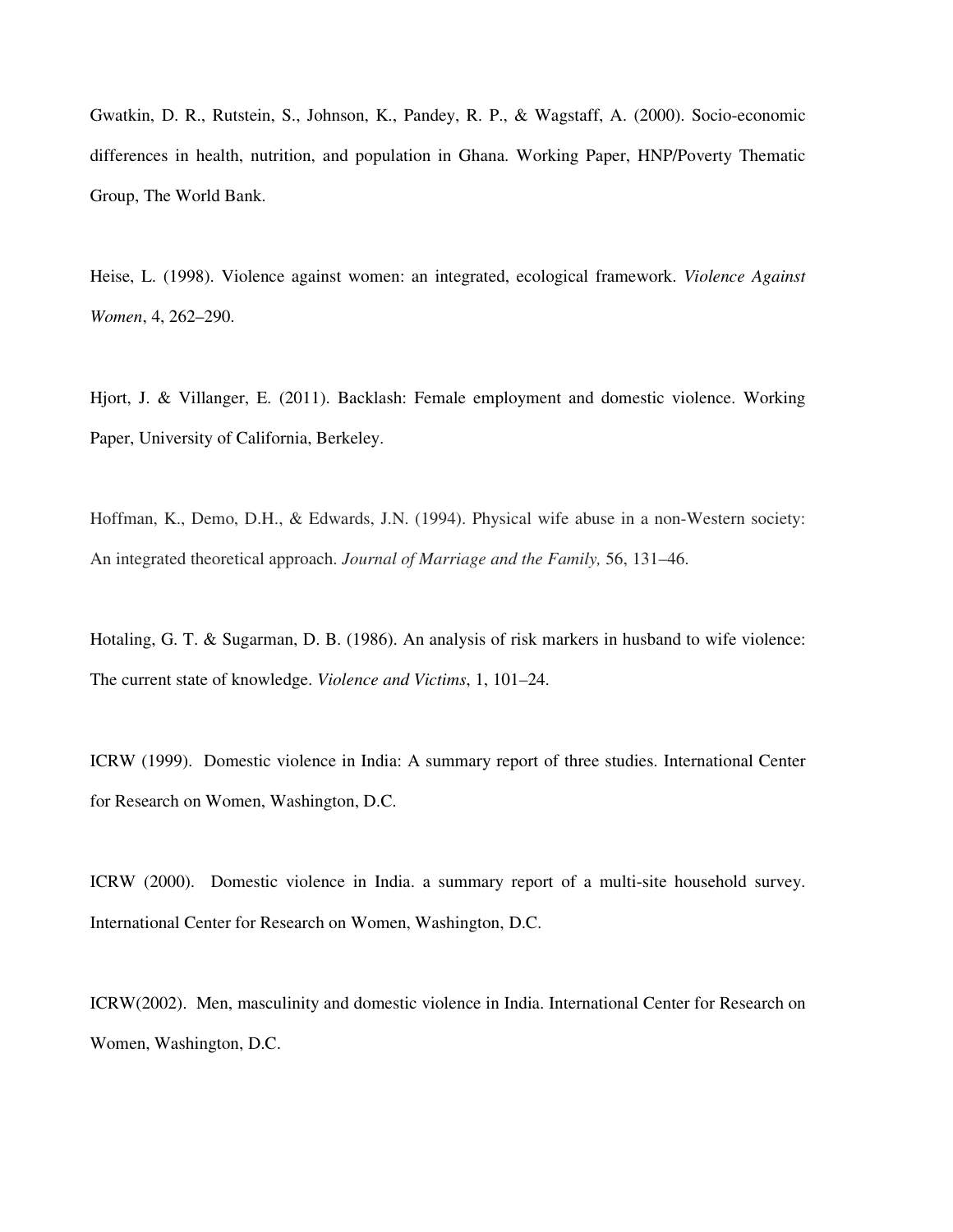IIPS and Macro International (2007). National Family Health Survey (NFHS-3), 2005-06, India.

Jejeebhoy, S. J. (1995). *Women's education, autonomy and reproductive behaviour: Experience from developing countries*. New York: Oxford University Press.

Jejeebhoy, S. J. (1998). Wife-beating in rural India: A husband's right? *Economic and Political Weekly*, 33(15), 855–862.

Jejeebhoy, S.J. & Cook, R.J. (1997). State accountability for wife-beating: The Indian challenge. *Lancet,* 349, S110–12.

Kim, K. I. and Cho, Y. G. (1992). Epidemiological survey of spousal abuse in Korea, In Viano, E. C (ed), Intimate violence: Interdisciplinary perspective (pp 277-82). Washington, DC: Hemisphere Press

Kim, J. C., Watts, C. H., Hargreaves, J. R., Ndhlovu, L. X., Phetla, G., Morison, L.A., Busza, J., Porter, J.D., & Pronyk, P. (2007). Understanding the impact of a microfinance-based intervention on women's empowerment and the reduction of intimate partner violence in South Africa, *American Journal of Public Health*, 97, 1794–1802.

Kimuna, S. R., Djamba, Y. K., Ciciurkaite, G., & Cherukuri, S. (2013). Domestic Violence in India: Insights from the 2005-2006 National Family Health Survey. *Journal of Interpersonal Violence*, 28(4): 773-807.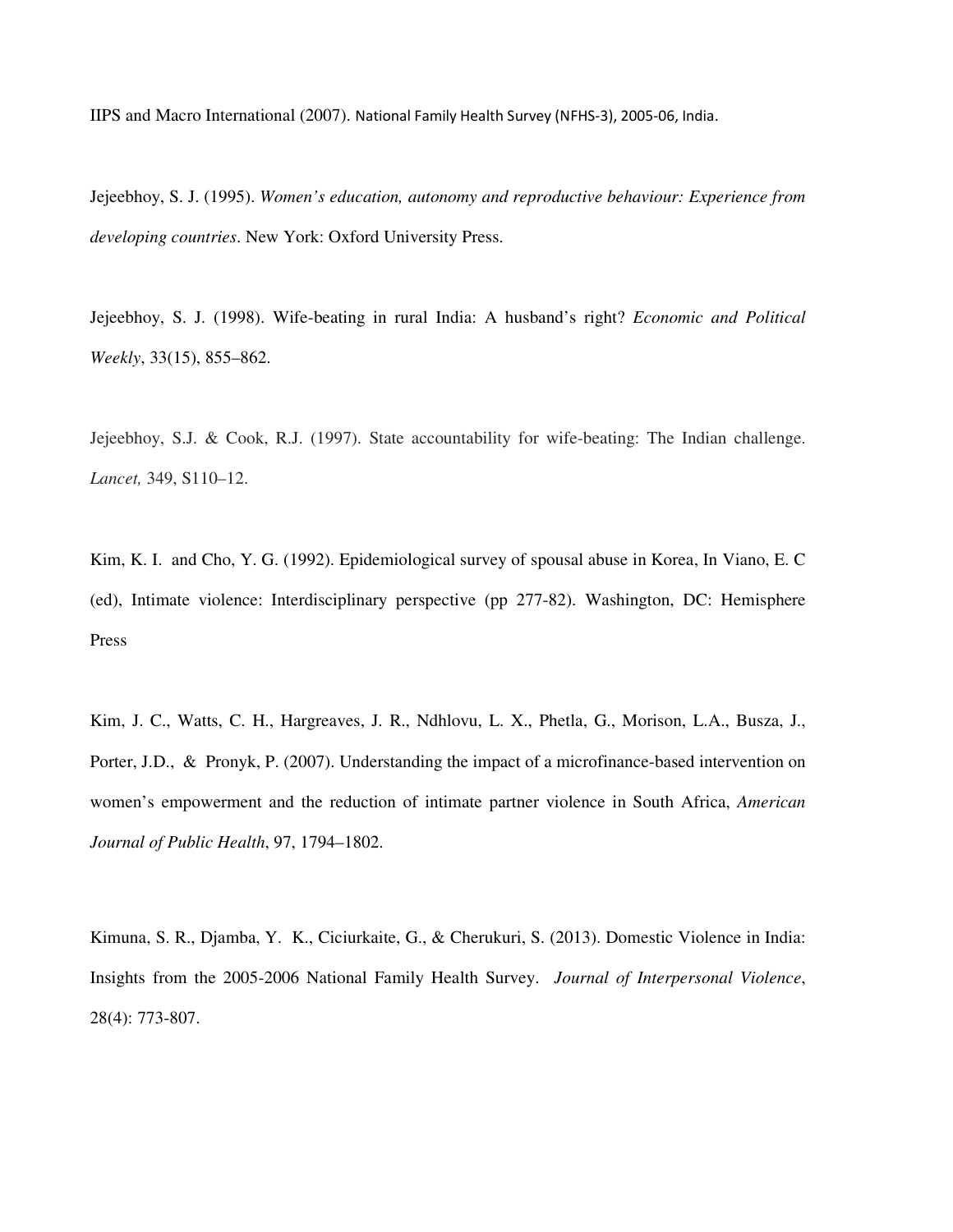Koss, M. P. & Dinero, T. E. (1989). Discriminant analysis of risk factors for sexual victimization among a national sample of college women. *Journal of Consulting and Clinical Psychology*, 57, 242– 50.

Lisak, D. & Roth, S. (1988). Motivational factors in non-incarcerated sexually aggressive men. *Journal of Personality and Social Psychology,* 55, 795–802.

Macmillan, R. & Gartner, R. (1999). When she brings home the bacon: Labour force participation and the risk of spousal violence against women. J*ournal of Marriage and the Family*, 61(4), 947– 958.

Malamuth, N.M. (1986). Predictors of naturalistic sexual aggression. *Journal of Personality and Social Psychology*, 50, 953–962.

Malamuth, N. M., Linz, D., Heavey, *C.* L., Barnes, G., & Acker, M. (1995). Using the confluence model of sexual aggression to predict men's conflict with women: A ten year follow up study. *Journal of Personality and Social Psychology*, 69, 353-369.

Martin, S.L., Moracco, K.E., Tsui, A.O., Maitra, K., & Marinshaw, R. (1999). Domestic violence in Northern India. *International Journal of Epidemiology*, 150 (4), 417-26.

Martin, S.L., Moracco, K.E., Garro, J., Tsui, A.O., Kupper, L. L., Chase, J. L., & Campbell, J.C. (2002). Domestic violence across generations: Findings from Northern India. *International Journal of Epidemiology*, 31, 560–72.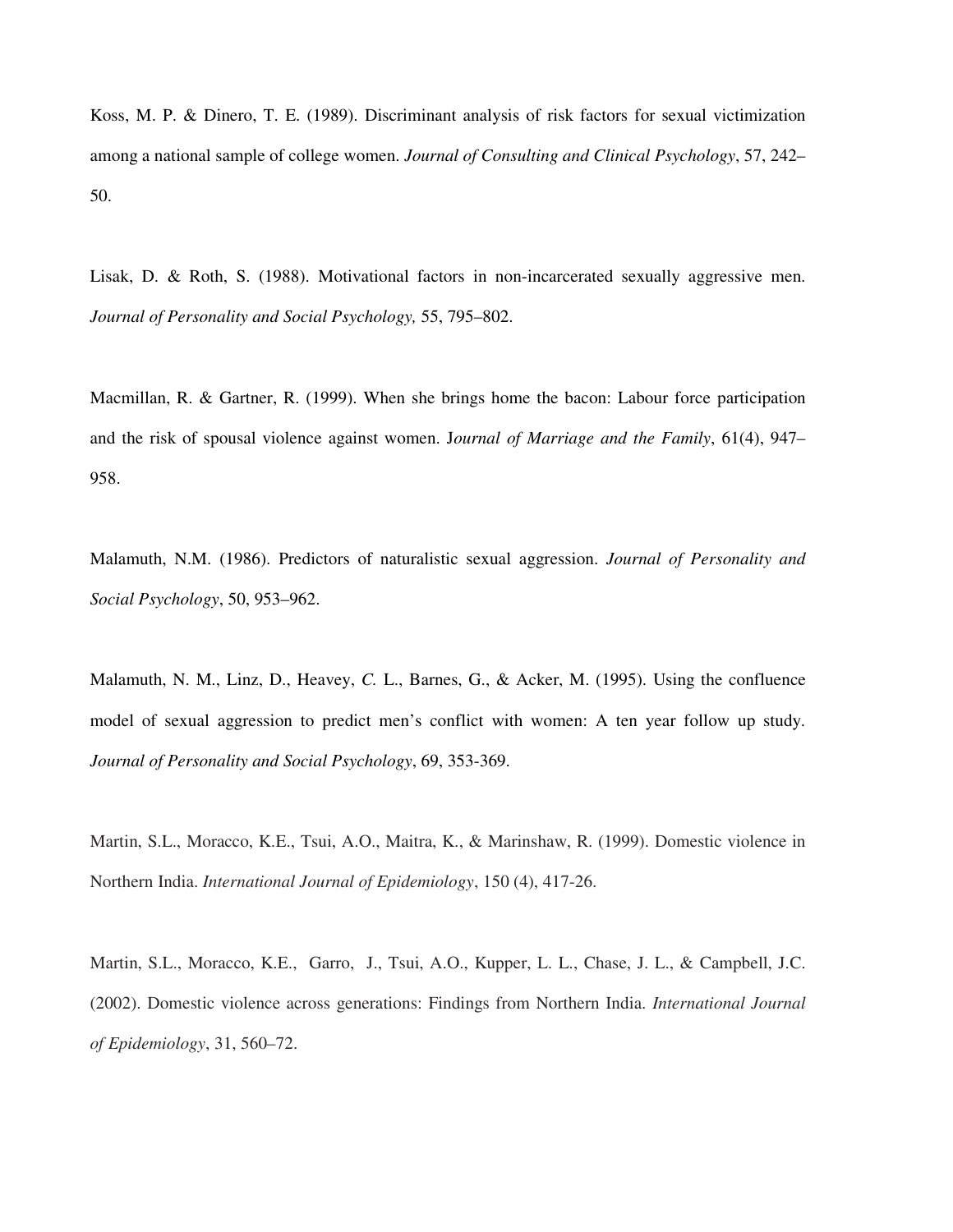McConahay, S. A. & McConahay, J. B. (1977). Sexual permissiveness, sex-role rigidity, and violence across cultures. *Journal* of *Social Issues*, 33, 134–143.

Muehlenhard, C. L. & Linton, M. A. (1987). Date rape and sexual aggression in dating situations: Incidence and risk factors. *Journal of Counseling Psychology*, 34, 186–196.

Narayana, G. (1996, June). Family violence, sex and reproductive health behavior among men in Uttar Pradesh, India. Paper presented at the National Council for International Health Conference, Crystal City, Virginia.

O'Campo, P., Gielen, A.C., Faden, R.R., Xue, X., Kass, N., & Wang, M.C. (1995). Violence by male partners against women during the childbearing years: A contextual analysis. *American Journal of Public Health*, 85 (8.1), 1092–1097.

Panda, P. & Agarwal, B. (2005). Marital violence, human development and women's property status in India. *World Development*, 33(5), 823–850.

Rao, V. (1997). Wife-beating in rural south India: A qualitative and econometric analysis. *Social Science and Medicine*, 44(8), 1169–1180.

Rutstein, S. O. (1999). Effects of preceding birth intervals on neonatal, infant and under-five years mortality and nutritional status in developing countries: Evidence from the demographic and health surveys. *International Journal of Gynaecology and Obstetrics*, 89(Suppl 1), S7–S24.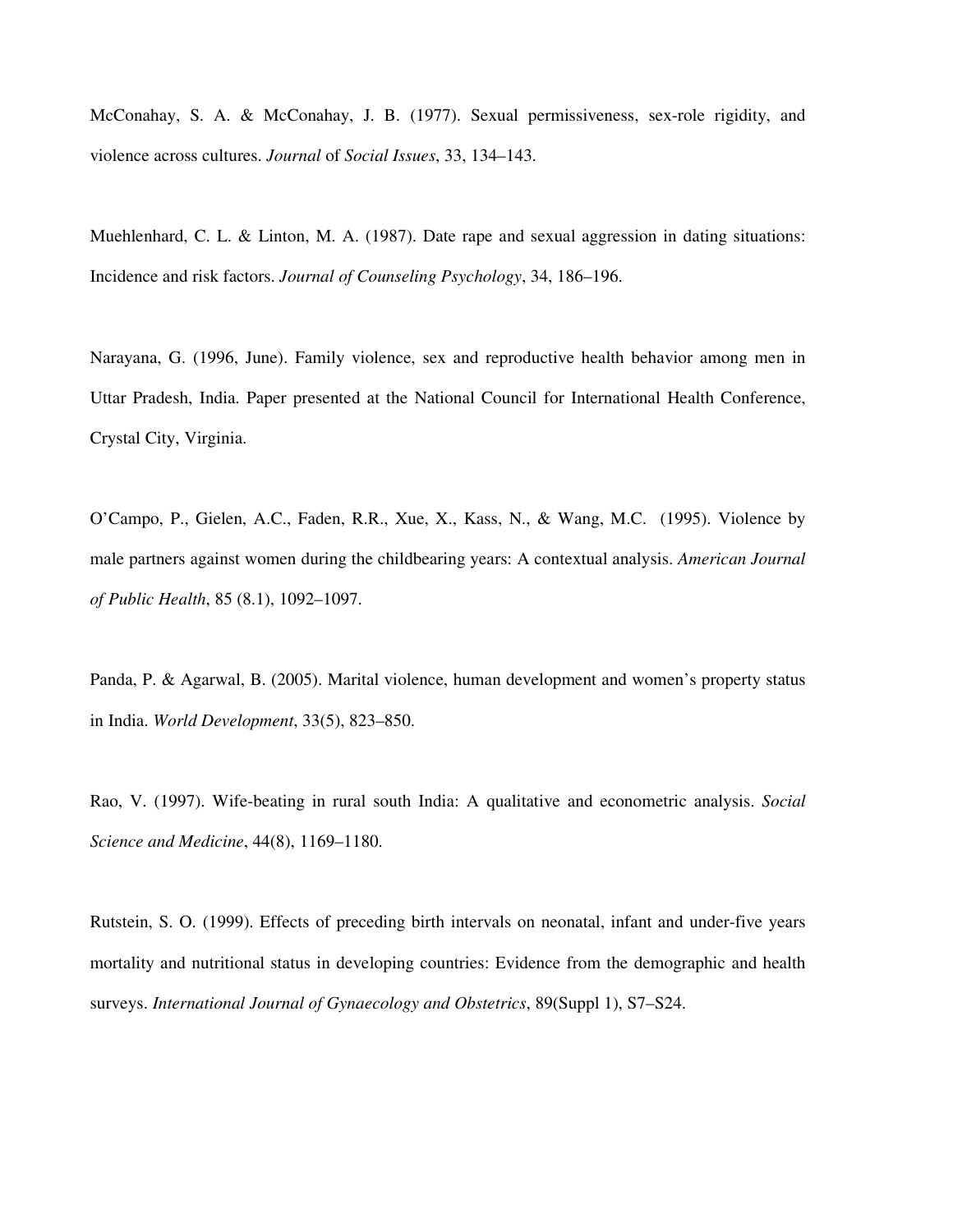Sabrawal, S., Santhya, K. G., & Jejeebhoy, S. J. (2013). Determinants of marital violence: Findings from a prospective study of rural women in India. *Economic and Political Weekly,* 48(16), 41–45.

Sanday, P. R. (1981). The socio-cultural context of rape: A cross cultural study. *Journal of Social Issues*, 37(4), 5–27.

Schechter, S. (1982). *Women and male violence.* Boston: South End.

Schuler, S. R., Hashemi, S. M., Riley, A. P., & Akhter, S. (1996). Credit programs, patriarchy and men's violence against women in rural Bangladesh, *Social Science & Medicine* 43(12), 1729–42.

Stark, E., Flitcraft, A., Zuckerman, D., Grey, A., Robinson, J., & Frazier, W. (1981). Wife abuse in the medical setting: An introduction for health personnel*.* Washington, D.C.*:* Office of Domestic Violence.

Straus, M. & Gelles, R. (1990). *Physical violence in American families*. New Brunswick: Transaction Press.

Straus, M., Gelles, R. J. & Steinmetz, S. K. (1980). *Behind closed doors: Violence in the American family*. New York.

Vyas, S. & Watts, C. (2008). How does economic empowerment affect women's risk of intimate partner violence in low and middle income countries? A systematic review of published evidence. *Journal of International Development,* 21 (5), 577-602.

Yllo, K. A. & Straus, M. A. (1990). Patriarchy and violence against wives: The impact of structural and normative factors. In M. A. Straw & R. J. Gelles (eds.), *Physical violence in American families:*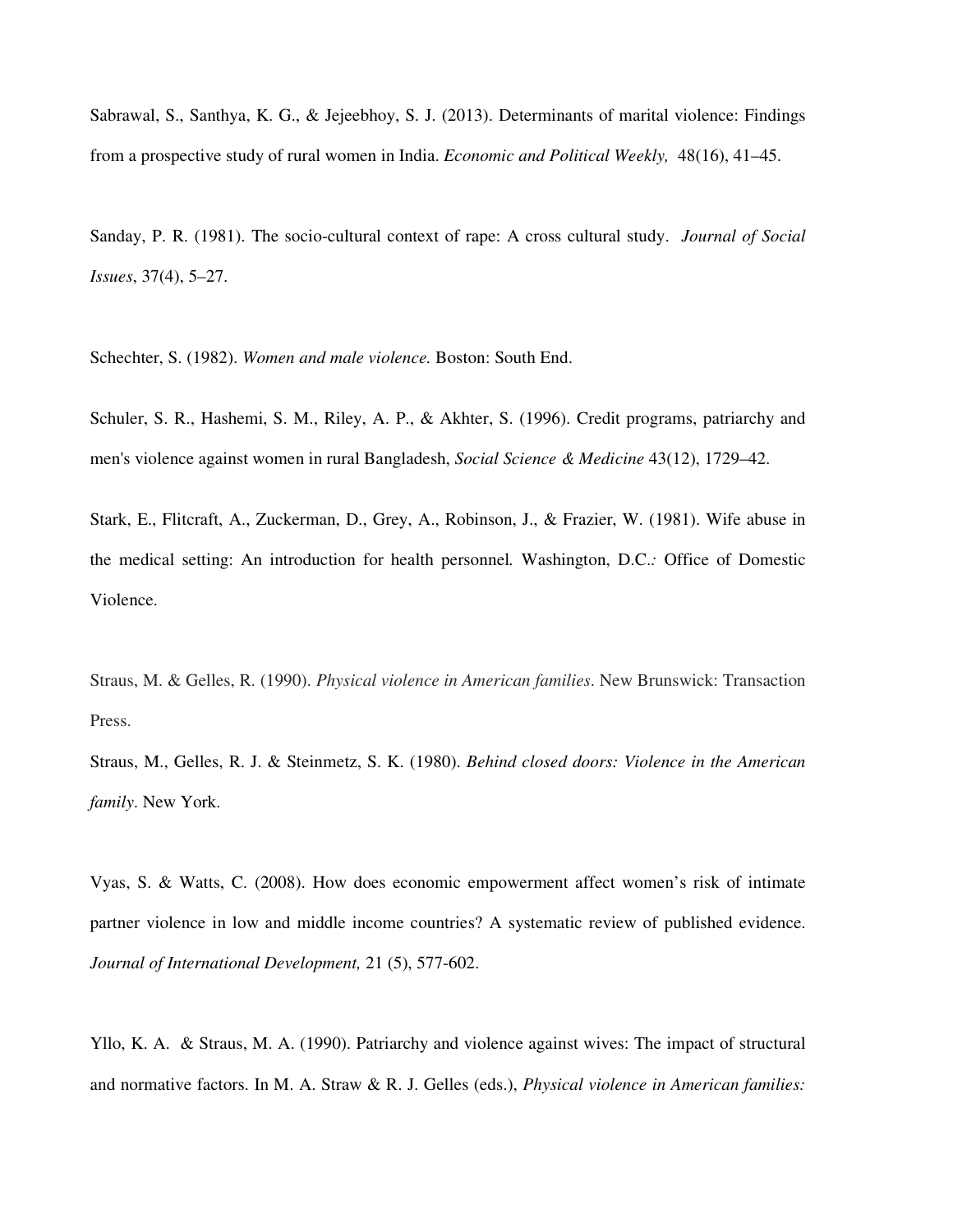*Risk factors and adaptations to violence in 8,145 families* (pp. 383–399). New Brunswick, N.J.:

Transaction Press.

#### **Notes**

l

<sup>i</sup> The United Nations Declaration on the Elimination of Violence against Women, General Assembly Resolution, December 1993.

<sup>ii</sup> The categories of housing characteristics and assets include household electrification; type of windows; drinking water source; type of toilet facility; type of flooring; material of exterior walls; type of roofing; cooking fuel; house ownership; number of household members per sleeping room; ownership of a bank or post-office account; and ownership of a mattress, a pressure cooker, a chair, a cot/bed, a table, an electric fan, a radio/transistor, a black and white television, a colour television, a sewing machine, a mobile telephone, any other telephone, a computer, a refrigerator, a watch or clock, a bicycle, a motorcycle or scooter, an animaldrawn cart, a car, a water pump, a thresher and a tractor.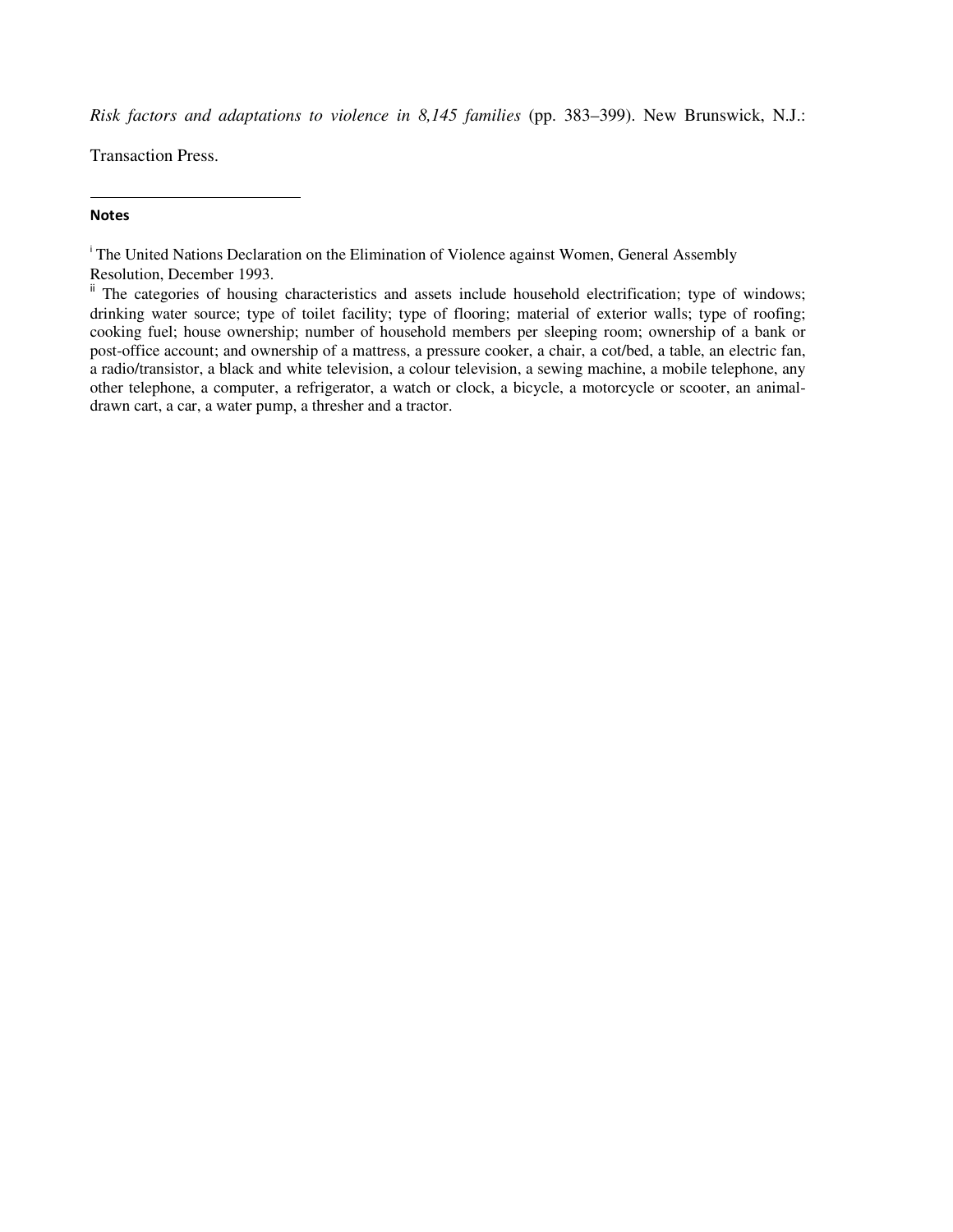## **Figures and Tables**

**Figure 1: Ecological Framework of Violence** 



*Source*: Heise (1998).

**Table 1. Profile of Respondents in the Sample**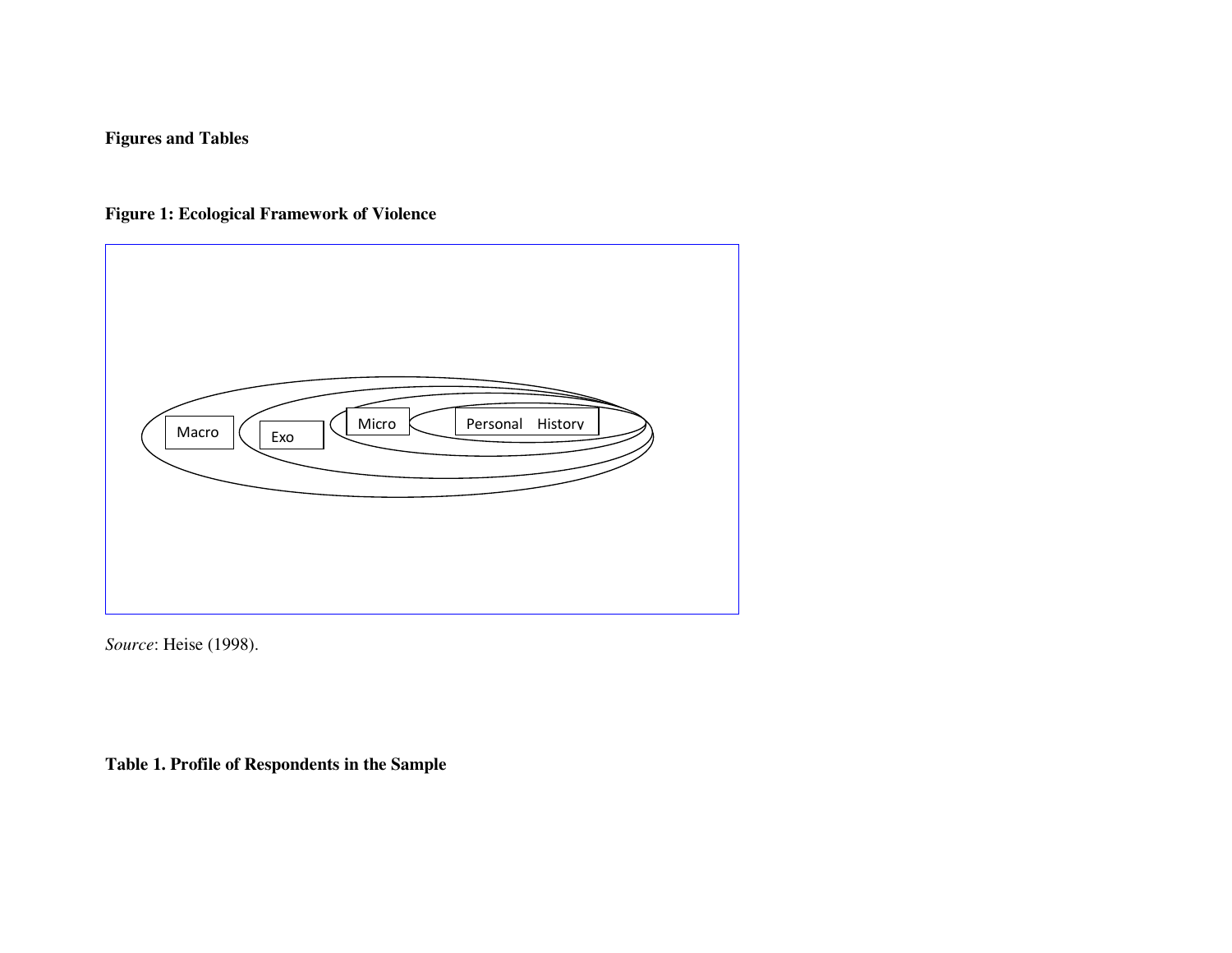| <b>Background Characteristics</b> | Proportion |
|-----------------------------------|------------|
|                                   | (in        |
|                                   | percent)   |
| Age                               |            |
| $15 - 19$                         | 6.07       |
| $20 - 24$                         | 16.79      |
| $25 - 29$                         | 21.54      |
| $30 - 39$                         | 35.69      |
| $40 - 49$                         | 19.91      |
| <b>Residence</b>                  |            |
| Rural                             | 68.91      |
| Urban                             | 31.09      |
| <b>Education</b>                  |            |
| No education                      | 48.31      |
| <5 years completed                | 8.61       |
| 5-7 years completed               | 6.7        |
| 8-9 years completed               | 27.06      |
|                                   |            |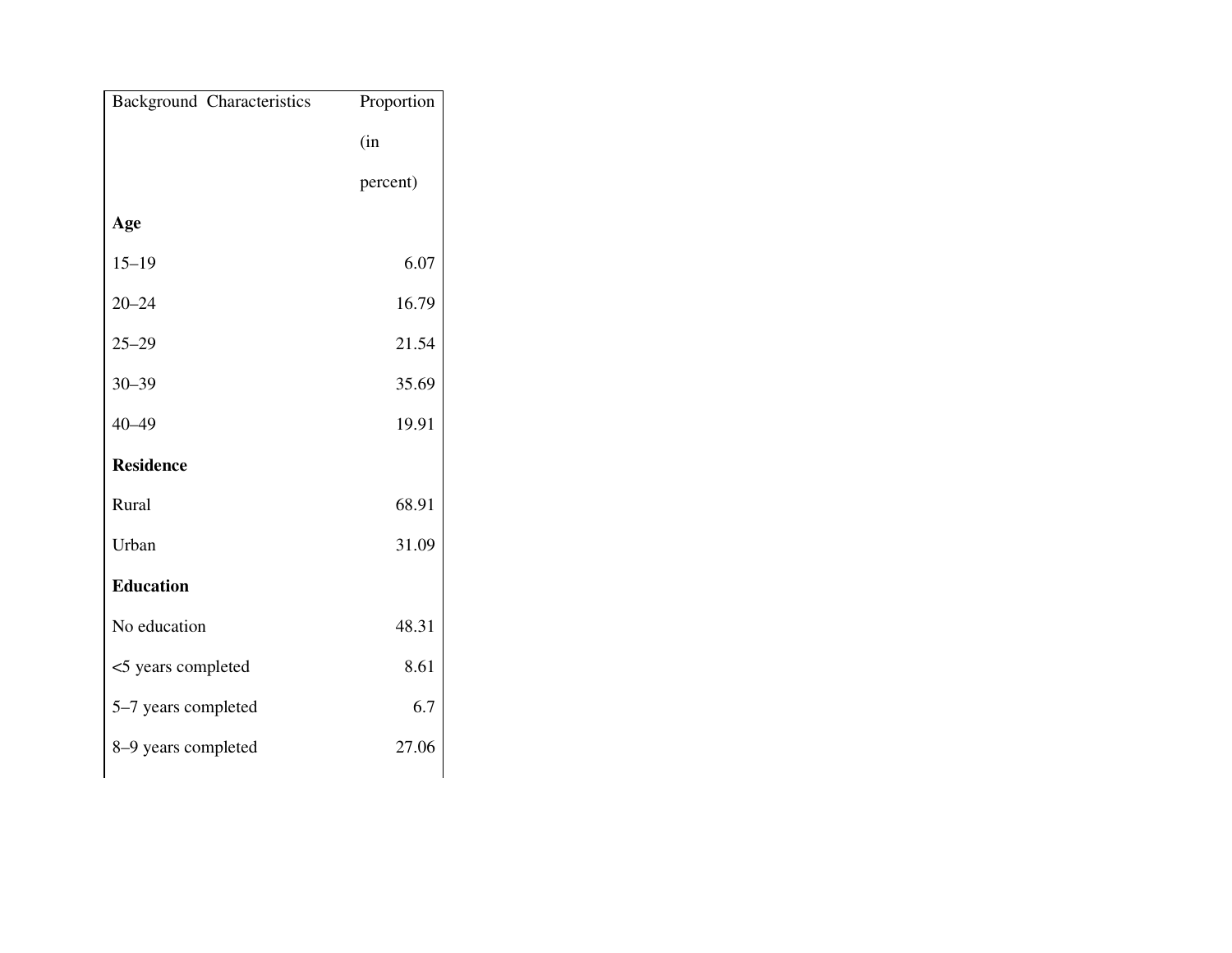| 10-11 years completed        | 3.46  |  |
|------------------------------|-------|--|
| 12 or more years completed   | 5.85  |  |
| <b>Employment status</b>     |       |  |
| Not employed                 | 54.53 |  |
| Employed                     | 45.47 |  |
| <b>Marital status</b>        |       |  |
| Currently married            | 94.01 |  |
| Married, gauna not performed | 0.51  |  |
| Widowed                      | 3.75  |  |
| Divorced/separated/deserted  | 1.72  |  |
| <b>Household structure*</b>  |       |  |
| Nuclear                      | 56.96 |  |
| Non-nuclear                  | 39.14 |  |
| Religion**                   |       |  |
| Hindu                        | 81.71 |  |
| Muslim                       | 12.7  |  |
| Christian                    | 2.43  |  |
|                              |       |  |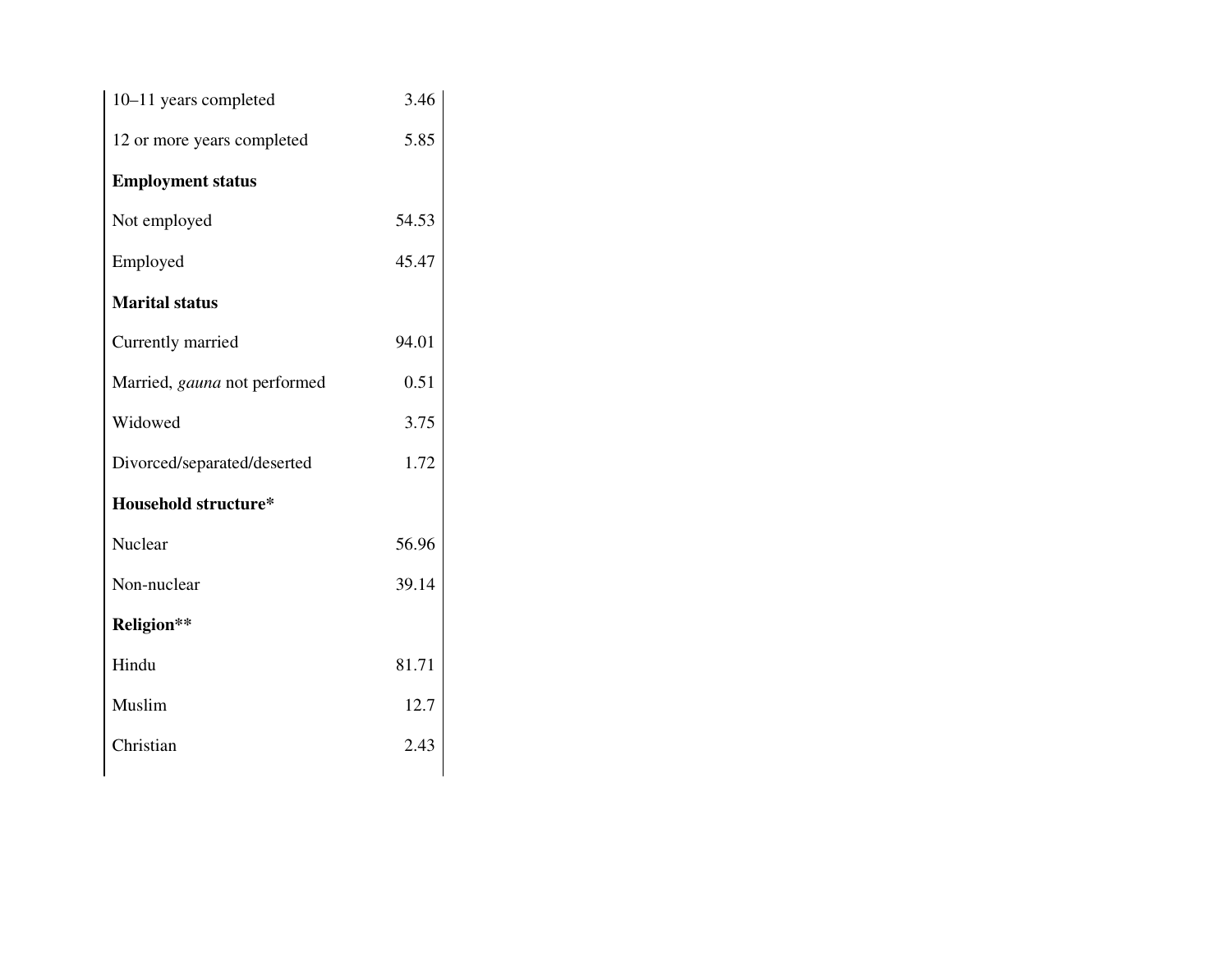| Sikh                  | 1.56  |
|-----------------------|-------|
| Buddhist/Neo-Buddhist | 0.83  |
| Jain                  | 0.28  |
| Other                 | 0.38  |
| Caste/Tribe***        |       |
| SC                    | 20.02 |
| <b>ST</b>             | 8.86  |
| OBC                   | 40.16 |
| Other                 | 30.4  |
| <b>Wealth Index</b>   |       |
| Lowest                | 20.79 |
| Second                | 20.46 |
| Middle                | 20    |
| Fourth                | 19.5  |
| Highest               | 19.25 |

*Source:* Author's calculation. Note: \*: The rest are not de jure resident; \*\*: The rest have not reported religion; \*\*\*: The rest have not reported cast.

## **Table 2. Occupational distribution of Women Respondents**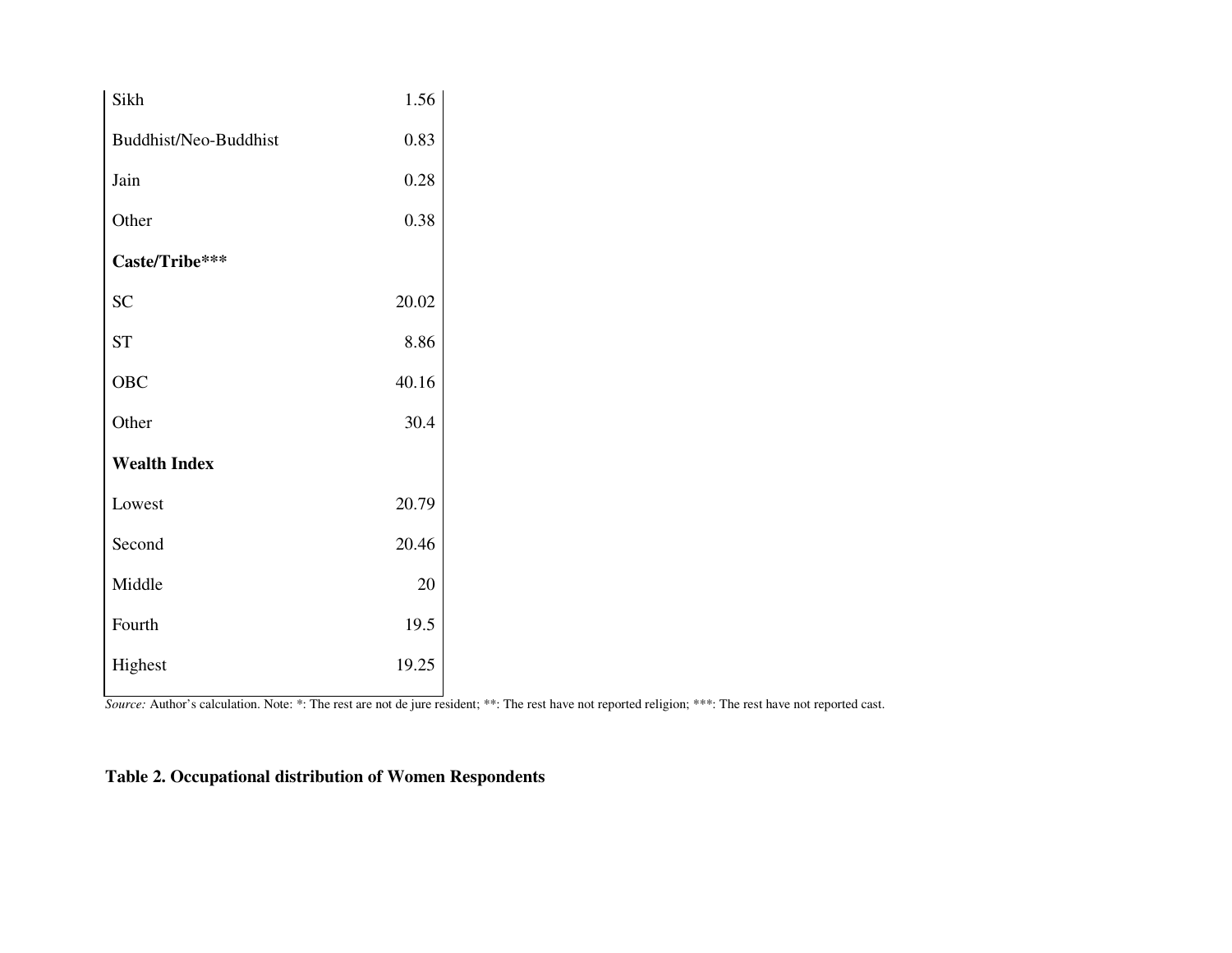| Occupation                               | <b>Rural</b> | <b>Urban</b>                           | <b>Total</b> |
|------------------------------------------|--------------|----------------------------------------|--------------|
|                                          |              | (in percent) (in percent) (in percent) |              |
| Professional, Technical, Managerial 2.43 |              | 15.88                                  | 5.21         |
| Clerical                                 | 0.75         | 4.35                                   | 1.5          |
| Sales                                    | 2.54         | 9.35                                   | 3.95         |
| Agricultural employee                    | 73.51        | 12.67                                  | 60.92        |
| <b>Services</b>                          | 3.14         | 22.95                                  | 7.24         |
| Skilled and Unskilled manual             | 17.61        | 34.79                                  | 21.17        |
|                                          |              |                                        |              |

*Source*: Author's calculation.

## **Table 3: Husband's profile**

| <b>Education</b>     | <b>Rural</b> | <b>Urban</b> | <b>Total</b> |
|----------------------|--------------|--------------|--------------|
|                      | (in percent) | (in percent) | (in percent) |
| No education         | 34.2         | 15.02        | 28.23        |
| Incomplete primary   | 18.27        | 12.38        | 16.44        |
| Incomplete secondary | 38.82        | 47.61        | 41.55        |
| Complete secondary   | 1.74         | 2.48         | 1.97         |
| Higher education     | 6.16         | 21.88        | 11.05        |
|                      |              |              |              |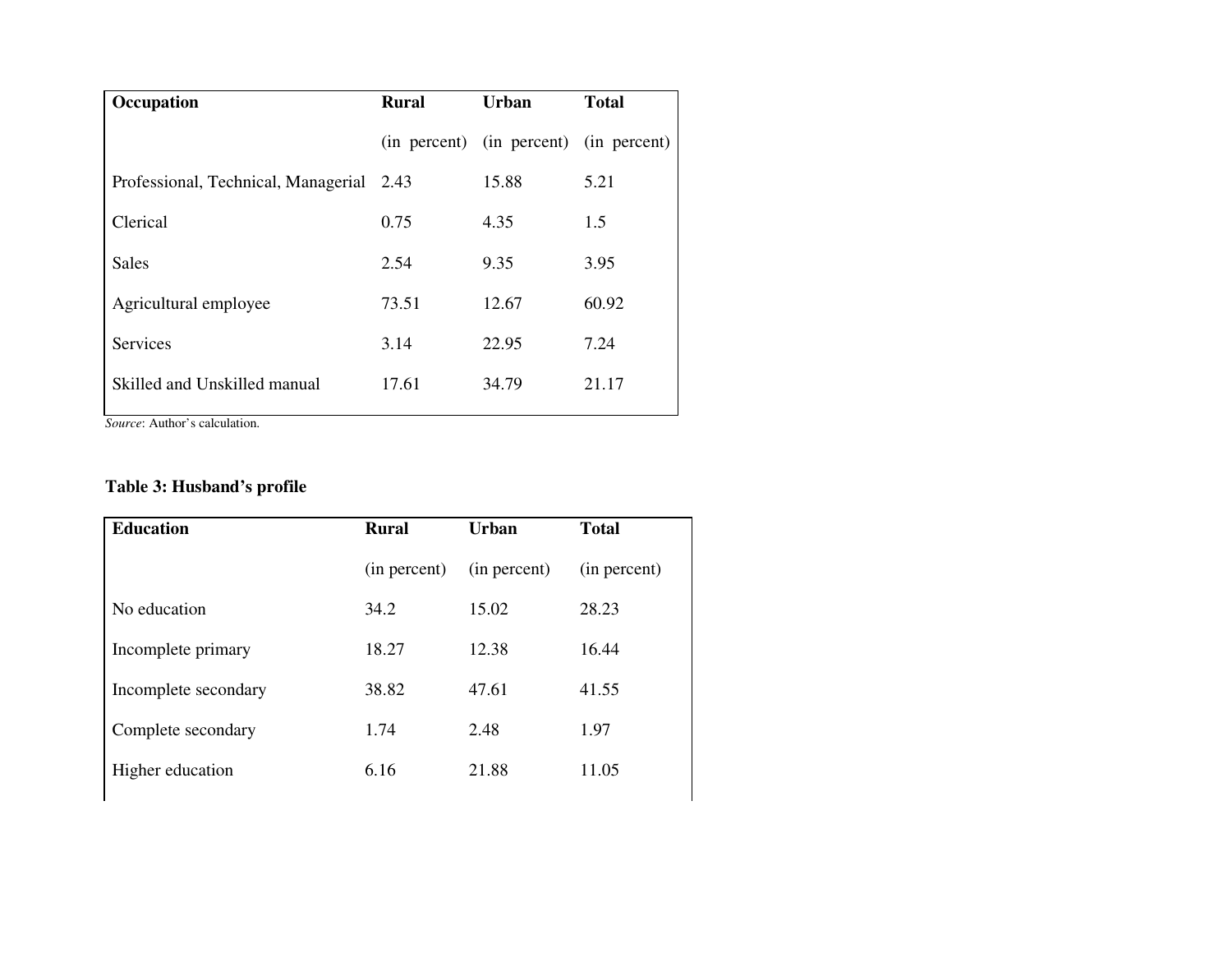| <b>Employment status</b>     |       |       |       |
|------------------------------|-------|-------|-------|
| Not employed                 | 1.81  | 1.82  | 1.81  |
| Employed                     | 98.09 | 98.05 | 98.11 |
| Occupation                   |       |       |       |
| Professional, Technical,     | 4.23  | 12.96 | 6.95  |
| Managerial                   |       |       |       |
| Clerical                     | 2.48  | 7.84  | 4.14  |
| <b>Sales</b>                 | 8.86  | 20.28 | 12.41 |
| Agricultural employee        | 44.83 | 5.99  | 32.75 |
| Services                     | 4.28  | 8.19  | 5.5   |
| Skilled and Unskilled manual | 35.21 | 44.71 | 38.17 |
| <b>Alcohol Consumption</b>   |       |       |       |
| N <sub>o</sub>               | 65.01 | 67.6  | 65.82 |
| Yes                          | 34.99 | 32.4  | 34.18 |

*Source*: Author's calculation.

**Table 4. Domestic violence and socio-economic correlates**

**Long-run violence Current violence**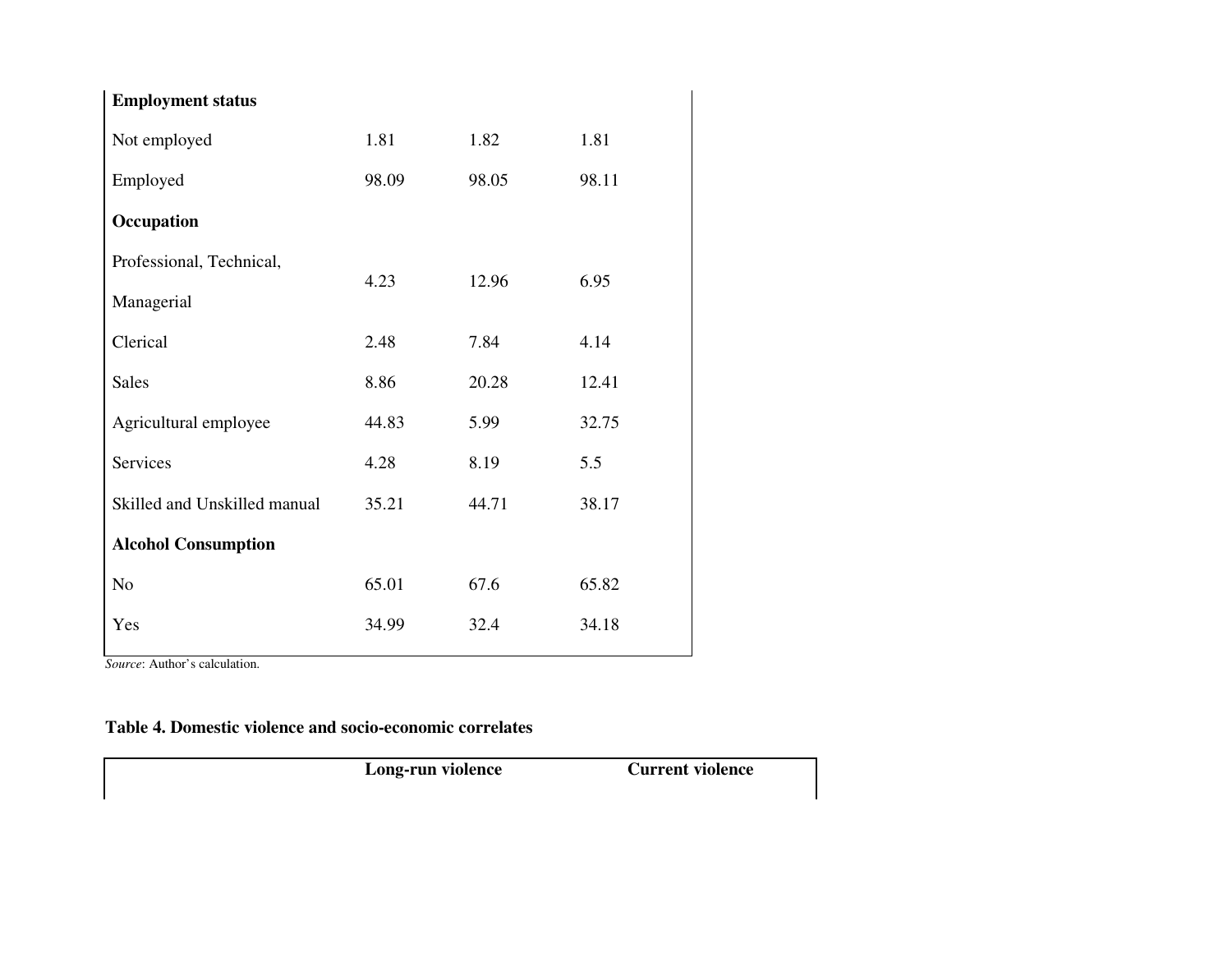|                                   | (in percent)     |                 | (in percent)     |                 |
|-----------------------------------|------------------|-----------------|------------------|-----------------|
|                                   | <b>Emotional</b> | <b>Physical</b> | <b>Emotional</b> | <b>Physical</b> |
| <b>Individual characteristics</b> | <b>Violence</b>  | violence        | <b>Violence</b>  | violence        |
| Age                               |                  |                 |                  |                 |
| $15 - 19$                         | 13.16            | 34.73           | 2.04             | 26.41           |
| $20 - 24$                         | 14.50            | 39.72           | 1.94             | 27.84           |
| $25 - 29$                         | 16.06            | 41.99           | 2.02             | 26.87           |
| $30 - 39$                         | 16.59            | 41.74           | 2.00             | 23.00           |
| $40 - 49$                         | 16.54            | 38.84           | 1.60             | 16.22           |
| <b>Residence</b>                  |                  |                 |                  |                 |
| Rural                             | 17.10            | 43.30           | 1.98             | 25.77           |
| Urban                             | 13.33            | 34.15           | 1.79             | 18.48           |
| <b>Education</b>                  |                  |                 |                  |                 |
| No education                      | 19.37            | 48.82           | 2.28             | 29.18           |
| <5 years complete                 | 18.91            | 45.95           | 2.77             | 27.09           |
| 5-7 years complete                | 15.53            | 41.26           | 1.93             | 24.09           |
| 8-9 years complete                | 12.20            | 31.78           | 1.45             | 17.64           |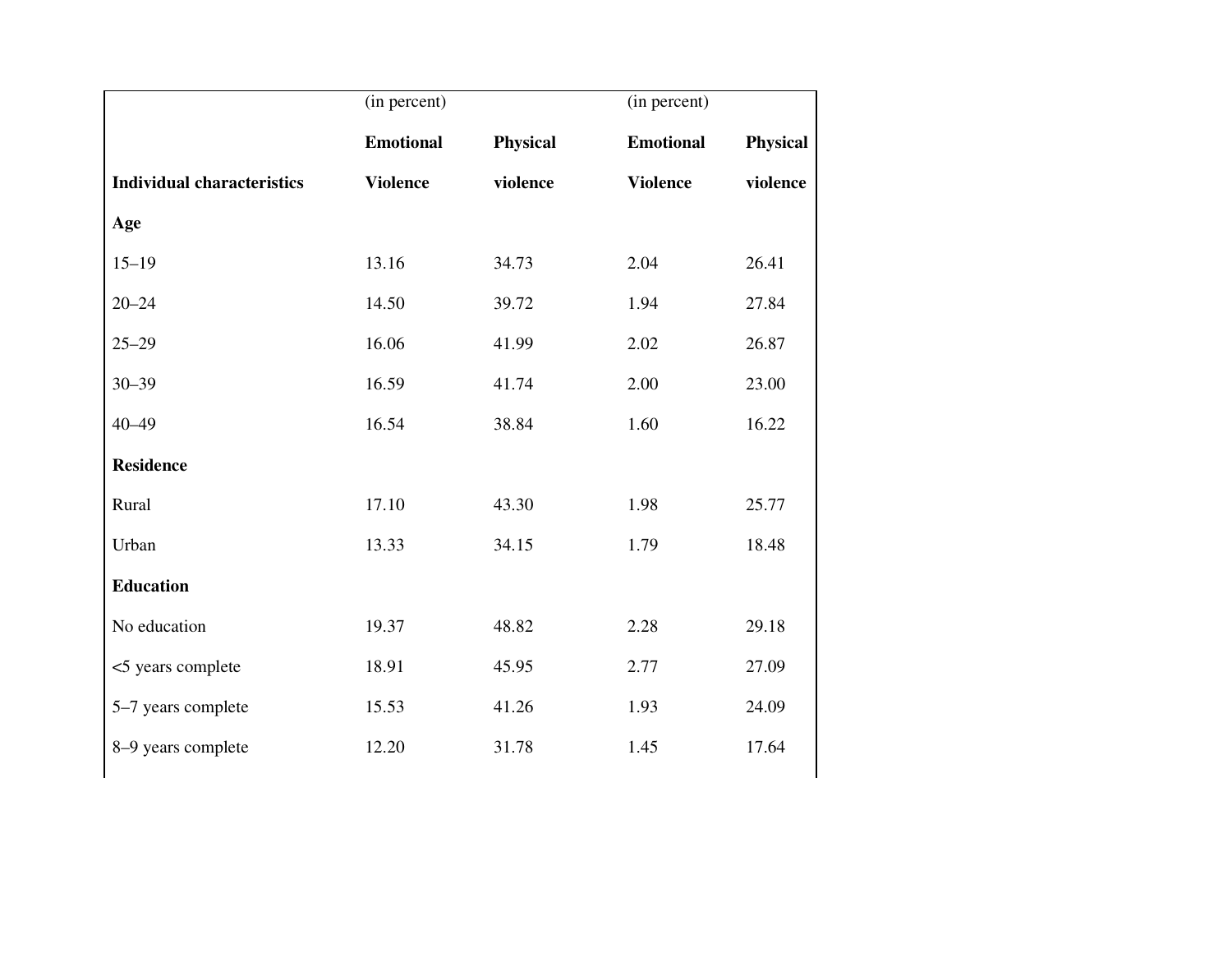| 10-11 years complete               | 7.32  | 21.30 | 0.84 | 9.82  |
|------------------------------------|-------|-------|------|-------|
| 12 or more years complete          | 5.84  | 13.84 | 0.40 | 5.83  |
| <b>Religion</b>                    |       |       |      |       |
| Hindu                              | 15.99 | 40.33 | 1.90 | 23.01 |
| Muslim                             | 16.14 | 43.78 | 2.27 | 28.46 |
| Christian                          | 13.12 | 33.30 | 1.06 | 20.15 |
| Sikh                               | 11.58 | 29.74 | 1.10 | 16.67 |
| Buddhist/Neo-Buddhist              | 23.98 | 46.58 | 2.73 | 19.96 |
| Jain                               | 7.63  | 17.66 | 0.00 | 8.31  |
| Other                              | 19.58 | 47.24 | 2.21 | 29.57 |
| <b>Caste/Tribe</b>                 |       |       |      |       |
| <b>SC</b>                          | 19.31 | 49.08 | 2.76 | 28.66 |
| <b>ST</b>                          | 20.57 | 46.83 | 2.52 | 29.35 |
| <b>OBC</b>                         | 15.76 | 40.64 | 1.71 | 22.94 |
| Other                              | 12.71 | 32.80 | 1.43 | 18.94 |
| <b>Employment (past 12 months)</b> |       |       |      |       |
| Not employed                       | 12.67 | 35.77 | 1.47 | 21.34 |
|                                    |       |       |      |       |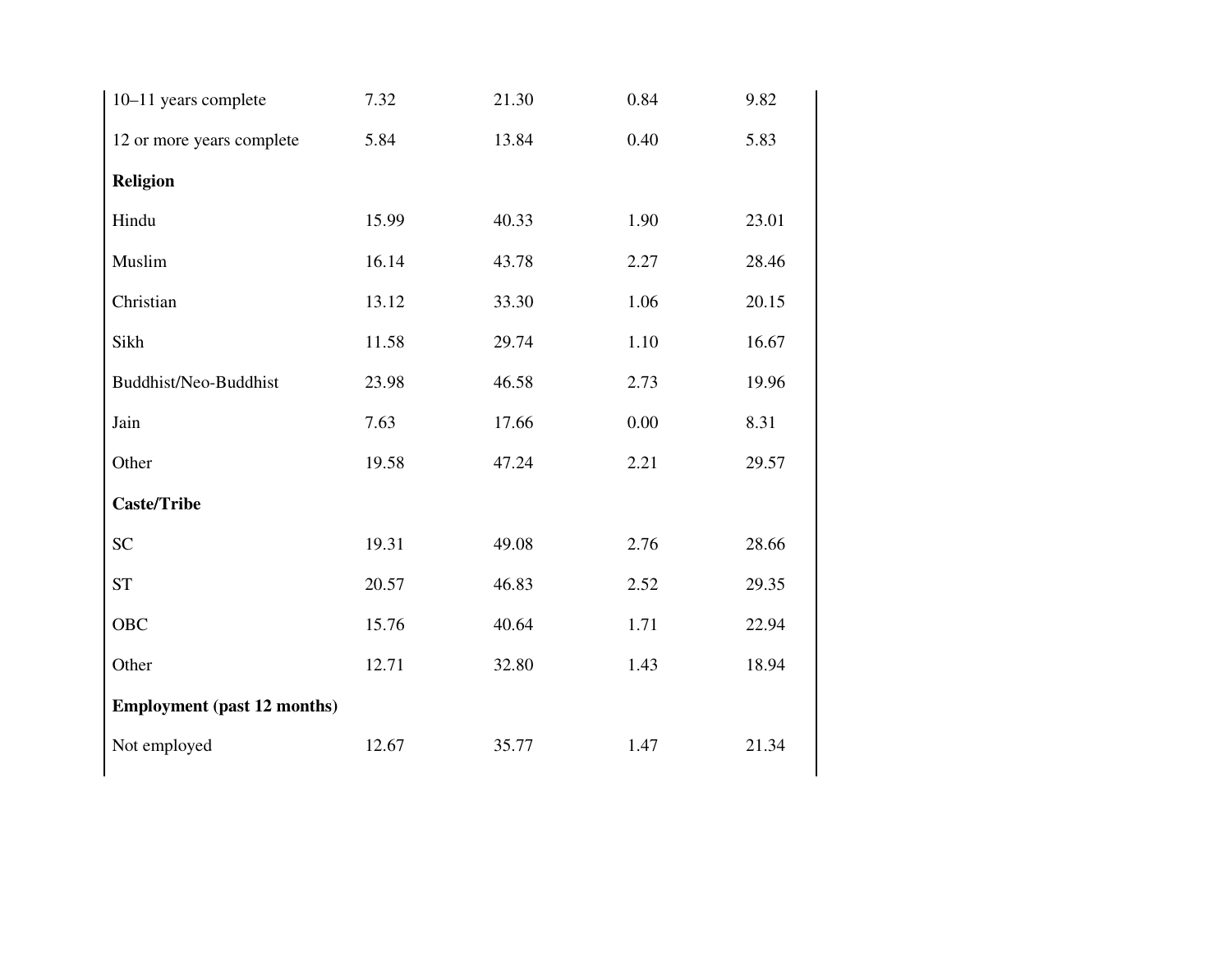| Employed                        | 19.84 | 46.04 | 2.47 | 26.09 |
|---------------------------------|-------|-------|------|-------|
| Occupation                      |       |       |      |       |
| Professional, Technical,        |       |       |      |       |
| Managerial                      | 9.20  | 22.38 | 0.91 | 9.68  |
| Clerical                        | 13.38 | 21.59 | 2.91 | 6.95  |
| <b>Sales</b>                    | 18.34 | 39.52 | 1.20 | 20.05 |
| Agricultural employee           | 20.67 | 48.34 | 2.31 | 27.98 |
| <b>Services</b>                 | 22.51 | 48.70 | 4.20 | 25.49 |
| Skilled and Unskilled manual    | 19.94 | 47.46 | 2.91 | 27.47 |
| Witnessed violence as a child   |       |       |      |       |
| Yes                             | 28.37 | 63.72 | 3.37 | 3.94  |
| N <sub>o</sub>                  | 17.92 | 33.09 | 1.58 | 1.88  |
|                                 |       |       |      |       |
| Micro-system characteristics    |       |       |      |       |
| <b>Husband consumes alcohol</b> |       |       |      |       |
| Does not drink                  | 11.80 | 32.91 | 1.10 | 17.85 |
| Drinks/never gets drunk         | 18.08 | 51.27 | 1.07 | 26.69 |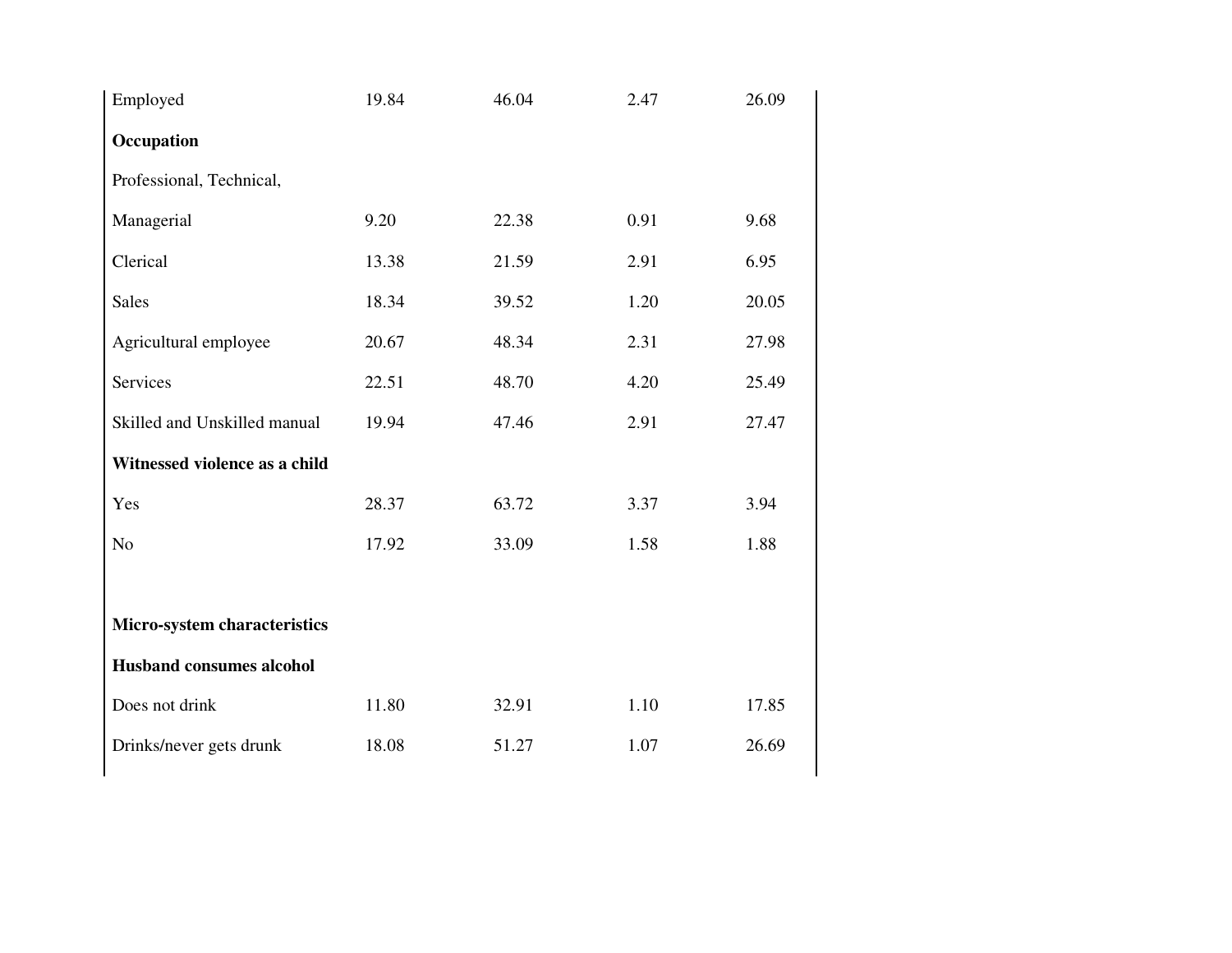| Gets drunk sometimes     | 20.28 | 51.14 | 2.46  | 32.50 |
|--------------------------|-------|-------|-------|-------|
| Gets drunk very often    | 37.79 | 70.02 | 8.05  | 46.74 |
| No of girl children      |       |       |       |       |
| Nil                      | 14.36 | 34.82 | 1.71  | 20.82 |
| $1$ to $2$               | 15.86 | 40.81 | 1.96  | 23.71 |
| More than 2              | 19.12 | 50.11 | 2.17  | 27.98 |
| No of marital control    |       |       |       |       |
| behaviours               |       |       |       |       |
| displayed by husband     |       |       |       |       |
| Nil                      | 7.55  | 29.15 | 0.37  | 14.05 |
| $1$ to $2$               | 20.36 | 50.19 | 1.40  | 30.91 |
| $3$ to $4$               | 37.20 | 66.17 | 6.76  | 46.35 |
| $5$ to $6$               | 68.15 | 81.83 | 24.27 | 61.67 |
| No of decisions in which |       |       |       |       |
| women participate        |       |       |       |       |
| Nil                      | 17.77 | 41.27 | 2.44  | 21.80 |
| $1$ to $2$               | 15.74 | 42.12 | 2.12  | 26.76 |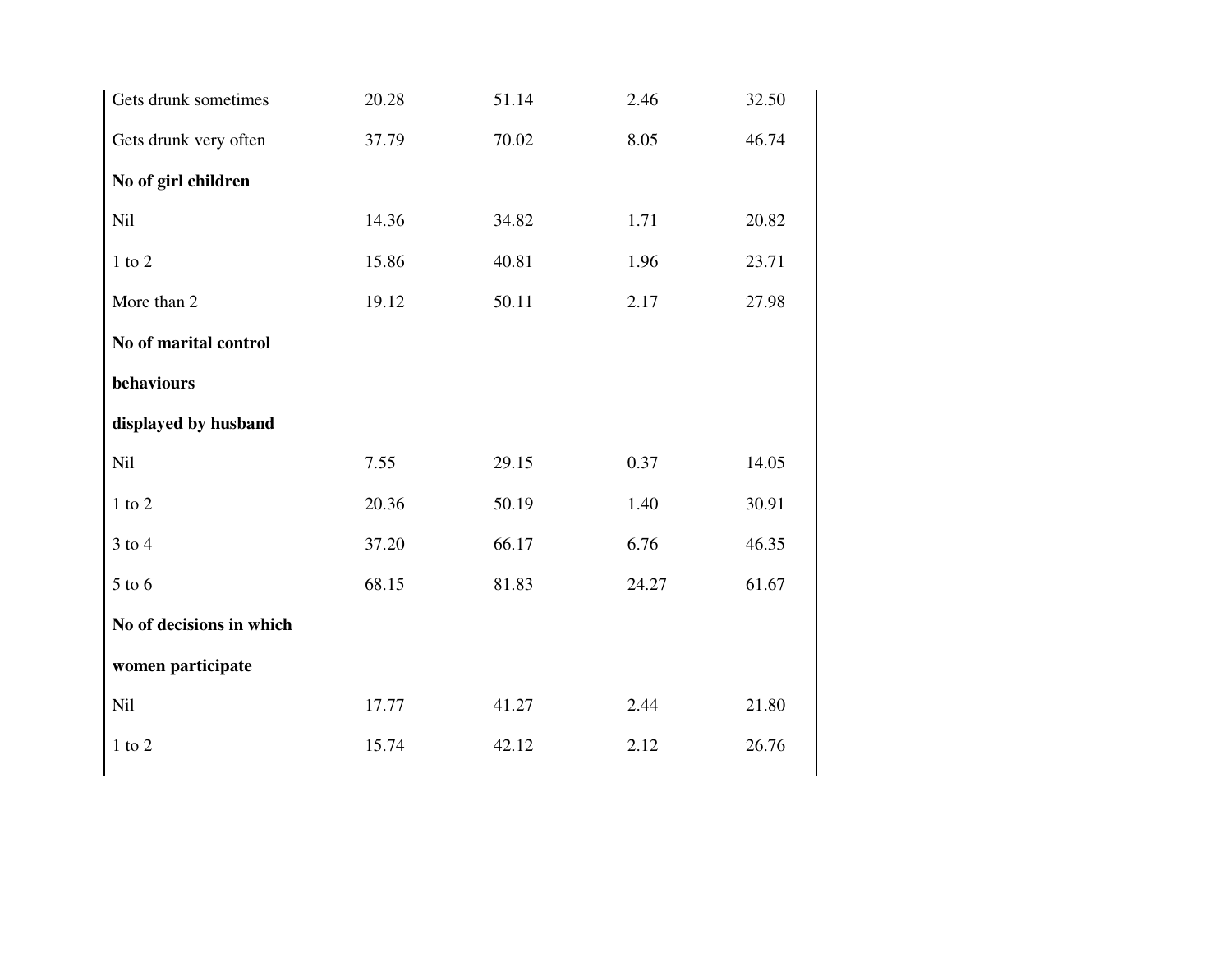| $3$ to $4$                         | 15.22 | 39.31 | 1.60 | 22.73 |
|------------------------------------|-------|-------|------|-------|
| <b>Household structure</b>         |       |       |      |       |
| Nuclear                            | 16.88 | 43.46 | 2.00 | 25.46 |
| Non-nuclear                        | 14.59 | 36.54 | 1.69 | 20.62 |
| <b>Exo System Factors</b>          |       |       |      |       |
| <b>Husband's employment status</b> |       |       |      |       |
| Not employed                       | 22.63 | 42.02 | 4.33 | 23.70 |
| Employed                           | 15.79 | 40.43 | 1.87 | 23.50 |
| <b>Wealth Index</b>                |       |       |      |       |
| Lowest                             | 20.87 | 51.61 | 2.57 | 32.5  |
| Second                             | 20.03 | 49.29 | 2.61 | 30.41 |
| Lowest                             | 16.73 | 42.77 | 2.12 | 24.86 |
| Fourth                             | 13.01 | 35.88 | 1.52 | 18.99 |
| Highest                            | 8.38  | 21.21 | 0.72 | 9.6   |
| <b>Macro system factors</b>        |       |       |      |       |
| No of reasons for which wife       |       |       |      |       |
| beating is justified               |       |       |      |       |
|                                    |       |       |      |       |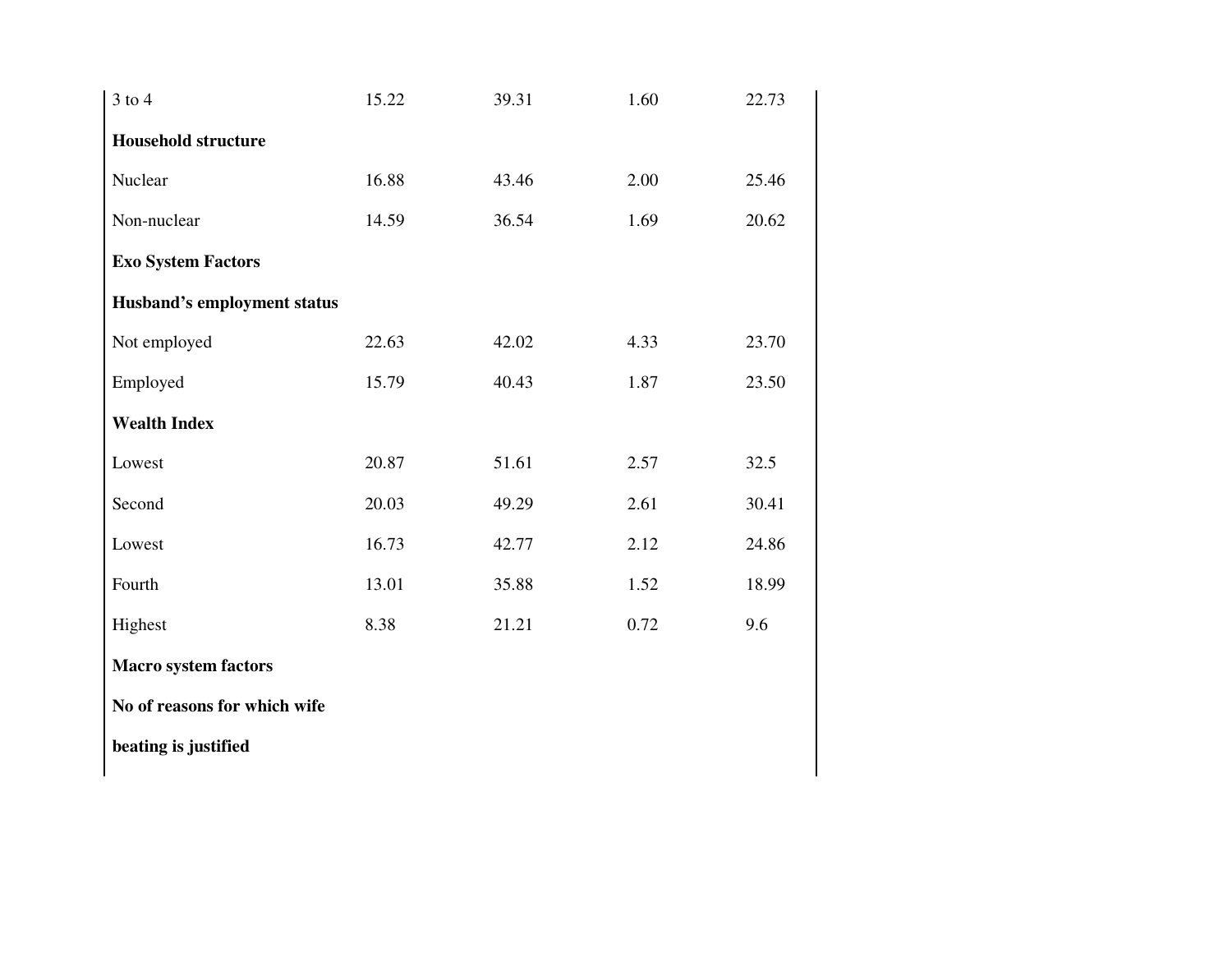| Not justified | 10.21 | 32.01 | 0.66 | 16.91 |
|---------------|-------|-------|------|-------|
| $1$ to $2$    | 22.02 | 49.19 | 3.41 | 30.10 |
| 3 to 4        | 19.87 | 46.79 | 2.33 | 27.81 |
| $5$ to 6      | 20.65 | 47.62 | 3.69 | 31.22 |

*Source*: Author's calculation.

## **Table 5. Exposure to IPV and employment status of a woman**

|                   | Model 1          | <b>Model 2</b> |      | Model 3  |      | Model 4  |      |
|-------------------|------------------|----------------|------|----------|------|----------|------|
|                   |                  | Beta co-       |      | Beta co- |      | Beta co- |      |
|                   | Beta co-eff Odds | eff            | odds | eff      | odds | eff      | odds |
| <b>Short-run</b>  |                  |                |      |          |      |          |      |
| physical violence |                  |                |      |          |      |          |      |
|                   |                  |                |      |          |      |          |      |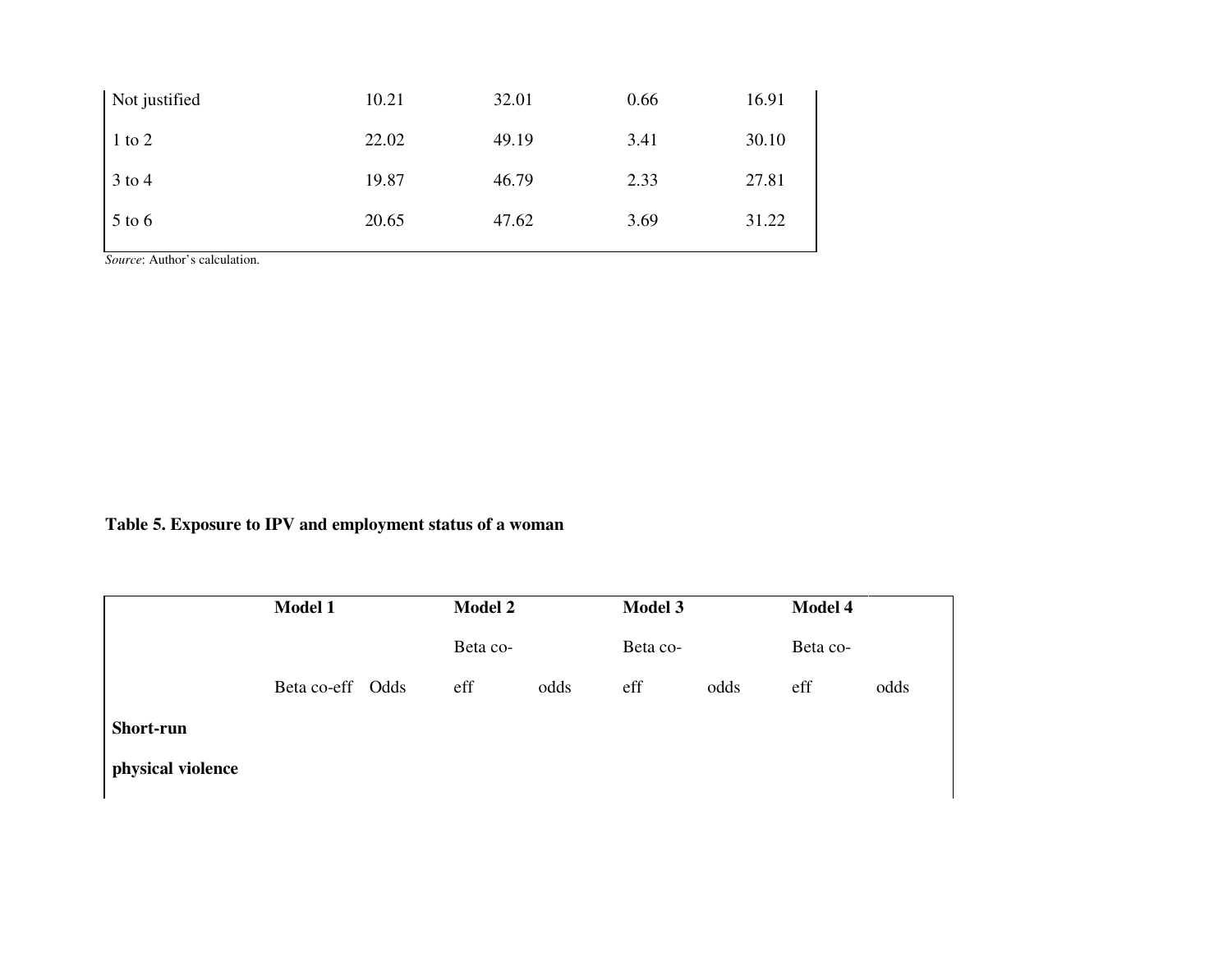| Employment         | 0.17         | 1.19         | 0.10         | 1.10         | 0.05         | 1.04         | 0.04         | 1.03         |
|--------------------|--------------|--------------|--------------|--------------|--------------|--------------|--------------|--------------|
| <b>Status</b>      | $(0.02)$ *** | $(0.02)$ *** | $(0.02)$ *** | $(0.02)$ *** | $(0.02)$ **  | $(0.03)$ **  | $(0.02)$ **  | $(0.02)$ **  |
| ${\bf N}$          | 64386        | 64386        | 63515        | 63515        | 63337        | 63337        | 61259        | 61259        |
|                    |              |              |              |              |              |              |              |              |
| Long-run           |              |              |              |              |              |              |              |              |
| physical violence  |              |              |              |              |              |              |              |              |
| Employment         | 0.20         | 1.23         | 0.14         | 1.15         | 0.1          | 1.1          | 0.09         | 1.08         |
| <b>Status</b>      | $(0.02)$ *** | $(0.02)$ *** | $(0.02)$ *** | $(0.02)$ *** | $(0.02)$ *** | $(0.02)$ *** | $(0.02)$ *** | $(0.02)$ *** |
| ${\bf N}$          | 67106        | 67106        | 65985        | 65985        | 65798        | 65798        | 63619        | 63619        |
|                    |              |              |              |              |              |              |              |              |
| Short-run          |              |              |              |              |              |              |              |              |
| emotional violence |              |              |              |              |              |              |              |              |
| Employment         | 0.41         | 1.19         | 0.26         | 1.1          | 0.23         | 1.05         | 0.21         | 1.02         |
| <b>Status</b>      | $(0.06)$ *** | $(0.02)$ *** | $(0.06)$ *** | $(0.03)$ *** | $(0.07)$ *** | $(0.02)$ *** | $(0.09)$ *** | $(0.03)$ *** |
| ${\bf N}$          | 64386        | 64386        | 63515        | 63515        | 63337        | 63337        | 61259        | 61259        |
|                    |              |              |              |              |              |              |              |              |
| Long-run           |              |              |              |              |              |              |              |              |

 $\mathsf{l}$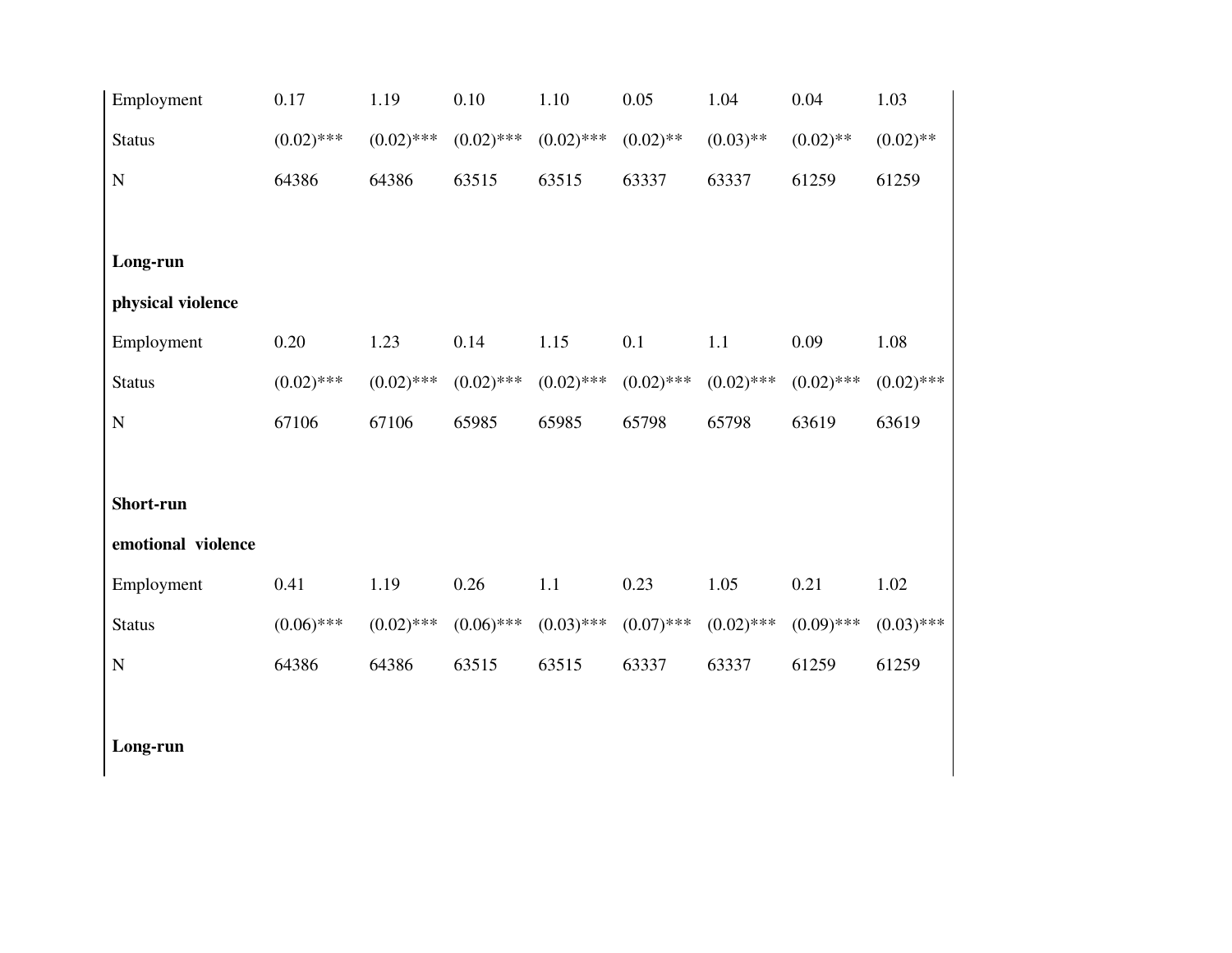| emotional violence |              |              |              |              |              |              |              |              |
|--------------------|--------------|--------------|--------------|--------------|--------------|--------------|--------------|--------------|
| Employment         | 0.31         | 1.37         | 0.26         | 1.29         | 0.23         | 1.23         | 0.21         | 1.2          |
| <b>Status</b>      | $(0.03)$ *** | $(0.03)$ *** | $(0.02)$ *** | $(0.03)$ *** | $(0.03)$ *** | $(0.03)$ *** | $(0.03)$ *** | $(0.04)$ *** |
| N                  | 66843        | 66843        | 65958        | 65958        | 65771        | 65771        | 63594        | 63594        |
|                    |              |              |              |              |              |              |              |              |
| Personal history   | Y            | Y            | Y            | Y            | Y            | Y            | Y            | Y            |
| Micro-system       |              |              |              |              |              |              |              |              |
| factors            | $\mathbf N$  | $\mathbf N$  | Y            | Y            | Y            | Y            | Y            | Y            |
| Exo-system factors | N            | $\mathbf N$  | $\mathbf N$  | $\mathbf N$  | Y            | Y            | Y            | Y            |
| Macro-system       |              |              |              |              |              |              |              |              |
| factors            | N            | $\mathbf N$  | $\mathbf N$  | $\mathbf N$  | N            | N            | Y            | Y            |
|                    |              |              |              |              |              |              |              |              |

*Source:* Author's calculation. *Note*: Standard errors are reported in parentheses. \*:p<0.10; \*\*: p<0.05 ; \*\*\*:p<0.01. Detailed estimation table will be provided upon request.

## **Table 6: Reasons for IPV against employed women**

|                                      | <b>Short-run</b> | Long-run  |
|--------------------------------------|------------------|-----------|
| Short-run physical Long-run physical | emotional        | emotional |
| violence<br>violence                 | violence         | violence  |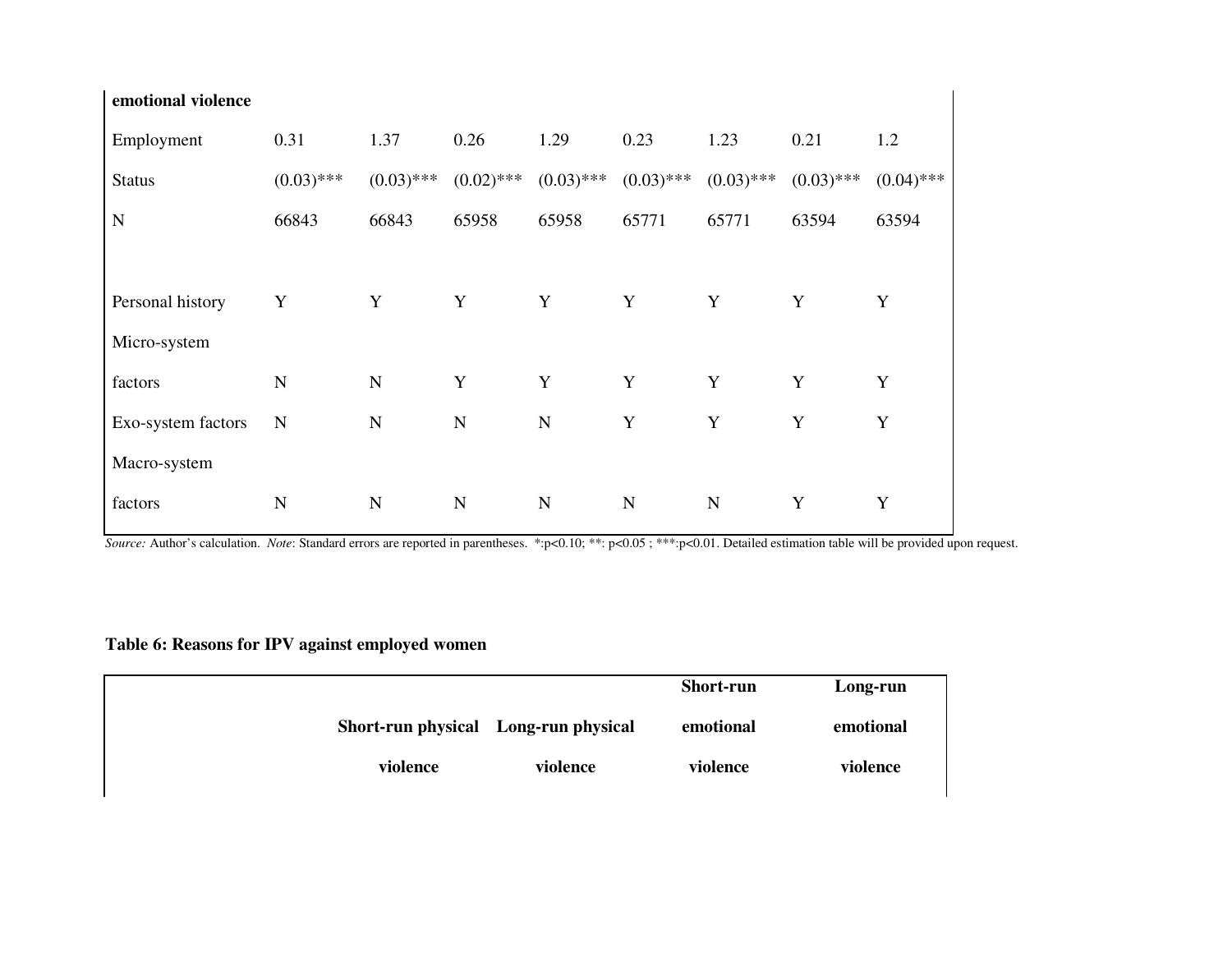|                                        | Beta co-  |           | Beta co-    |             | Beta co-  |           | Beta co-  |           |
|----------------------------------------|-----------|-----------|-------------|-------------|-----------|-----------|-----------|-----------|
|                                        | eff       | odds      | eff         | odds        | eff       | odds      | eff       | odds      |
| Income difference                      |           |           |             |             |           |           |           |           |
| Earning more                           | 0.26      | 1.29      | 0.10        | 1.11        | 0.76      | 1.29      | 0.38      | 1.46      |
| than husband                           | $(0.06)*$ | $(0.07)*$ | $(0.05)$ ** | $(0.06)$ ** | $(0.13)*$ | $(0.07)*$ | $(0.06)*$ | $(0.09)*$ |
| ${\bf N}$                              | 26696     | 26696     | 28535       | 28535       | 26696     | 26696     | 28400     | 28400     |
| Own money                              |           |           |             |             |           |           |           |           |
| Money kept                             | $-0.04$   | 0.96      | 0.05        | 1.05        | $-0.04$   | 0.96      | 0.07      | 1.07      |
| for her own use                        | $(0.03)*$ | $(0.03)*$ | $(0.02)*$   | $(0.03)*$   | $(0.07)*$ | $(0.07)*$ | $(0.03)*$ | $(0.03)*$ |
| ${\bf N}$                              | 26696     | 26696     | 28535       | 28535       | 26336     | 26336     | 28400     | 28400     |
| <b>Employment status of</b><br>husband |           |           |             |             |           |           |           |           |